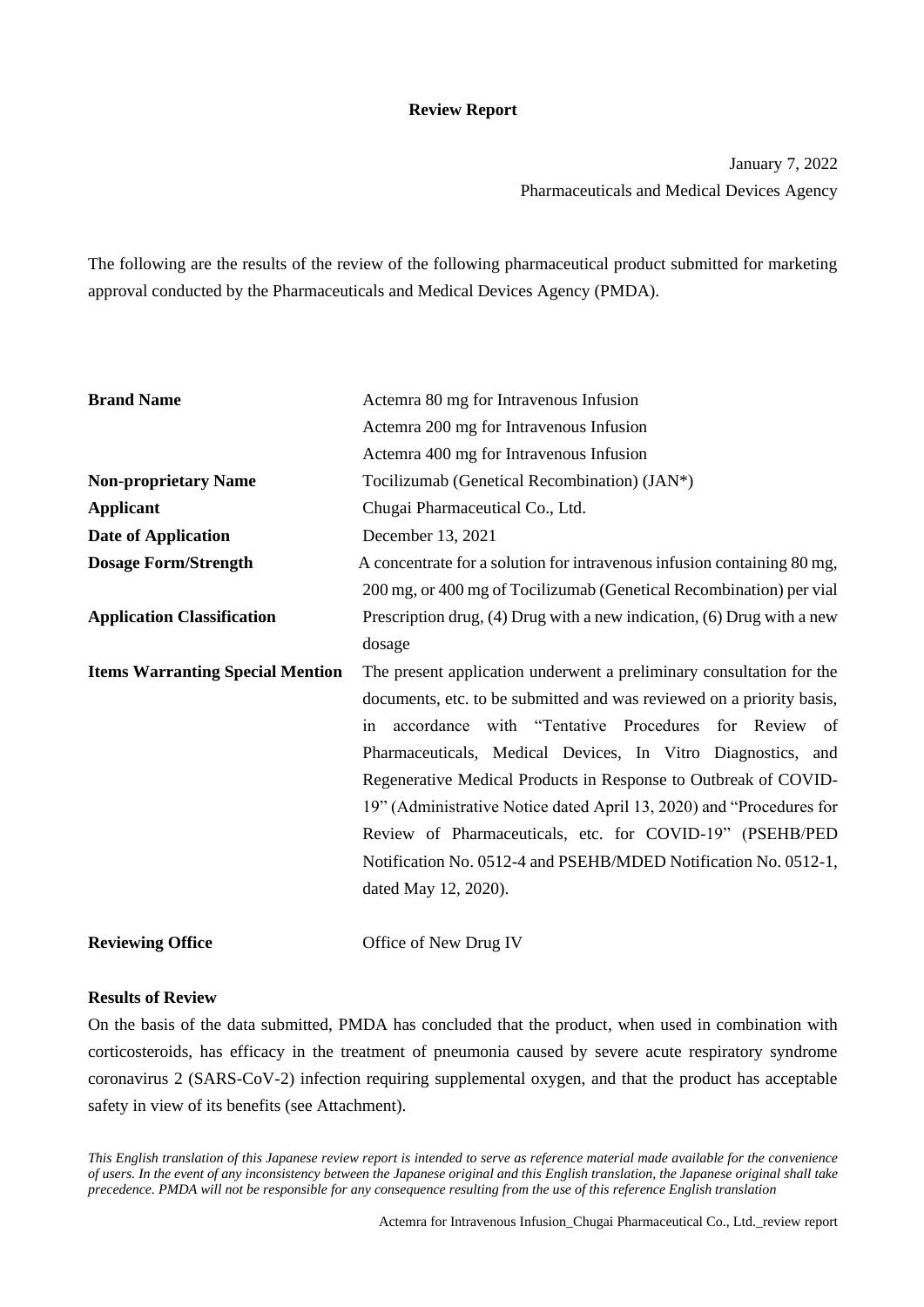As a result of its review, PMDA has concluded that the product may be approved for the indication and dosage and administration shown below, with the following conditions.

#### **Indications**

- ○Treatment of the following diseases in patients who have had an inadequate response to existing therapies: Rheumatoid arthritis (including the inhibition of the progression of structural joint damage), polyarticularcourse juvenile idiopathic arthritis, systemic juvenile idiopathic arthritis, and adult Still's disease
- ○Improvement of various symptoms (e.g., generalised fatigue) and laboratory findings (increased C-reactive protein, increased fibrinogen, increased erythrocyte sedimentation rate, decreased haemoglobin, decreased albumin) associated with Castleman's disease. However, treatment with Actemra should be limited to patients for whom lymph node resection is not indicated.
- ○Cytokine release syndrome induced by tumor-specific T cell infusion therapy
- ○Pneumonia caused by SARS-CoV-2 infection (COVID-19) (limited to patients requiring supplemental oxygen)

(Underline denotes additions.)

#### **Dosage and Administration**

- ○Rheumatoid arthritis, polyarticular-course juvenile idiopathic arthritis
- The usual dosage is 8 mg/kg of Tocilizumab (Genetical Recombination) given as an intravenous infusion every 4 weeks.
- ○Systemic juvenile idiopathic arthritis, adult Still's disease, Castleman's disease
- The usual dosage is 8 mg/kg of Tocilizumab (Genetical Recombination) given as an intravenous infusion every 2 weeks.
- The dosing interval may be shortened to a minimum of 1 week according to the patient's symptoms.
- ○Cytokine release syndrome

The usual dosage is 8 mg/kg of Tocilizumab (Genetical Recombination) in patients weighing ≥30 kg and 12 mg/kg in patients weighing <30 kg given as an intravenous infusion.

○Pneumonia caused by SARS-CoV-2 infection (COVID-19)

The usual adult dosage is 8 mg/kg of Tocilizumab (Genetical Recombination) given as an intravenous infusion, in combination with corticosteroids. If clinical symptoms do not improve after the first dose, one additional infusion of Tocilizumab (Genetical Recombination) 8 mg/kg may be administered at least 8 hours after the completion of the initial infusion.

(Underline denotes additions.)

#### **Approval Condition**

The applicant is required to develop and appropriately implement a risk management plan.

*\*Japanese Accepted Name (modified INN)*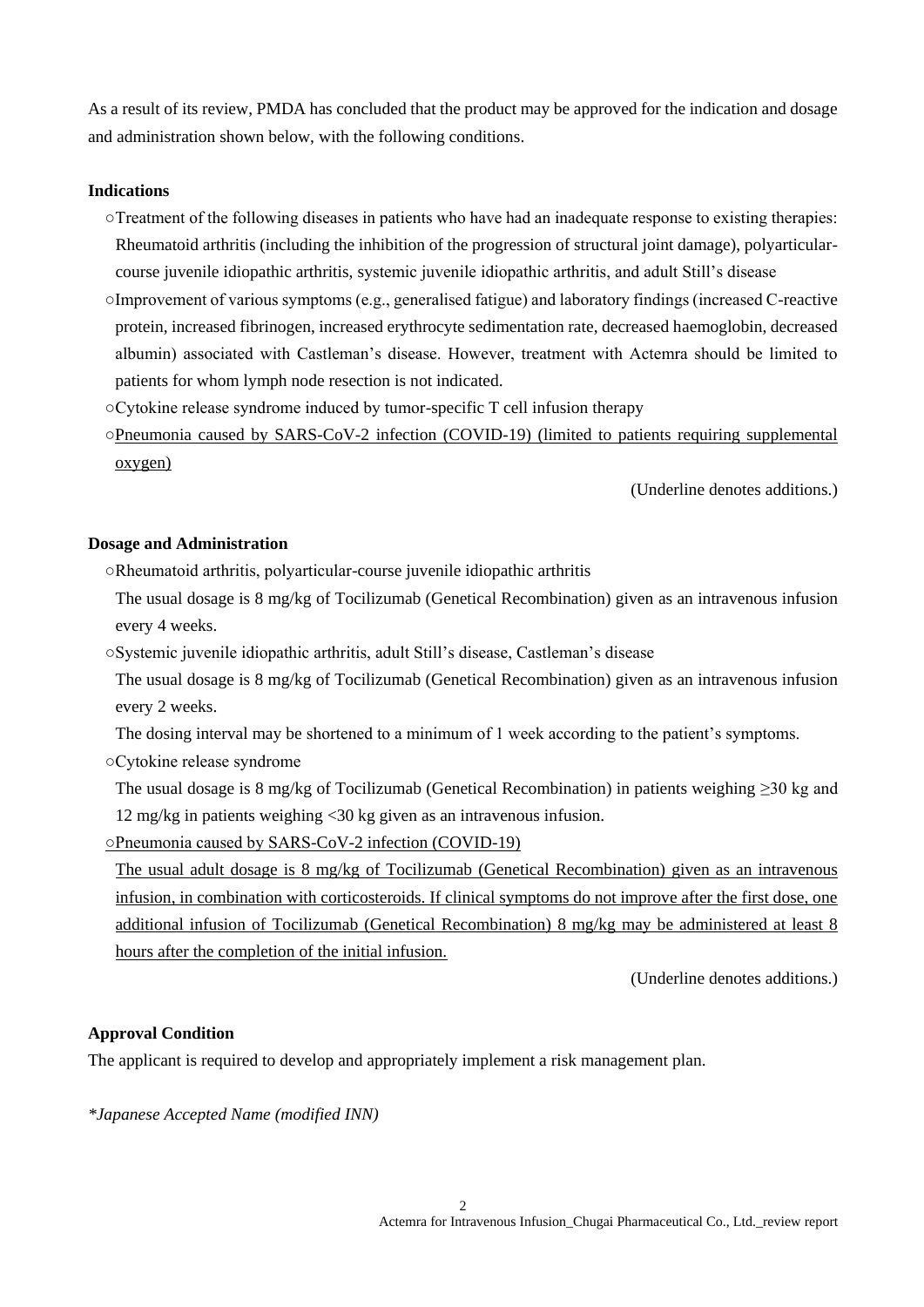## **Attachment**

## **Review Report (1)**

December 14, 2021

The following is an outline of the data submitted by the applicant and content of the review conducted by the Pharmaceuticals and Medical Devices Agency (PMDA).

#### **Product Submitted for Approval**

| <b>Brand Name</b>                         | Actemra 80 mg for Intravenous Infusion                                                |  |  |  |  |
|-------------------------------------------|---------------------------------------------------------------------------------------|--|--|--|--|
|                                           | Actemra 200 mg for Intravenous Infusion                                               |  |  |  |  |
|                                           | Actemra 400 mg for Intravenous Infusion                                               |  |  |  |  |
| <b>Non-proprietary Name</b>               | Tocilizumab (Genetical Recombination)                                                 |  |  |  |  |
| <b>Applicant</b>                          | Chugai Pharmaceutical Co., Ltd.                                                       |  |  |  |  |
| <b>Date of Application</b>                | December 13, 2021                                                                     |  |  |  |  |
| <b>Dosage Form/Strength</b>               | A concentrate for a solution for intravenous infusion containing 80 mg, 200 mg, or    |  |  |  |  |
|                                           | 400 mg of Tocilizumab (Genetical Recombination) per vial                              |  |  |  |  |
| <b>Proposed Indications</b>               |                                                                                       |  |  |  |  |
|                                           | oTreatment of the following diseases in patients who have had an inadequate           |  |  |  |  |
|                                           | response to existing therapies:                                                       |  |  |  |  |
|                                           | Rheumatoid arthritis (including the inhibition of the progression of structural joint |  |  |  |  |
|                                           | damage), polyarticular-course juvenile idiopathic arthritis, systemic juvenile        |  |  |  |  |
|                                           | idiopathic arthritis, and adult Still's disease                                       |  |  |  |  |
|                                           | OImprovement of various symptoms (e.g., generalised fatigue) and laboratory           |  |  |  |  |
|                                           | findings (increased C-reactive protein, increased fibrinogen, increased erythrocyte   |  |  |  |  |
|                                           | sedimentation rate, decreased haemoglobin, decreased albumin) associated with         |  |  |  |  |
|                                           | Castleman's disease. However, treatment with Actemra should be limited to             |  |  |  |  |
|                                           | patients for whom lymph node resection is not indicated.                              |  |  |  |  |
|                                           | ○ Cytokine release syndrome induced by tumor-specific T cell infusion therapy         |  |  |  |  |
|                                           | <b>OPneumonia caused by SARS-CoV-2 infection (COVID-19) (limited to patients</b>      |  |  |  |  |
|                                           | requiring supplemental oxygen)                                                        |  |  |  |  |
| (Underline denotes additions.)            |                                                                                       |  |  |  |  |
| <b>Proposed Dosage and Administration</b> |                                                                                       |  |  |  |  |
|                                           | oRheumatoid arthritis, polyarticular-course juvenile idiopathic arthritis             |  |  |  |  |
|                                           | The usual dosage is 8 mg/kg of Tocilizumab (Genetical Recombination) given as         |  |  |  |  |

- an intravenous infusion every 4 weeks.
- ○Systemic juvenile idiopathic arthritis, adult Still's disease, Castleman's disease The usual dosage is 8 mg/kg of Tocilizumab (Genetical Recombination) given as an intravenous infusion every 2 weeks.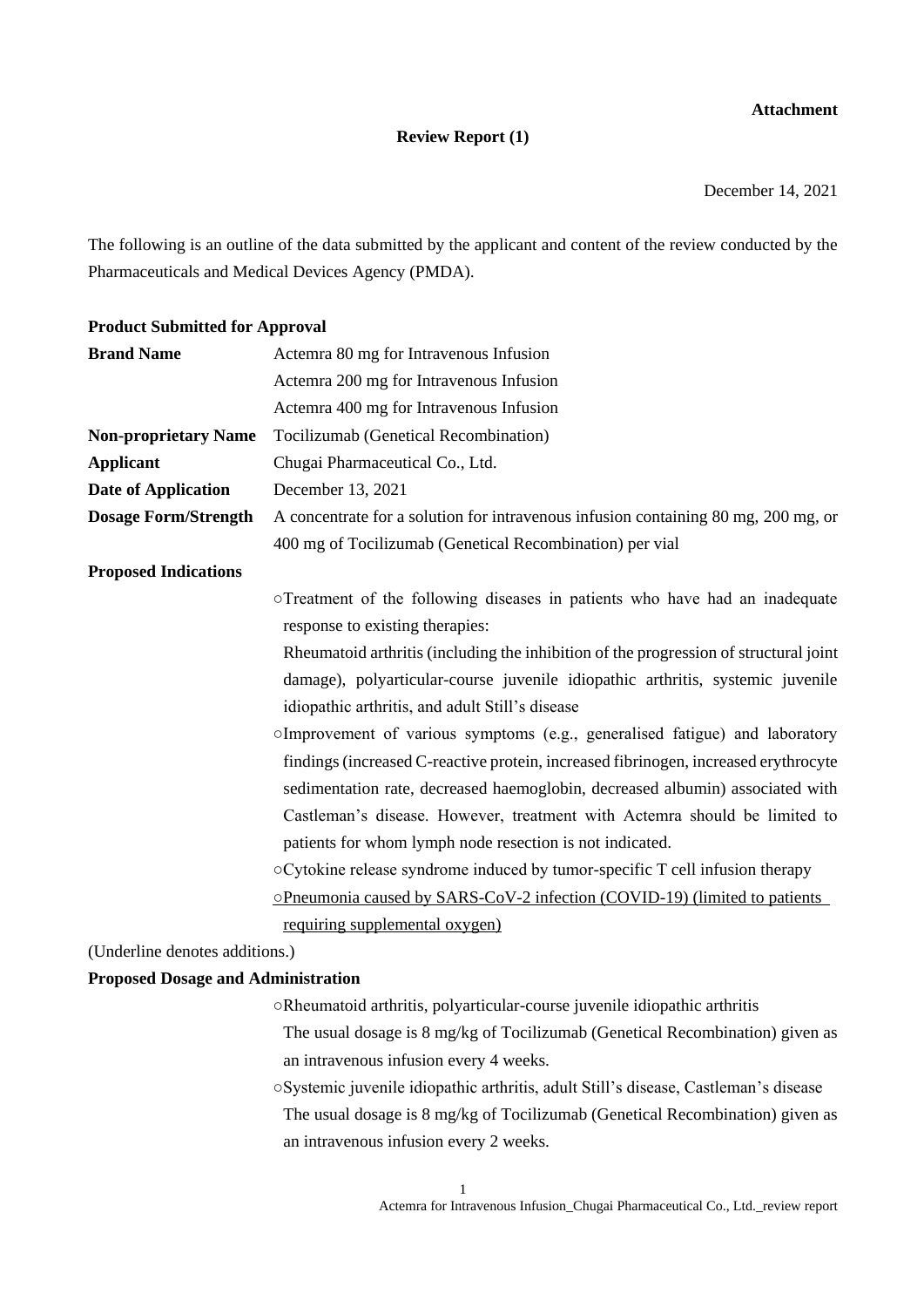The dosing interval may be shortened to a minimum of 1 week according to the patient's symptoms.

○Cytokine release syndrome

The usual dosage is 8 mg/kg of Tocilizumab (Genetical Recombination) in patients weighing ≥30 kg and 12 mg/kg in patients weighing <30 kg given as an intravenous infusion.

○Pneumonia caused by SARS-CoV-2 infection (COVID-19)

The usual adult dosage is 8 mg/kg of Tocilizumab (Genetical Recombination) given as an intravenous infusion, in combination with corticosteroids. If clinical symptoms do not improve after the first dose, one additional infusion of Tocilizumab (Genetical Recombination) 8 mg/kg may also be administered at least 8 hours after the completion of the initial infusion.

(Underline denotes additions.)

## **Table of Contents**

| 6. Summary of Biopharmaceutic Studies and Associated Analytical Methods, Clinical Pharmacology, and |  |
|-----------------------------------------------------------------------------------------------------|--|
|                                                                                                     |  |
|                                                                                                     |  |
| 8. Results of Compliance Assessment Concerning the New Drug Application Data and Conclusion         |  |
|                                                                                                     |  |
|                                                                                                     |  |

## **List of Abbreviations**

See Appendix.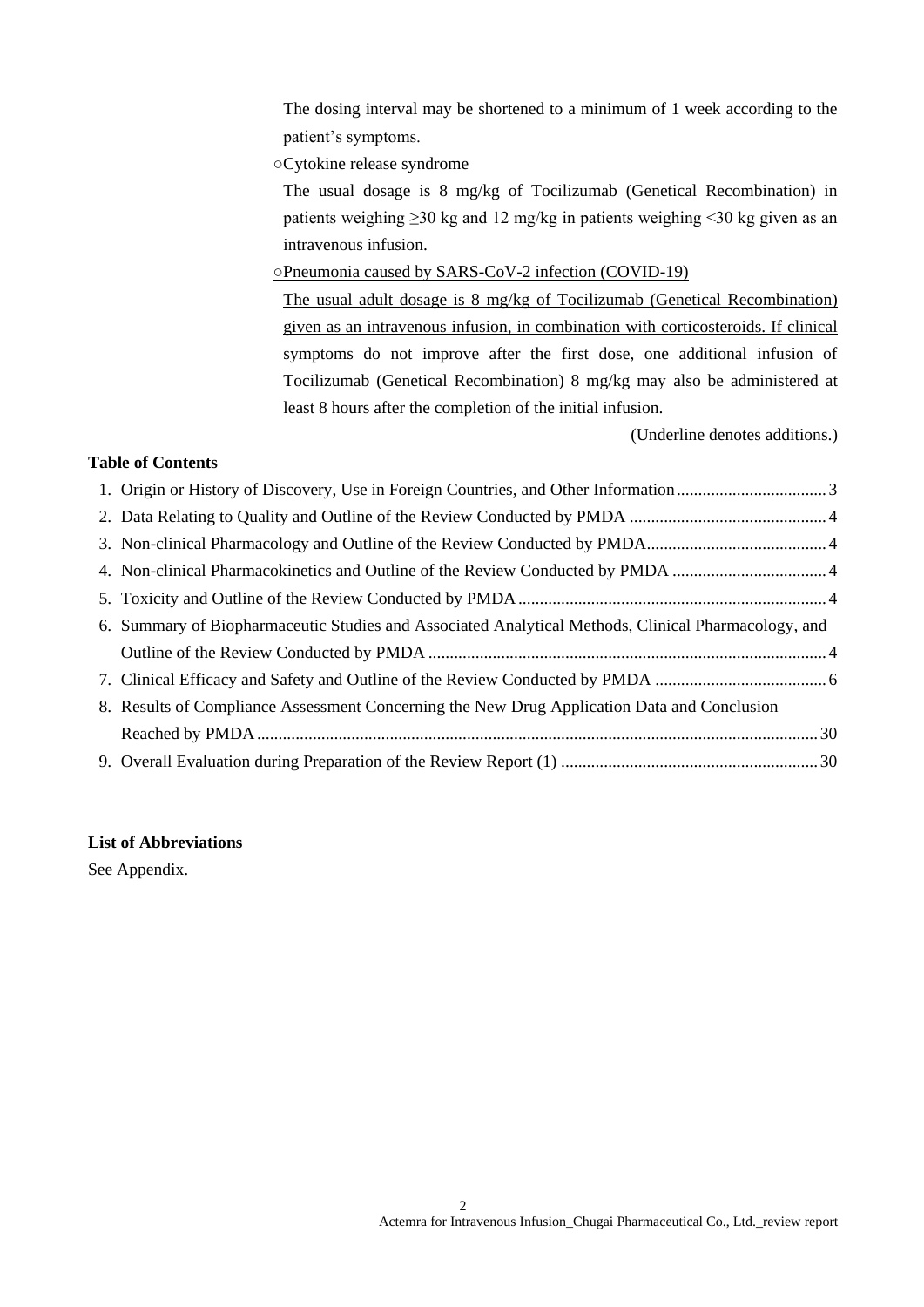#### **1. Origin or History of Discovery, Use in Foreign Countries, and Other Information**

Tocilizumab (Genetical Recombination) (hereinafter referred to as "tocilizumab"), which is the active ingredient of "Actemra 80 mg for Intravenous Infusion," "Actemra 200 mg for Intravenous Infusion," and "Actemra 400 mg for Intravenous Infusion." Tocilizumab is a humanized anti-human interleukin-6 (IL-6) receptor monoclonal antibody of the immunoglobulin G1 subclass discovered in a collaborative research by Osaka University and Chugai Pharmaceutical Co., Ltd. Tocilizumab was approved for the treatment of Castleman's disease in April 2005, and subsequently for the treatment of rheumatoid arthritis, juvenile idiopathic arthritis, cytokine release syndrome induced by tumor-specific T cell infusion therapy, and adult Still's disease.

COVID-19 is an infection caused by SARS-CoV-2. In Japan, the first patient infected with SARS-CoV-2 was identified on January 15, 2020. On February 1, 2020, COVID-19<sup>1)</sup> was classified as a Designated Infectious Disease<sup>2)</sup> pursuant to the Act on the Prevention of Infectious Diseases and Medical Care for Patients with Infectious Diseases (Infectious Diseases Control Act) and as a Quarantinable Infectious Disease<sup>3)</sup> pursuant to the Quarantine Act. In Japan, as of December 13, 2021, a total of 1,728,689 people have been infected (positive for polymerase chain reaction [PCR] test), among whom, 18,373 have died.<sup>4)</sup> Reported symptoms of COVID-19 include fever, cough, malaise, dyspnoea, and taste disorder, etc. Approximately 20% of patients experience the progression of pneumonia symptoms. Some patients suffer from respiratory failure due to severe inflammatory conditions characterized by the increased production of multiple cytokines including IL-6. Elevated IL-6 level has been found as one of the prognostic factors for death in patients with COVID-19 (*JAMA*. 2020;324:782-93, *Intensive care Med.* 2020;46:846-8, *Lancet.* 2020;395:1054-62). Furthermore, cytokine release syndrome (CRS) has been reported as the major cause of death in patients infected with MERS-CoV and SARS-CoV (*Science.* 2020;368:473-4).

Tocilizumab inhibits IL-6 receptor-mediated signaling and has demonstrated its efficacy and safety in the treatment of cytokine release syndrome induced by tumor-specific T cell infusion therapy. With an expectation of its efficacy in the treatment of pneumonia caused by SARS-CoV-2 infection (COVID-19) (COVID-19 pneumonia), clinical studies were conducted in Japan and other countries. The studies demonstrated clinical benefits of tocilizumab for the treatment of COVID-19 pneumonia. Based on the study results, etc., the applicant has recently filed a partial change application for tocilizumab for the additional indication of COVID-19 pneumonia.

In EU, F. Hoffmann-La Roche Ltd. filed an application on July 27, 2021 to add an indication for COVID-19 pneumonia based mainly on the results from the RECOVERY study (tocilizumab evaluation cohort), an

l

<sup>&</sup>lt;sup>1)</sup> Limited to the disease caused by the novel coronavirus identified as a member of the genus *Betacoronavirus* (the coronavirus which was reported as transmissible to humans to the World Health Organization [WHO] by the People's Republic of China in January 2020).

<sup>&</sup>lt;sup>2)</sup> The term Designated Infectious Disease refers to known infectious diseases (excluding Class I Infectious Diseases, Class II Infectious Diseases, Class III Infectious Diseases, and Novel Influenza Infections, etc.) that have been specified by Cabinet Order as a disease that would be likely to seriously affect the health of the public in the event of its spread, if the provisions of the Infectious Diseases Control Act, in whole or in part, did not apply mutatis mutandis (Article  $\vec{6}$  of the Infectious Diseases Control Act).

<sup>&</sup>lt;sup>3)</sup> The term Quarantinable Infectious Disease refers to diseases specified by Cabinet Order as those which require inspection in order to prevent pathogens of infectious diseases not endemic to Japan from entering the country (Article 2, Item 3 of the Quarantine Act).

<sup>&</sup>lt;sup>4)</sup> Ministry of Health, Labour and Welfare: https://www.mhlw.go.jp/stf/covid-19/kokunainohasseijoukyou.html (last accessed on December 13, 2021)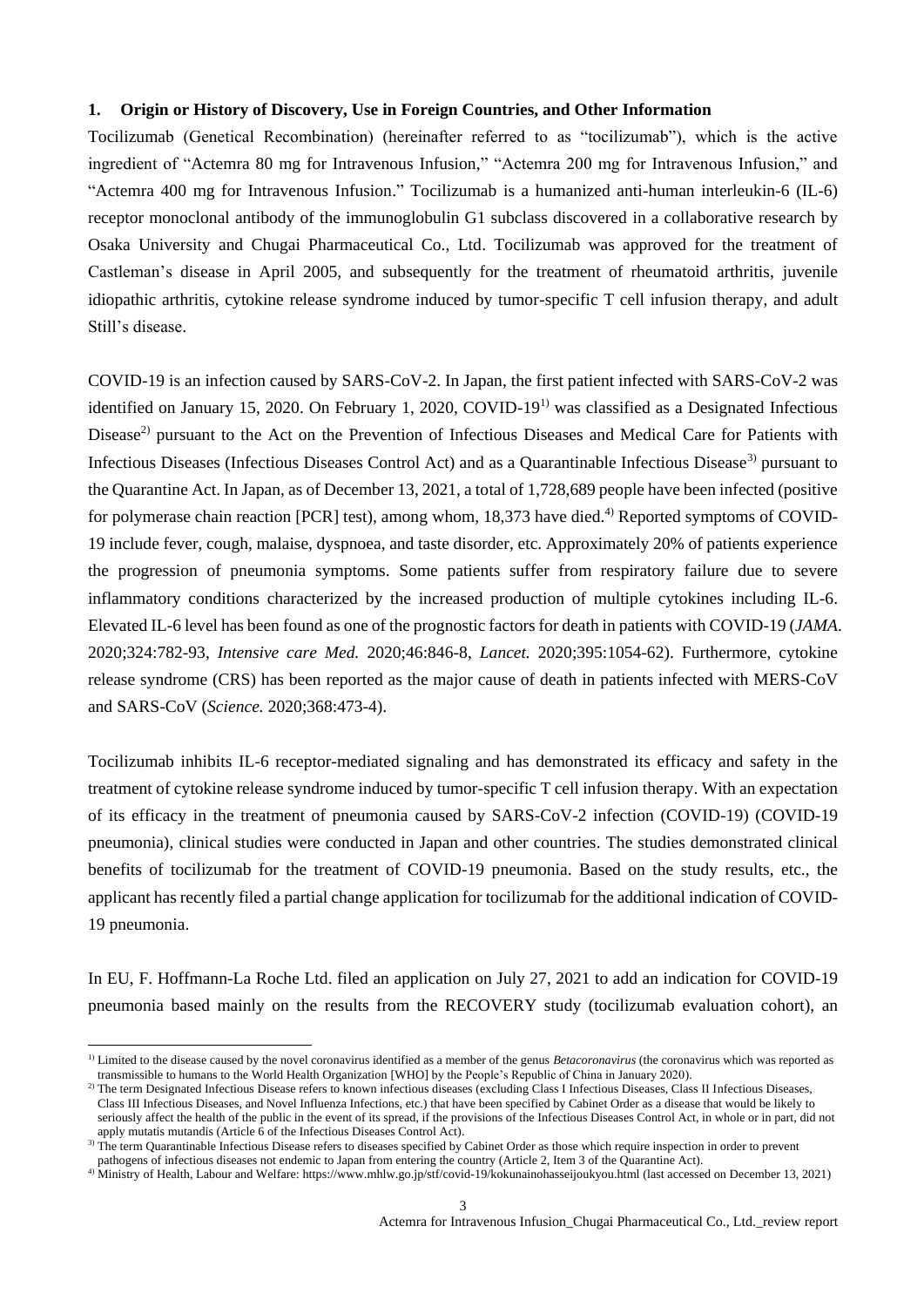investigator-initiated foreign clinical study, and the application was approved on December 7, 2021. Tocilizumab has been approved for COVID-19 pneumonia in 3 countries/regions as of December 13, 2021. In the US, although yet to be approved for the treatment of COVID-19 pneumonia as of December 13, 2021, tocilizumab obtained an Emergency Use Authorization on June 24, 2021.

#### **2. Data Relating to Quality and Outline of the Review Conducted by PMDA**

Because the present application is intended for a new indication and a new dosage, no additional data relating to quality of tocilizumab were submitted.

## **3. Non-clinical Pharmacology and Outline of the Review Conducted by PMDA**

Although the present application is intended for a new indication and a new dosage, no additional study data on non-clinical pharmacology were submitted because the non-clinical pharmacology of tocilizumab was evaluated during the initial approval process.

## **4. Non-clinical Pharmacokinetics and Outline of the Review Conducted by PMDA**

Although the present application is intended for a new indication and a new dosage, no additional study data on non-clinical pharmacokinetics were submitted because the non-clinical pharmacokinetics of tocilizumab was evaluated during the initial approval process.

## **5. Toxicity and Outline of the Review Conducted by PMDA**

Although the present application is intended for a new indication and a new dosage, no additional study data relating to the toxicity of tocilizumab have been submitted because the toxicity of tocilizumab was evaluated during the initial approval process.

## **6. Summary of Biopharmaceutic Studies and Associated Analytical Methods, Clinical**

## **Pharmacology, and Outline of the Review Conducted by PMDA**

## **6.1 Summary of biopharmaceutic studies and associated analytical methods**

Serum tocilizumab concentrations were measured by enzyme-linked immunosorbent assay (ELISA) with a lower limit of quantitation of 0.1 μg/mL.

## **6.2 Clinical pharmacology**

The applicant submitted clinical pharmacological evaluation data, in the form of results from a Japanese clinical study in patients with COVID-19 pneumonia (J-COVACTA study; CTD 5.3.5.2-1). The applicant also submitted reference data including the results from foreign studies in non-Japanese patients with COVID-19 pneumonia (phase II, MARIPOSA study [reference data, CTD 5.3.4.2-1]; phase III, COVACTA study [reference data, CTD 5.3.5.1-2]). Unless otherwise specified, the doses are expressed as doses of tocilizumab (genetical recombination), and pharmacokinetic parameters are expressed as mean  $\pm$  standard deviation.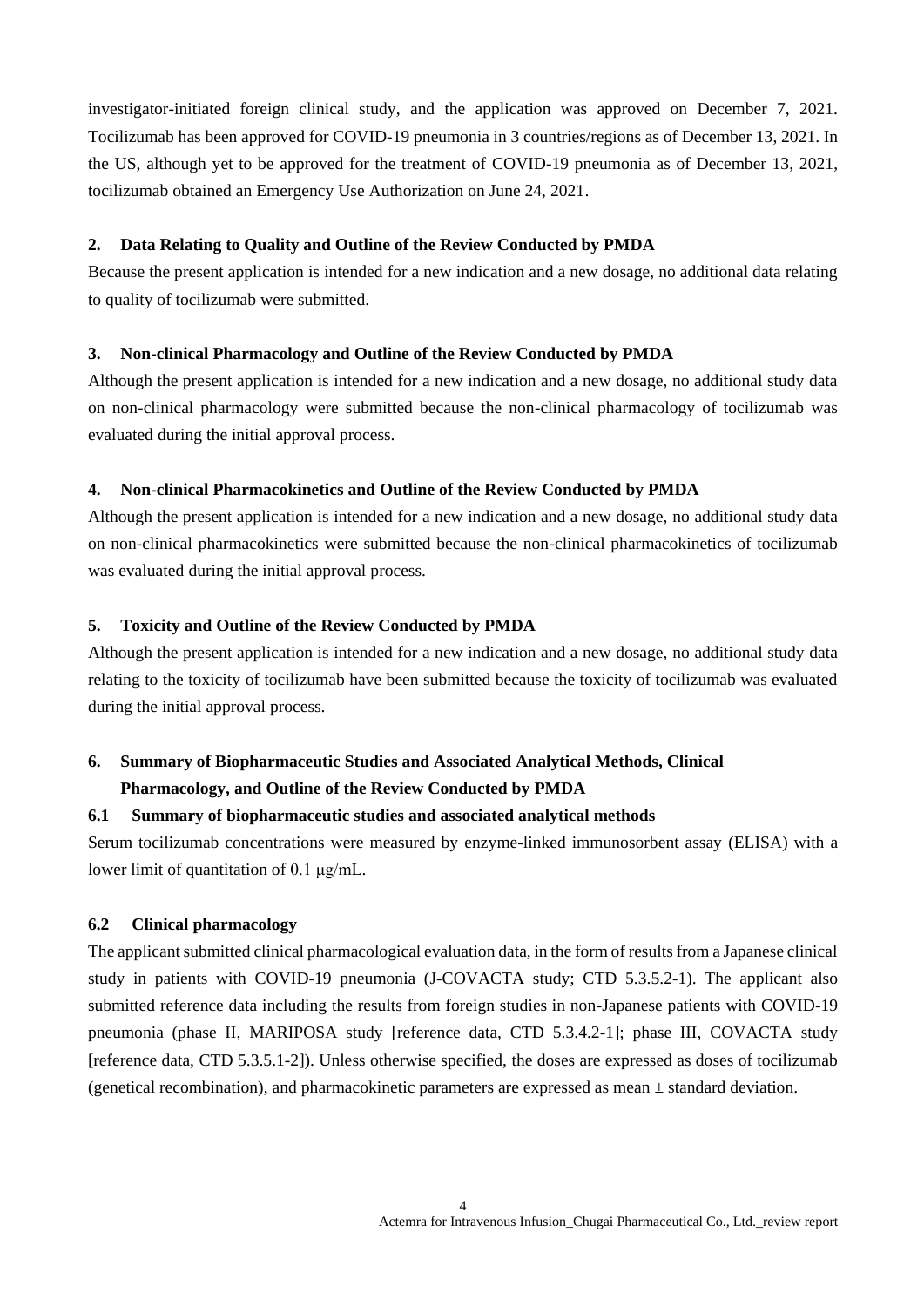#### **6.2.1 Japanese clinical study (CTD 5.3.5.2-1, J-COVACTA study [May 2020 to December 2020])**

A total of 48 patients with COVID-19 pneumonia aged ≥18 years received a single-dose intravenous infusion of tocilizumab 8 mg/kg (maximum dose, 800 mg). If clinical signs or symptoms worsened or remained unimproved, the patients received an additional infusion of tocilizumab 8 mg/kg (maximum dose, 800 mg) 8 to 24 hours after the initial infusion (cases with 2 infusions). Table 1 shows the pharmacokinetic parameters of tocilizumab concentrations in serum of patients treated with 1 or 2 infusions.

|             |                                                                                   | Table T. Filamiacokinetic barameters |                         |                           |                          |                           |                     |  |
|-------------|-----------------------------------------------------------------------------------|--------------------------------------|-------------------------|---------------------------|--------------------------|---------------------------|---------------------|--|
|             | N                                                                                 | $\mathbf{m}$ ax                      | $AUC_{\text{inf}}$      | $t_{1/2}$                 | ◡└                       | <b>MRT</b>                | Vd                  |  |
|             |                                                                                   | $\mu$ g/mL                           | $\mu$ g·h/mL            |                           | L/h                      |                           |                     |  |
| l infusion  | 41                                                                                | $160 \pm 27.1$                       | $21.200 \pm 5.230^{a}$  | $140 \pm 59.6^{\text{a}}$ | $0.0285 \pm 0.00833^{a}$ | $195 \pm 64.8^{\text{a}}$ | $5.34 \pm 1.60^{a}$ |  |
| 2 infusions |                                                                                   | $254 \pm 54.3$                       | $47.300 \pm 18.600^{b}$ | $177 \pm 101^{b}$         |                          | $264 \pm 124^{b}$         |                     |  |
|             | $M_{\rm{max}}$ . The set of $A_{\rm{max}}$ is a set of $M_{\rm{max}}$<br>22.11111 |                                      |                         |                           |                          |                           |                     |  |

|  | Table 1. Pharmacokinetic parameters |  |  |
|--|-------------------------------------|--|--|
|--|-------------------------------------|--|--|

Mean  $\pm$  standard deviation; " $\rightarrow$ ," not calculated a)  $N = 37$ 

b)  $N = 6$ 

Figure 1 shows the changes in serum C-reactive protein (CRP) and IL-6 concentrations over time after the infusion of tocilizumab in the overall population treated. The mean CRP concentration decreased after tocilizumab infusion. While the mean IL-6 concentration increased after tocilizumab infusion and then decreased, some patients had increased IL-6 concentration between Days 7 and 14. The applicant explained that based on the information on concomitant drugs and the clinical course, the termination of concomitant corticosteroids may have affected the concentrations in these patients.



Figure 1. Changes in serum CRP and IL-6 concentrations over time following administration of tocilizumab (mean ± standard deviation) CRP concentrations (left) and IL-6 concentrations (right)

## **6.2.2 Foreign phase III study (reference data, CTD 5.3.5.1-2, COVACTA study [April 2020 to July 2020])**

A randomized, double-blind, placebo-controlled, parallel-group study was conducted in patients with COVID-19 pneumonia aged ≥18 years. Patients received a single-dose intravenous infusion of tocilizumab 8 mg/kg (maximum dose, 800 mg) (if clinical signs or symptoms worsened or remained unimproved , patients received an additional infusion of tocilizumab 8 mg/kg 8-24 hours after the initial dose [maximum dose, 800 mg]). Figure 2 shows the change in serum CRP concentrations over time in the tocilizumab and placebo groups (see Table 2 for the change in serum tocilizumab concentrations).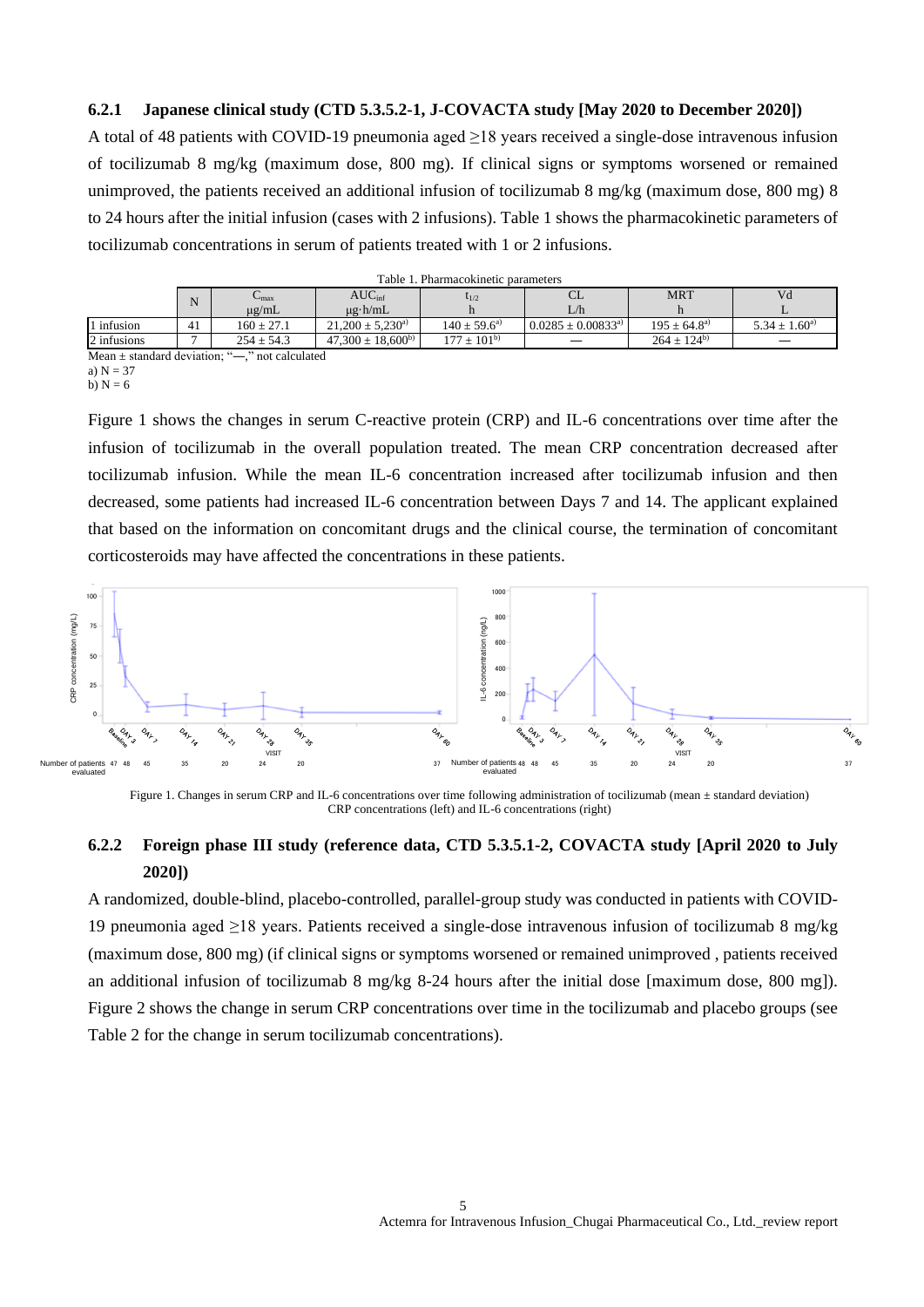

Figure 2. Change in serum CRP concentrations over time following study drug administration (mean  $\pm$  standard deviation)

# **6.2.3 Difference in pharmacokinetics of tocilizumab between Japanese and non-Japanese populations**

The applicant's explanation:

Table 2 shows the changes in serum concentrations over time following the administration of tocilizumab according to the proposed dosage regimen in the Japanese clinical study (J-COVACTA study) and foreign clinical studies (MARIPOSA<sup>5)</sup> and COVACTA studies). The results indicated no clear differences in the pharmacokinetics of tocilizumab in patients with COVID-19 pneumonia between the Japanese and non-Japanese populations.

|                                               |             |                           |                |                | Table 2 Change in serum tochizuniab concentrations over three                       |                                                                                        |                  |                  |                                                                                                             |                                                                   |
|-----------------------------------------------|-------------|---------------------------|----------------|----------------|-------------------------------------------------------------------------------------|----------------------------------------------------------------------------------------|------------------|------------------|-------------------------------------------------------------------------------------------------------------|-------------------------------------------------------------------|
|                                               |             | $15 \text{ min}$<br>later | 24 h later     | 36 h later     | 2 days later 6 days later                                                           |                                                                                        | 13 days<br>later | 20 days<br>later | 27 days<br>later                                                                                            | 34 days later                                                     |
| <b>J-COVACTA</b>                              | 1 infusion  | 41                        | 41             | 36             | 41                                                                                  | 38                                                                                     | 28               | 16               | 32                                                                                                          |                                                                   |
| (Japanese clinical)                           |             | $160 \pm 27.1$            | $112 \pm 23.2$ | $102 \pm 20.0$ | $86.8 \pm 19.0$ 46.2 $\pm$ 12.7                                                     |                                                                                        |                  |                  |                                                                                                             | $19.6 \pm 6.35$ $8.28 \pm 5.27$ $4.83 \pm 3.73$ $0.747 \pm 0.769$ |
| study)                                        | 2 infusions |                           | 6              |                |                                                                                     |                                                                                        |                  |                  |                                                                                                             |                                                                   |
|                                               |             | $160 \pm 35.0$            | $182 \pm 87.3$ | $203 \pm 58.3$ |                                                                                     | $191 \pm 45.9$   91.1 $\pm$ 17.0   43.0 $\pm$ 21.8   27.8 $\pm$ 19.4   20.0 $\pm$ 15.1 |                  |                  |                                                                                                             | 7.12                                                              |
|                                               | 1 infusion  | 35                        | 32             |                |                                                                                     | 25                                                                                     | 19               | 12               | 11                                                                                                          |                                                                   |
| <b>MARIPOSA</b>                               |             | $161 \pm 50.2$            | $112 \pm 27.7$ |                |                                                                                     |                                                                                        |                  |                  | $47.2 \pm 15.8$ $25.0 \pm 28.1$ $7.71 \pm 7.40$ $3.51 \pm 4.57$                                             | $3.89 \pm 3.73$                                                   |
| (Foreign clinical<br>study)                   | 2 infusions |                           |                |                |                                                                                     | 6                                                                                      |                  |                  |                                                                                                             |                                                                   |
|                                               |             | $153 \pm 75.9$            | $174 \pm 63.1$ |                |                                                                                     | $65.6 \pm 36.1$                                                                        |                  |                  | $126.8 \pm 16.7$ 9.15 $\pm$ 8.14 $2.60 \pm 1.90$                                                            | N.C.                                                              |
| <b>COVACTA</b><br>(Foreign clinical<br>study) | 1 infusion  | 201                       | 203            | 142            | 102                                                                                 | 157                                                                                    | 114              | 71               | 63                                                                                                          | 16                                                                |
|                                               |             | $157 \pm 47.7$            | $119 \pm 34.8$ | $101 \pm 29.3$ | $184.2 \pm 27.0$ $143.1 \pm 17.4$ $14.2 \pm 11.5$ $16.59 \pm 7.80$ $13.52 \pm 4.01$ |                                                                                        |                  |                  |                                                                                                             | $0.884 \pm 1.11$                                                  |
|                                               |             | 86                        | 35             | 34             | 20                                                                                  | 38                                                                                     | 30               | 22               | 24                                                                                                          | 9                                                                 |
|                                               | 2 infusions | $222 \pm 100$             |                |                |                                                                                     |                                                                                        |                  |                  | $242 \pm 84.6$ $250 \pm 68.8$ $223 \pm 65.3$ $105 \pm 36.2$ $43.4 \pm 32.0$ $17.2 \pm 15.1$ $13.3 \pm 11.3$ | $6.11 \pm 8.29$                                                   |

Table 2 Change in serum tocilizumab concentrations over time

Upper row, N (measurements <lower limit of quantitation are not included); lower row, serum tocilizumab concentration (μg/mL); "―," no measurement was planned; N.C, not calculated

Mean  $\pm$  standard deviation (individual value is shown for N = 1)

## **6.R Outline of the review conducted by PMDA**

#### PMDA's view:

 $\overline{\phantom{a}}$ 

No particular problems have been suggested with the use of foreign clinical study results as a rationale to evaluate the efficacy and safety of tocilizumab in patients with COVID-19 pneumonia from a pharmacokinetic perspective.

#### **7. Clinical Efficacy and Safety and Outline of the Review Conducted by PMDA**

The applicant submitted main efficacy and safety data, in the form of clinical study results shown in Table 3.

<sup>5)</sup> Patients with COVID-19 pneumonia received tocilizumab 4 or 8 mg/kg. When symptoms remained unimproved, a second dose was administered at the same dose level 8 to 24 hours after the initial dose.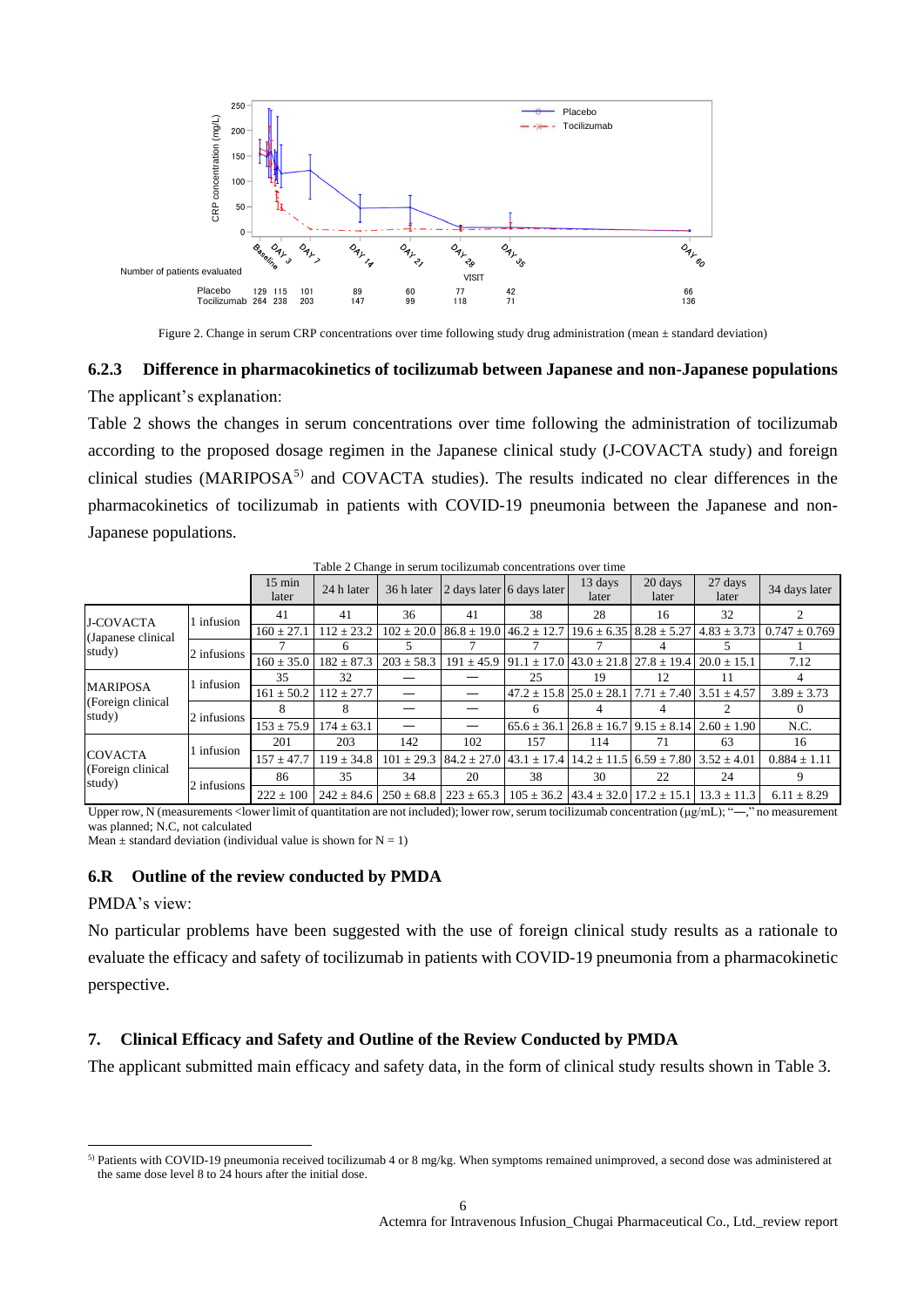| Data type  | Phase | Study<br>identifier                                      | Region  | Population                                                                                  | N <sup>a</sup>                      | Dosage regimen                                                                                                                                                                                                                                                                                                          | Main<br>endpoints  |
|------------|-------|----------------------------------------------------------|---------|---------------------------------------------------------------------------------------------|-------------------------------------|-------------------------------------------------------------------------------------------------------------------------------------------------------------------------------------------------------------------------------------------------------------------------------------------------------------------------|--------------------|
| Evaluation | $\Pi$ | <b>J-COVACTA</b>                                         | Japan   | Patients with COVID-<br>19 pneumonia aged<br>$\geq$ 18 years                                | 49                                  | In combination with standard of care therapy, a<br>single dose of tocilizumab 8 mg/kg (maximum dose,<br>800 mg) was intravenously infused. A second dose<br>was allowed in case of no improvement in clinical<br>symptoms.                                                                                              | Efficacy<br>Safety |
| Reference  |       | <b>RECOVERY</b><br>(tocilizumab<br>evaluation<br>cohort) |         | Patients with COVID-<br>Foreign 19 pneumonia aged<br>$\geq$ 18 years                        | 4,116<br>$(1)$ 2,022<br>$(2)$ 2,094 | (1) In combination with standard of care therapy, a<br>single dose of tocilizumab was intravenously<br>infused at the dose determined by body weight<br>on the basis of 8 mg/kg (maximum dose,<br>800 mg). A second dose was allowed in case of<br>no improvement in clinical symptoms.<br>(2) Standard of care therapy | Efficacy<br>Safety |
| Reference  | III   | <b>COVACTA</b>                                           |         | Patients with COVID-<br>Foreign 19 pneumonia aged<br>$\geq$ 18 years                        | 452<br>$(1)$ 301<br>(2) 151         | In combination with standard of care therapy, the<br>study drug was intravenously infused. A second dose<br>was allowed in case of no improvement in clinical<br>symptoms.<br>$(1)$ A single dose of tocilizumab 8 mg/kg (maximum<br>dose, $800$ mg)<br>(2) Placebo                                                     | Efficacy<br>Safety |
| Reference  | III   | <b>EMPACTA</b>                                           | Foreign | Patients with COVID-<br>19 pneumonia aged<br>$\geq$ 18 years                                | 388<br>$(1)$ 259<br>(2) 129         | In combination with standard of care therapy, the<br>study drug was intravenously infused. A second dose<br>was allowed in case of no improvement in clinical<br>symptoms.<br>$(1)$ A single dose of tocilizumab 8 mg/kg (maximum<br>dose, $800$ mg)<br>(2) Placebo                                                     | Efficacy<br>Safety |
| Reference  | Ш     |                                                          |         | Patients with COVID-<br>REMDACTA Foreign 19 pneumonia aged<br>$\geq$ 12 years <sup>b)</sup> | 649<br>$(1)$ 434<br>$(2)$ 215       | In combination with remdesivir, the study drug was<br>intravenously infused. A second dose was allowed in<br>case of no improvement in clinical symptoms.<br>$(1)$ A single dose of tocilizumab 8 mg/kg (maximum<br>dose, $800$ mg)<br>(2) Placebo                                                                      | Efficacy<br>Safety |

Table 3. Clinical studies on efficacy and safety

a) The number of participants enrolled for the J-COVACTA study, and the number of randomized participants for the rest of the clinical studies b) Patients enrolled were all ≥18 years

## **7.1 Japanese clinical study**

l

#### **7.1.1 Japanese clinical study (CTD 5.3.5.2-1, J-COVACTA study [May 2020 to December 2020])**

An open-label, uncontrolled study was conducted at 11 study sites in Japan to evaluate the efficacy, safety, etc. of tocilizumab in patients with COVID-19 pneumonia aged ≥18 years (target sample size, ≥10 patients). Table 4 summarizes the main inclusion and exclusion criteria of this study.

|           | Table 4. Main inclusion and exclusion criteria                                                                           |
|-----------|--------------------------------------------------------------------------------------------------------------------------|
| Inclusion | Hospitalized with COVID-19 pneumonia identified by PCR with any sample (e.g., respiratory, blood, urine, stool, or other |
| criteria  | bodily fluid) and subsequently confirmed by chest X-ray or computed tomography (CT) scan                                 |
|           | $SpO2 \leq 93\%$ or PaO <sub>2</sub> /FiO <sub>2</sub> < 300 mmHg                                                        |
|           | Aspartate aminotransferase (AST) or alanine aminotransferase (ALT) > $10 \times$ the upper limit of normal (ULN)         |
|           | Neutrophil count $\langle 1,000/\mu L \rangle$                                                                           |
| Exclusion | Platelet count $<$ 50,000/ $\mu$ L<br>3.                                                                                 |
| criteria  | Pregnant or breastfeeding women<br>4.                                                                                    |
|           | Patients who received oral anti-rejection or immunomodulatory drugs (including tocilizumab) within the past 3 months     |
|           |                                                                                                                          |

Patients received a single-dose intravenous infusion of tocilizumab 8 mg/kg (maximum dose, 800 mg) over 1 hour in combination with standard of care therapy.<sup>6)</sup> A second dose was allowed 8 to 24 hours after the initial dose if clinical symptoms had worsened or remained unimproved.<sup>7)</sup>

 $60$  Use of the following concomitant drugs was prohibited: any investigational agent of other studies (except for anti-viral agents against COVID-19), tumor necrosis factor antagonists, anti-IL-6 antibody or anti-IL-6R antibody therapies (except for tocilizumab), Janus kinase (JAK) inhibitors, alkylating agents, thalidomide, intravenous gamma globulin, anti-thymocyte globulin, and azathioprine.

<sup>&</sup>lt;sup>7)</sup> Defined as a condition with persistent fever ( $\geq 38.1^{\circ}$ C) or  $\geq 1$ -category worsening on the 7-category ordinal scale of clinical status.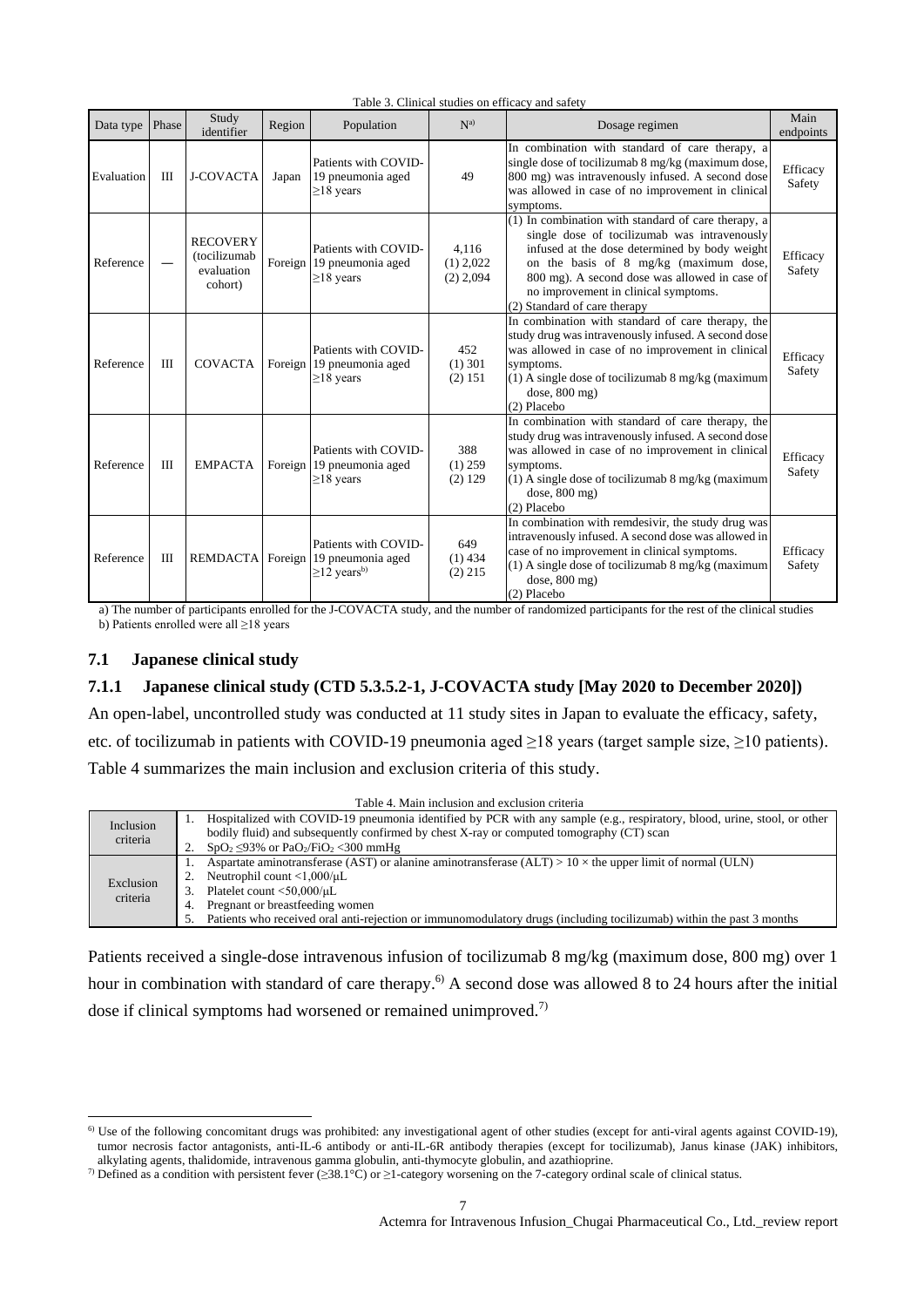Of the 49 patients enrolled, 48 patients received tocilizumab and were included in the efficacy analysis set and safety analysis set. Of the 48, 41 patients (85.4%) received 1 dose of tocilizumab and 7 patients (14.6%) received 2 doses of tocilizumab.

Study discontinuation<sup>8)</sup> occurred in 14.6% (7 of 48) of patients. The reasons for discontinuation were death (6 patients) and patient's request for withdrawal (1 patient).

Table 6 shows the clinical status assessed using a 7-category ordinal scale (Table 5) at Day 28, the primary efficacy endpoint. The number of patients who achieved ≥2-category improvement in clinical status (the percentage 95% confidence interval [CI]) was 36 of 48 patients (75.0% [60.40, 86.36], and that of those who achieved ≥1-category improvement was 39 of 48 patients (81.3% [67.37, 91.05]), while ≥1-category worsening in the clinical status occurred in 6 of 48 patients (12.5% [4.73, 25.25]).

| Category     | Description                                                                                                                                             |  |  |  |  |
|--------------|---------------------------------------------------------------------------------------------------------------------------------------------------------|--|--|--|--|
|              | Discharged or ready for discharge (normal body temperature and respiratory rate, and stable<br>$SpO2$ on ambient air or $\leq$ 2 L supplemental oxygen) |  |  |  |  |
|              | Non-ICU hospital ward (or "ready for hospital ward") not requiring supplemental oxygen                                                                  |  |  |  |  |
| $\mathbf{R}$ | Non-ICU hospital ward (or "ready for hospital ward") requiring supplemental oxygen                                                                      |  |  |  |  |
| 4            | Hospital ward, requiring non-invasive ventilation or high-flow oxygen                                                                                   |  |  |  |  |
|              | ICU, requiring intubation and mechanical ventilation                                                                                                    |  |  |  |  |
| 6            | ICU, requiring ECMO or mechanical ventilation and additional organ support (e.g.,<br>vasopressors, renal replacement therapy)                           |  |  |  |  |

Table 5. Seven-category ordinal scale

| 7-category ordinal | $N = 48$         |           |
|--------------------|------------------|-----------|
| scale              | Baseline (Day 1) | Day 28    |
|                    |                  | 35 (72.9) |
|                    | 4(8.3)           | 3(6.3)    |
|                    | 29(60.4)         | 2(4.2)    |
|                    | 8(16.7)          |           |
|                    | 6(12.5)          | 3(6.3)    |
|                    | 1(2.1)           |           |
|                    |                  | 5(10.4)   |

Table 6. Efficacy results (efficacy analysis set)

Safety data<sup>9)</sup> show that adverse events occurred in 83.3% (40 of 48) of patients. Adverse events occurring in ≥10.0% of patients were constipation (18.8%, 9 of 48 patients), ALT increased (16.7%, 8 of 48 patients), fibrin D dimer increased (16.7%, 8 of 48 patients), hyperuricaemia (16.7%, 8 of 48 patients), AST increased (14.6%, 7 of 48 patients), and liver disorder (10.4%, 5 of 48 patients).

Adverse events led to death in 12.5% (6 of 48) of patients (COVID-19 pneumonia [3 patients]; COVID-19, respiratory failure, and pulmonary infarction [1 patient each]). A causal relationship to tocilizumab was ruled out for all these events.

l

7 Death

<sup>8)</sup> Patients who did not complete the 60-day follow-up period following study drug treatment.

<sup>&</sup>lt;sup>9)</sup> Patients were followed for 60 days after the first dose of the study drug.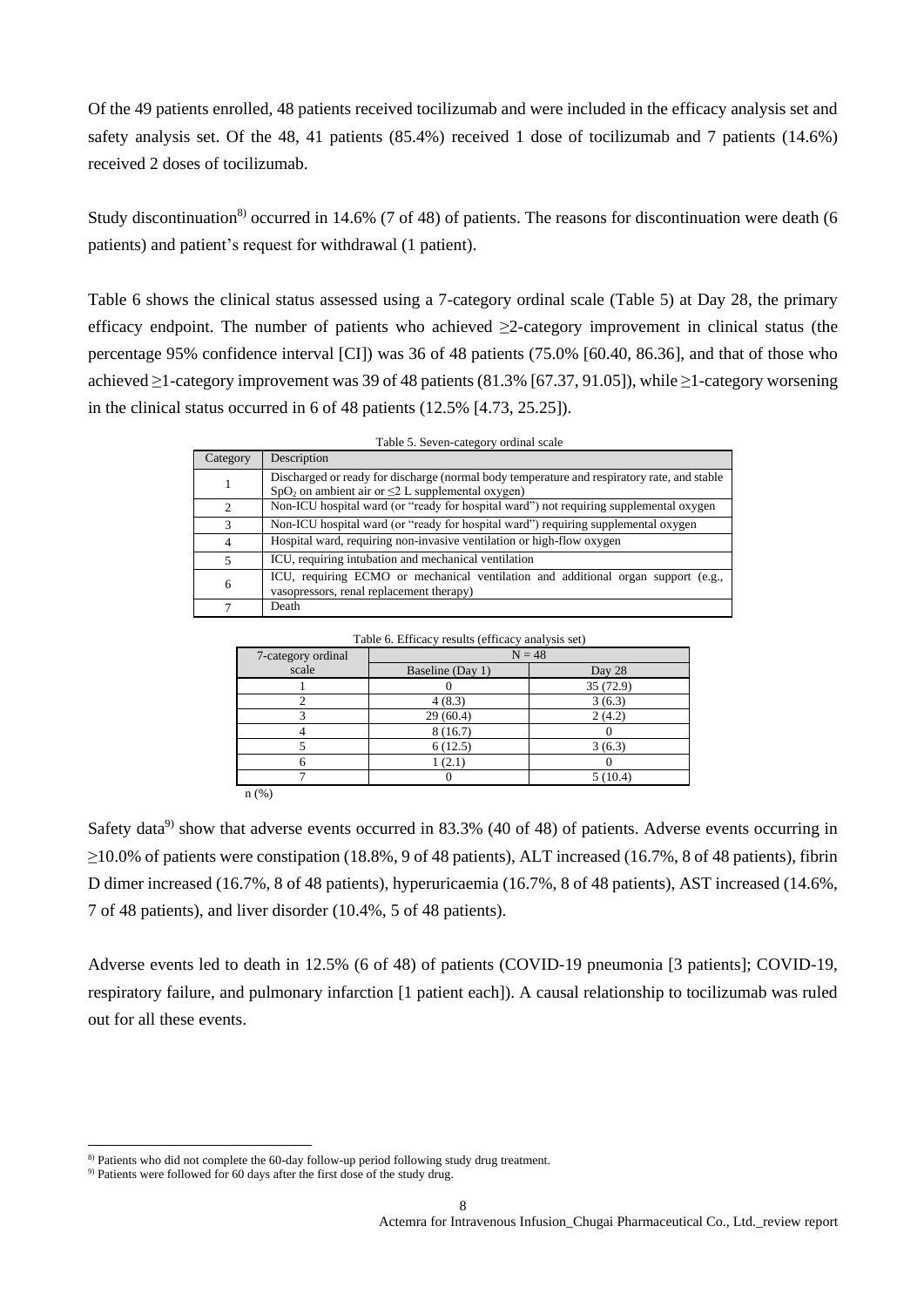Serious adverse events occurred in 12.5% (6 of 48) of patients (COVID-19 pneumonia [3 patients]; COVID-19, pneumonia bacterial, respiratory failure, and pulmonary infarction [1 patient each]; some patients had >1 event). A causal relationship to tocilizumab was ruled out for all these events.

No adverse events (except for death) led to study discontinuation.

Adverse drug reactions occurred in 31.3% (15 of 48) of patients.

#### **7.2 Foreign clinical studies**

# **7.2.1 Investigator-initiated foreign clinical study (reference data, CTD 5.3.5.1-1, RECOVERY study [tocilizumab evaluation cohort] [ongoing since April 2020; data cut-off on March 29, 2021]) (Lancet 2021;397:1637-45)**

A randomized, open-label, parallel-group comparative study was conducted at 131 study sites in the UK to evaluate the efficacy, etc. of tocilizumab in patients with COVID-19 pneumonia aged  $\geq$ 18 years in comparison to the standard of care therapy alone. The target sample size for the tocilizumab evaluation cohort was 4,000 patients<sup>10)</sup> (patients were randomized to tocilizumab or the standard of care therapy at a ratio of 1:1).

In the tocilizumab group, the dose was determined by body weight class established on a basis of the approved 8 mg/kg per dose (8 mg/kg for body weight ≤40 kg; 400 mg for body weight >40 kg and ≤65 kg; 600 mg for body weight >65 kg and ≤90 kg; and 800 mg for body weight >90 kg). Tocilizumab was intravenously infused over  $\geq$ 1 hour in combination with standard of care therapy. If the patient's condition remained unimproved, a second dose was allowed 12 to 24 hours after the initial infusion. In the standard care group, patients continued ongoing standard of care therapies (including the therapy assigned at the first randomization).

Of the patients who were enrolled<sup>11)</sup> in the RECOVERY study from April 23, 2020 to January 24, 2021, 4,116 patients were found to be eligible for the inclusion criteria<sup>12</sup> of the tocilizumab evaluation cohort, and were randomized. All the randomized patients (2,022 in the tocilizumab group and 2,094 in the standard care group) were included in the intention-to-treat (ITT) population, which was used as the efficacy analysis set.

The results for all-cause mortality at 28 days after randomization, the primary endpoint, are presented in Table 7 and Figure 3.

|                                    | Tocilizumab $(N = 2.022)$ | Standard care $(N = 2.094)$ |  |  |  |  |
|------------------------------------|---------------------------|-----------------------------|--|--|--|--|
| All-cause deaths (%)               | 621 (31%)                 | 729 (35%)                   |  |  |  |  |
| Hazard ratio <sup>a</sup> [95% CI] | $0.85$ [0.76, 0.94]       |                             |  |  |  |  |
| $P$ -value <sup>b)</sup>           | 0.0028                    |                             |  |  |  |  |
| a) Data's mathad                   |                           |                             |  |  |  |  |

Table 7. All-cause mortality at 28 days after randomization (ITT population)

a) Peto's method

b) Log-rank test

l

<sup>&</sup>lt;sup>10)</sup> The primary endpoint is all-cause mortality at 28 days after randomization. Based on an assumed all-cause mortality of  $\geq$ 25% in the standard care group and an all-cause mortality in the tocilizumab group assumed to be one-fifth lower than that in the standard care group, it would be necessary to enroll 4,000 patients for 2 groups to provide ≥90% power at a two-sided significance level of 1%.

<sup>&</sup>lt;sup>11)</sup> Hospitalized patients were eligible if they presented with clinically suspected or laboratory confirmed COVID-19 and had no medical history which was recognized by the treating physician as a significant potential risk in the study.

<sup>&</sup>lt;sup>12)</sup> Eligible patients had SpO<sub>2</sub> <92% on room air or receiving oxygen and CRP ≥75 mg/L who were recognized by the treating physician as having no problems with the use of tocilizumab.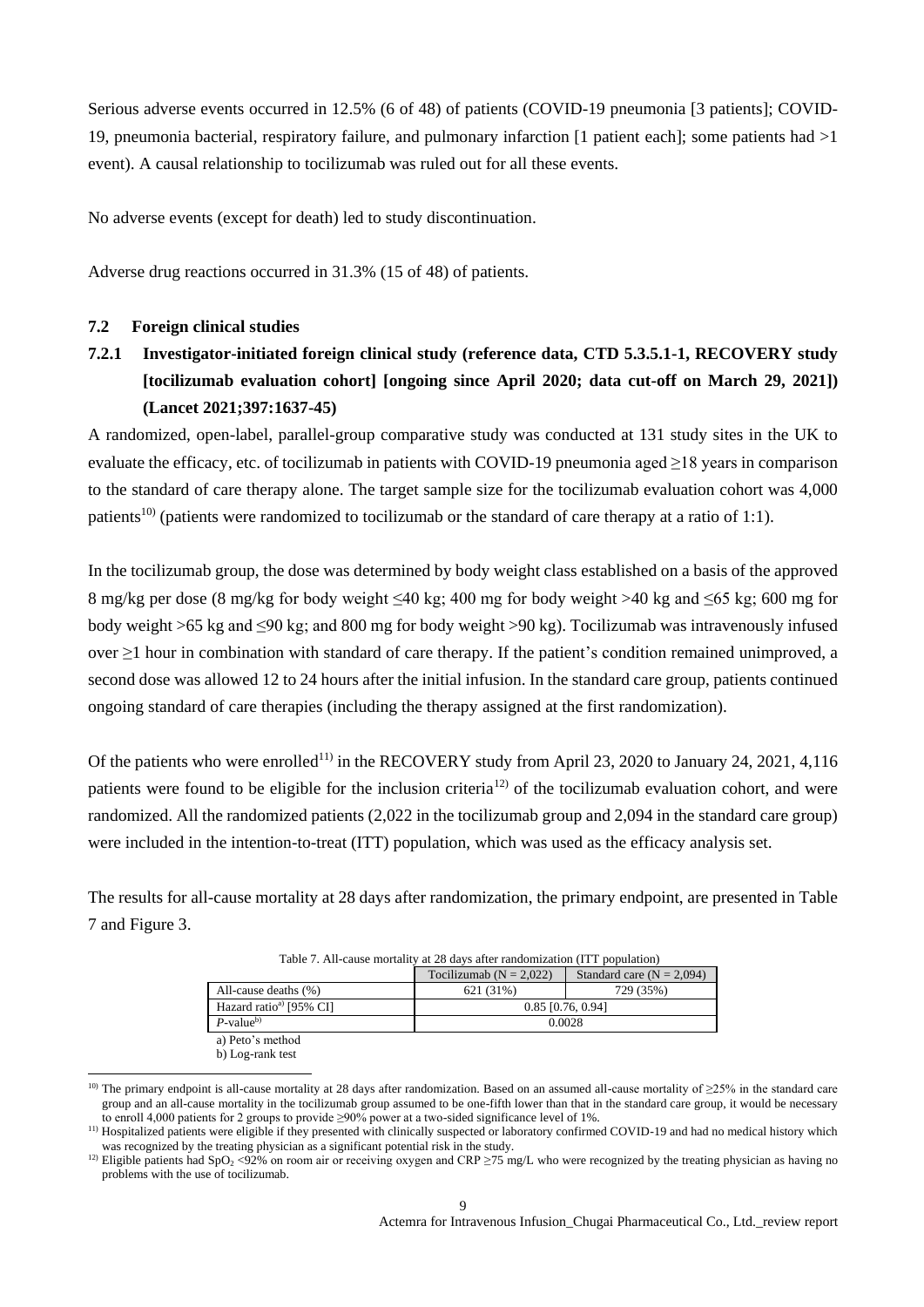

Figure 3. Kaplan-Meier plot of all-cause mortality up to 28 days after randomization (ITT population)

Otitis externa, Staphylococcus aureus bacteraemia, and lung abscess in 1 case each were reported as serious adverse drug reactions that may be related to tocilizumab.

#### **7.2.2 Foreign phase III study (CTD 5.3.5.1-2, COVACTA study [April 2020 to July 2020])**

A randomized, double-blind, placebo-controlled, parallel-group study was conducted at 62 study sites in 9 countries (the US, Canada, Denmark, France, Germany, Italy, the Netherlands, Spain, and the UK) to evaluate the efficacy, safety, etc. of tocilizumab in patients with COVID-19 pneumonia aged  $\geq$ 18 years (target sample size, 450 patients<sup>13)</sup> [allocation ratio of 2:1 between tocilizumab and placebo]). Table 8 summarizes the main inclusion and exclusion criteria of this study.

| Table 8. Main inclusion and exclusion criteria |  |
|------------------------------------------------|--|
|------------------------------------------------|--|

|                       | Taoic o, ivialli mchasion and exclusion chicha                                                                         |
|-----------------------|------------------------------------------------------------------------------------------------------------------------|
| Inclusion<br>criteria | Hospitalized patients with COVID-19 pneumonia tested positive by PCR of any specimen (e.g., respiratory, blood, urine, |
|                       | stool, or other bodily fluid) and confirmed by chest X-ray or CT scan                                                  |
|                       | $SpO_2 \leq 93\%$ on room air, or PaO <sub>2</sub> /FiO <sub>2</sub> < 300 mmHg                                        |
|                       | AST or $ALT > 10 \times ULN$                                                                                           |
|                       | Neutrophil count $\langle 1,000/\mu L \rangle$                                                                         |
| Exclusion             | Platelet count $<$ 50,000/ $\mu$ L                                                                                     |
| criteria              | Pregnant or breastfeeding women<br>4.                                                                                  |
|                       | Patients who received oral anti-rejection or immunomodulatory drugs (including tocilizumab) within the past 3 months   |
|                       | Patients with suspected active bacterial, fungal, or viral (besides SARS-CoV-2) infection<br>6.                        |
|                       | Progression to death is imminent and inevitable within the next 24 hours                                               |

Tocilizumab 8 mg/kg (maximum dose, 800 mg) or placebo was intravenously infused over 1 hour in combination with standard of care therapy.<sup>14)</sup> If the patient's condition had worsened or remained unimproved,<sup>7)</sup> a second dose was allowed 8 to 24 hours after the initial infusion.

Of the 452 patients (301 in the tocilizumab and 151 in the placebo groups) who were randomized using the stratification factors, i.e., region (North America or Europe) and a history of invasive mechanical ventilation (with or without), 438 patients (294 in the tocilizumab and 144 in the placebo groups) received the study drug and were included in the modified intent-to-treatment (mITT) population, which was used as the efficacy

l

<sup>&</sup>lt;sup>13)</sup>The sample size for the 7-category ordinal scale at Day 28, the primary endpoint, was determined as 450 patients (2 groups), which would be required to obtain approximately 90% power based on the odds ratio for tocilizumab vs placebo assumed as 2, at a two-sided significance level of 5%. The proportion of patients on mechanical ventilation at the time of randomization was limited to <50% of the overall population.

<sup>&</sup>lt;sup>14)</sup> Use of the following concomitant therapies was prohibited: treatment with any investigational agent of other studies (except for anti-viral agents against COVID-19), biologics (tumor necrosis factor antagonists, anti-IL-6 antibody or anti-IL-6R antibody therapies [except for tocilizumab]), JAK inhibitors, alkylating agents, thalidomide, intravenous gamma globulin, anti-thymocyte globulin, and azathioprine.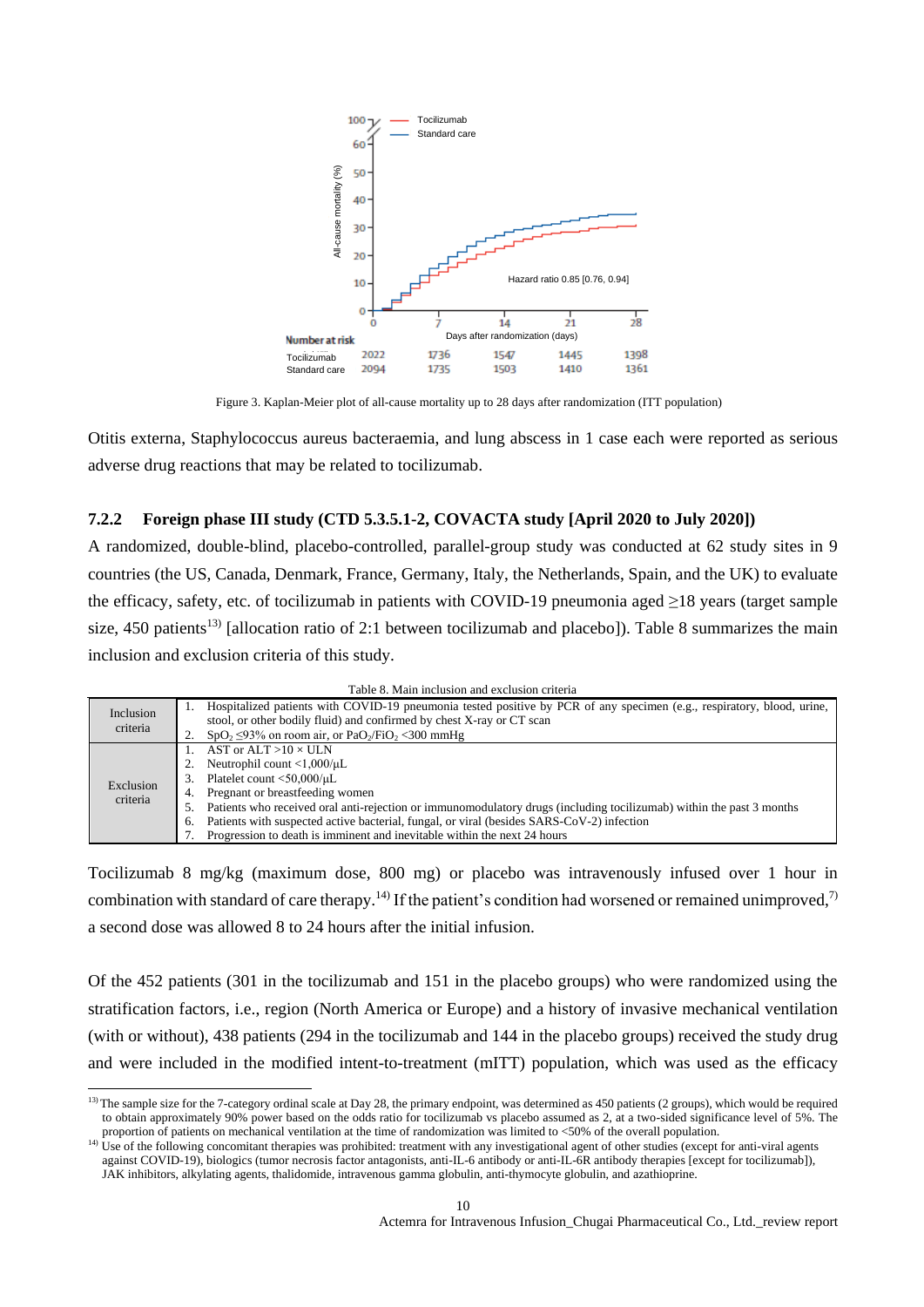analysis set. In the mITT population, 1 patient who had been assigned to the placebo group received tocilizumab and was included in the tocilizumab group in the safety analyses. Consequently, the safety analysis set consisted of 295 patients in the tocilizumab group and 143 patients in the placebo group. In total, 230 of 295 patients (78.0%) in the tocilizumab group and 100 of 143 patients (69.9%) in the placebo group received 1 dose of the study drug (tocilizumab or placebo), while 65 of 295 patients (22.0%) in the tocilizumab group and 43 of 143 patients (30.1%) in the placebo group received 2 doses.

Study discontinuation<sup>8)</sup> occurred in 35.4% (104 of 294) of patients in the tocilizumab group, 33.3% (48 of 144) of patients in the placebo group. Main reasons for discontinuation include death (24.1% [71 of 294] of patients in the tocilizumab group and 25.0% [36 of 144] of patients in the placebo group), lost-to-follow-up (7.8% [23 of 294] of patients in the tocilizumab group and 3.5% [5 of 144] of patients in the placebo group), and patient's request for withdrawal (3.4% [10 of 294] of patients in the tocilizumab group and 2.7% [4 of 144] of patients in the placebo group).

Table 9 shows the results of the clinical status assessed using the 7-category ordinal scale at (Table 5) at Day 28, the primary endpoint. No statistically significant differences were observed between the tocilizumab and placebo groups ( $P = 0.36$ , at a two-sided significance level of 5%, the Van Elteren test using the stratification factors of region [North America or Europe] and a history of invasive mechanical ventilation [with or without]).

|                             | Baseline (Day 1) |                        | Day 28      |           |  |
|-----------------------------|------------------|------------------------|-------------|-----------|--|
| 7-category<br>ordinal scale | Tocilizumab      | Placebo                | Tocilizumab | Placebo   |  |
|                             | $N = 294$        | $N = 144$              | $N = 294$   | $N = 144$ |  |
|                             |                  |                        | 166(56.5)   | 71 (49.3) |  |
|                             | 9(3.1)           | 6(4.2)                 | 6(2.0)      | 8(5.6)    |  |
|                             | 78 (26.5)        | 44(30.6)               | 14(4.8)     | 4(2.8)    |  |
|                             | 94(32.0)         | 39(27.1)               | 6(2.0)      | 10(6.9)   |  |
|                             | 45(15.3)         | 15(10.4)               | 26(8.8)     | 14 (9.7)  |  |
|                             | 68(23.1)         | 39(27.1)               | 18(6.1)     | 9(6.3)    |  |
|                             |                  | $1(0.7)$ <sup>a)</sup> | 58 (19.7)   | 28(19.4)  |  |

Table 9. Clinical status assessed using the 7-category ordinal scale (mITT population)

n (%)

a) Died on the day the patient received the study drug

The safety<sup>9)</sup> data show that adverse events occurred in 240 of 295 patients  $(81.4%)$  in the tocilizumab group and 118 of 143 patients (82.5%) in the placebo group. Table 10 shows adverse events occurring in ≥3.0% of patients in either group.

| Adverse event           | Tocilizumab<br>$N = 295$ | Placebo<br>$N = 143$ | Adverse event        | Tocilizumab<br>$N = 295$ | Placebo<br>$N = 143$ |
|-------------------------|--------------------------|----------------------|----------------------|--------------------------|----------------------|
| COVID-19 pneumonia      | 36(12.2)                 | 20(14.0)             | Hypotension          | 11(3.7)                  | 8(5.6)               |
| Urinary tract infection | 24(8.1)                  | 5(3.5)               | Thrombocytopenia     | 11(3.7)                  | 2(1.4)               |
| Acute kidney injury     | 21(7.1)                  | 7(4.9)               | Pulmonary embolism   | 10(3.4)                  | 5(3.5)               |
| Hypertension            | 21(7.1)                  | 3(2.1)               | Deep vein thrombosis | 10(3.4)                  | 3(2.1)               |
| Constipation            | 18(6.1)                  | 8(5.6)               | ALT increased        | 10(3.4)                  | 2(1.4)               |
| Diarrhoea               | 18(6.1)                  | 3(2.1)               | Anxiety              | 9(3.1)                   | 4(2.8)               |
| Pneumonia               | 17(5.8)                  | 12(8.4)              | Septic shock         | 8(2.7)                   | 8(5.6)               |
| Anaemia                 | 17(5.8)                  | 10(7.0)              | Hypokalaemia         | 7(2.4)                   | 6(4.2)               |
| Delirium                | 14(4.7)                  | 3(2.1)               | <b>Bradycardia</b>   | 7(2.4)                   | 5(3.5)               |
| COVID-19                | 14(4.7)                  | 2(1.4)               | Respiratory failure  | 6(2.0)                   | 6(4.2)               |
| Atrial fibrillation     | 12(4.1)                  | 6(4.2)               | Bacteraemia          | 5(1.7)                   | 6(4.2)               |
| Insomnia                | 12(4.1)                  | 5(3.5)               | Cardiac arrest       | 5(1.7)                   | 5(3.5)               |
| $n$ (%)                 |                          |                      |                      |                          |                      |

Table 10. Adverse events occurring in ≥3.0% of patients in either group (safety analysis set)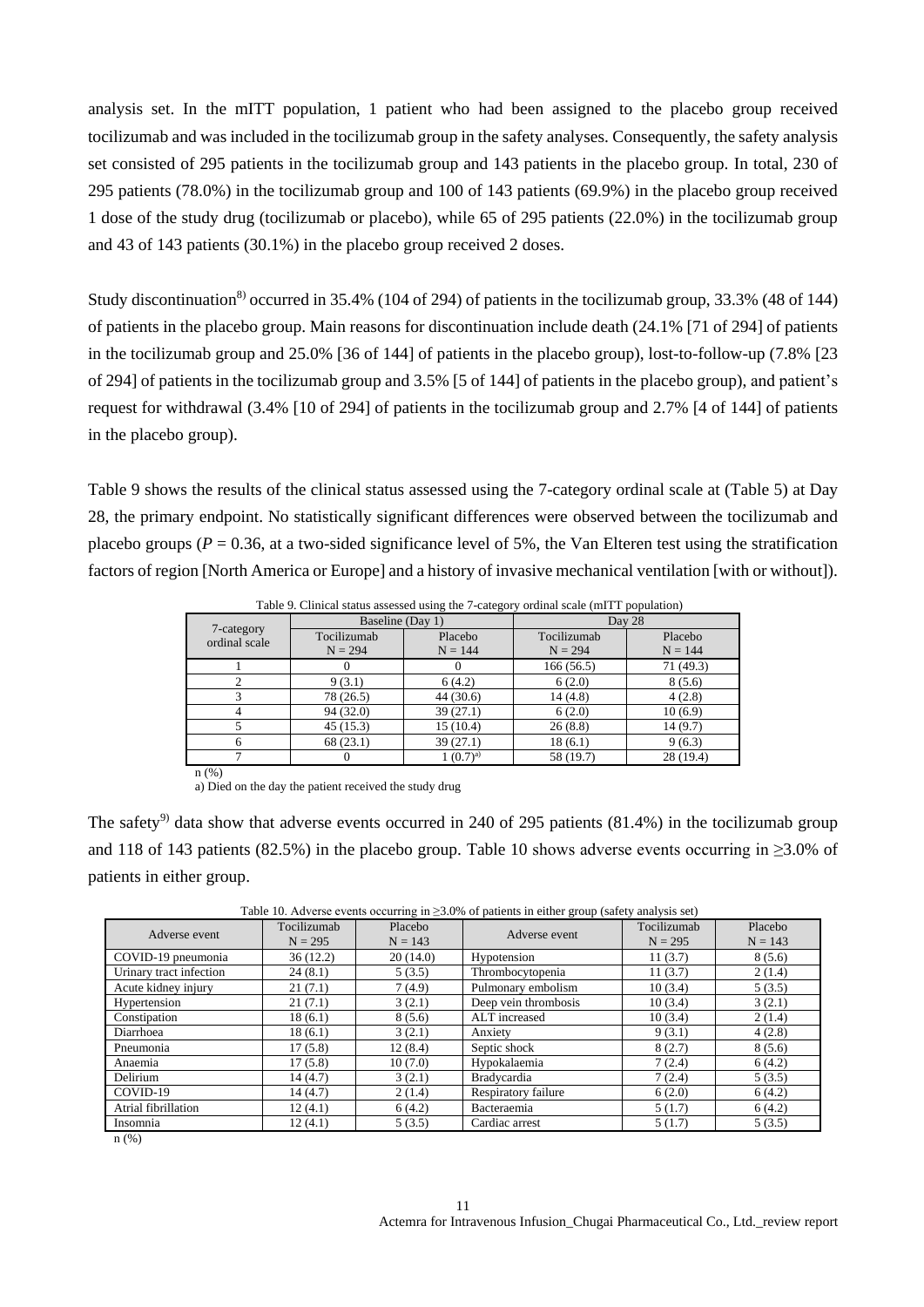Adverse events led to death in 24.4% (72 of 295) of patients in the tocilizumab group (COVID-19 pneumonia [36 patients]; COVID-19 [13 patients]; multiple organ dysfunction syndrome [5 patients]; respiratory failure [3 patients]; septic shock, acute respiratory distress syndrome, cardiac arrest, and retroperitoneal haemorrhage [2 patients each]; acute respiratory failure, pulmonary embolism, shock haemorrhagic, haemorrhage, coagulopathy, haemorrhagic transformation stroke, and acute kidney injury [1 patient each]); and in 25.2% (36 of 143) of patients in the placebo group (COVID-19 pneumonia [20 patients]; respiratory failure [3 patients]; COVID-19, acute respiratory distress syndrome and acute respiratory failure [2 patients each]; septic shock, pneumonia bacterial, pulmonary embolism, aspiration, lung consolidation, cardiac arrest, and shock haemorrhagic [1 patient each]). A causal relationship to the study drug could not be ruled out for events in 3 patients in the tocilizumab group (multiple organ dysfunction syndrome, retroperitoneal haemorrhage, and septic shock in 1 patient each).

Serious adverse events occurred in 39.3% (116 of 295) of patients in the tocilizumab group and 44.8% (64 of 143) of patients in the placebo group. Table 11 shows serious adverse events occurring in ≥1.0% of patients in either group. A causal relationship to the study drug could not be ruled out for the events in 18 patients in the tocilizumab group (neutropenia [4 patients]; septic shock and pneumonia bacterial [3 patients each]; bacteraemia and pneumonia [2 patients each]; pneumonia escherichia, Citrobacter test positive, bacterial sepsis, cytomegalovirus hepatitis, Enterobacter pneumonia, lower gastrointestinal haemorrhage, urinary tract infection, multiple organ dysfunction syndrome, sepsis, retroperitoneal haemorrhage, and pancreatitis [1 patient each]; some patients had more than 1 event) and in 13 patients in the placebo group (septic shock and pneumonia [3 patients each]; candida infection, thrombocytopenia, Stenotrophomonas infection, pancytopenia, pneumonia bacterial, bacteraemia, sepsis, cholecystitis, respiratory failure, urosepsis, and pseudomonal sepsis [1 patient each]; some patients had more than 1 event).

| Adverse event              | Tocilizumab<br>$N = 295$ | Placebo<br>$N = 143$ | Adverse event                 | Tocilizumab<br>$N = 295$ | Placebo<br>$N = 143$ |
|----------------------------|--------------------------|----------------------|-------------------------------|--------------------------|----------------------|
| COVID-19 pneumonia         | 36(12.2)                 | 20(14.0)             | Acute respiratory<br>distress | 4(1.4)                   | 2(1.4)               |
|                            |                          |                      | syndrome                      |                          |                      |
| COVID-19                   | 14(4.7)                  | 2(1.4)               | Neutropenia                   | 4(1.4)                   | $\Omega$             |
| Acute kidney injury        | 10(3.4)                  | 4(2.8)               | Atrial fibrillation           | 3(1.0)                   | $\Omega$             |
| Septic shock               | 7(2.4)                   | 7(4.9)               | Sepsis                        | 3(1.0)                   | 4(2.8)               |
| Pneumonia                  | 7(2.4)                   | 4(2.8)               | Bacteraemia                   | 3(1.0)                   | 3(2.1)               |
| Pneumonia bacterial        | 6(2.0)                   | 2(1.4)               | Bacterial sepsis              | 3(1.0)                   | $\theta$             |
| Respiratory failure        | 5(1.7)                   | 6(4.2)               | Acute respiratory failure     | 2(0.7)                   | 2(1.4)               |
| Pulmonary embolism         | 5(1.7)                   | 2(1.4)               | Pulseless electrical activity | 2(0.7)                   | 2(1.4)               |
| Multiple organ dysfunction | 5(1.7)                   | 1(0.7)               | Renal failure                 | 2(0.7)                   | 2(1.4)               |
| syndrome                   |                          |                      |                               |                          |                      |
| Cardiac arrest             | 4(1.4)                   | 5(3.5)               | Hypoxia                       | $\Omega$                 | 3(2.1)               |
| Pneumothorax               | 4(1.4)                   | 3(2.1)               | Pharyngeal haemorrhage        | $\Omega$                 | 2(1.4)               |
| (0/2)                      |                          |                      |                               |                          |                      |

Table 11. Serious adverse events occurring in  $\geq$ 1.0% of patients in either group (safety analysis set)

n (%)

No adverse events (except for death) led to study discontinuation in either group.

Adverse drug reactions occurred in 18.3% (54 of 295) of patients in the tocilizumab group and 18.2% (26 of 143) of patients in the placebo group.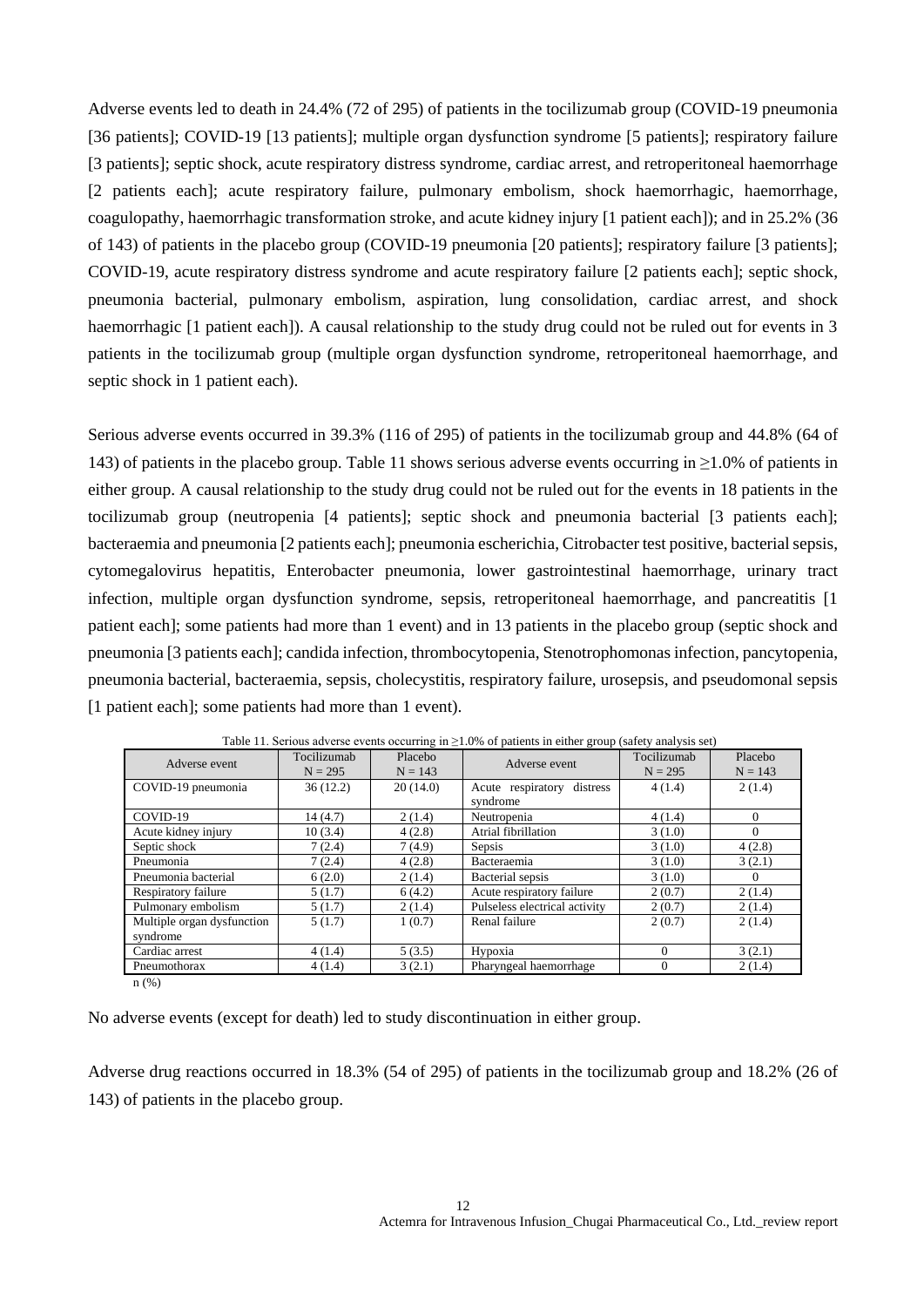# **7.2.3 Foreign phase III study (reference data, CTD 5.3.5.1-3, EMPACTA study [May 2020 to September 2020])**

A randomized, double-blind, placebo-controlled, parallel-group study was conducted at 42 study sites in 6 countries (the US, Mexico, Kenya, South Africa, Peru, and Brazil) to evaluate the efficacy, safety, etc. of tocilizumab in patients with COVID-19 pneumonia aged  $\geq$ 18 years (target sample size, 379 patients <sup>15)</sup> [allocation ratio of 2:1 between tocilizumab and placebo]). Table 12 summarizes the main inclusion and exclusion criteria of this study.

|  |  | Table 12. Main inclusion and exclusion criteria |  |
|--|--|-------------------------------------------------|--|
|  |  |                                                 |  |

| Inclusion | Hospitalized patients with COVID-19 pneumonia tested positive by PCR of any specimen (e.g., respiratory, blood, urine, stool,<br>Ι. |
|-----------|-------------------------------------------------------------------------------------------------------------------------------------|
| criteria  | or other bodily fluid) and confirmed by chest X-ray or CT scan                                                                      |
|           | $SpO_2$ <94% on room air                                                                                                            |
|           | Patients requiring continuous positive airway pressure (CPAP), bilevel positive airway pressure (BIPAP), or invasive mechanical     |
|           | ventilation                                                                                                                         |
|           | AST or ALT $>5 \times$ ULN                                                                                                          |
|           | Neutrophil count $<$ 1,000/ $\mu$ L                                                                                                 |
| Exclusion | Platelet count $<$ 50,000/ $\mu$ L                                                                                                  |
| criteria  | Pregnant or breastfeeding women                                                                                                     |
|           | Patients who received oral anti-rejection or immunomodulatory drugs (including tocilizumab) within the past 3 months<br>6.          |
|           | Patients with any history of intestinal perforation                                                                                 |
|           | Patients with suspected active bacterial, fungal, or viral (besides SARS-CoV-2) infection<br>8.                                     |
|           | Progression to death is imminent and inevitable within the next 24 hours                                                            |

A single dose of tocilizumab 8 mg/kg (maximum dose, 800 mg) or placebo was infused intravenously over 1 hour in combination with standard of care therapy.<sup>14)</sup> A second dose was allowed 8 to 24 hours after the initial infusion if clinical signs or symptoms had worsened or remained unimproved.<sup>7)</sup>

Of the 388 patients (259 patients in the tocilizumab group and 129 patients in the placebo group) who were randomized by stratification factors of country and age  $(\leq 60$  years or >60 years), 377 patients (249 patients in the tocilizumab group and 128 patients in the placebo group) received the study drug and were included in the mITT group, which was used as the efficacy analysis set. Of the mITT population, 1 patient who had been assigned to placebo received tocilizumab and the data were included in the tocilizumab group in the safety analyses. Consequently, the safety analysis set consisted of 250 patients in the tocilizumab group and 127 patients in the placebo group. In total, 182 of 250 patients (72.8%) in the tocilizumab group and 92 of 127 patients (72.4%) in the placebo group received 1 dose of the study drug (tocilizumab or placebo), while 68 of 250 patients (27.2%) in the tocilizumab group and 35 of 127 patients (27.6%) in the placebo group received 2 doses.

Study discontinuation occurred in 9.6% (24 of 249) of patients in the tocilizumab group and 10.2% (13 of 128) of patients in the placebo group. Reasons for discontinuation include death (9.6% [24 of 249] of patients in the tocilizumab group and 8.6% [11 of 128] of patients in the placebo group]).

The primary efficacy endpoint was the use of mechanical ventilation or death by Day 28. The results are presented in Table 13 and Figure 4. The difference between the tocilizumab and placebo groups was statistically significant.

l

<sup>&</sup>lt;sup>15)</sup> The sample size was determined as 379 patients (2 groups) to obtain approximately 80% power, under the assumption of cumulative event (mechanical ventilation or death) rates of 25% in the tocilizumab group and 40% in the placebo group at Day 28, at a two-sided 5% significance level, with a dropout rate of 10% taken into account.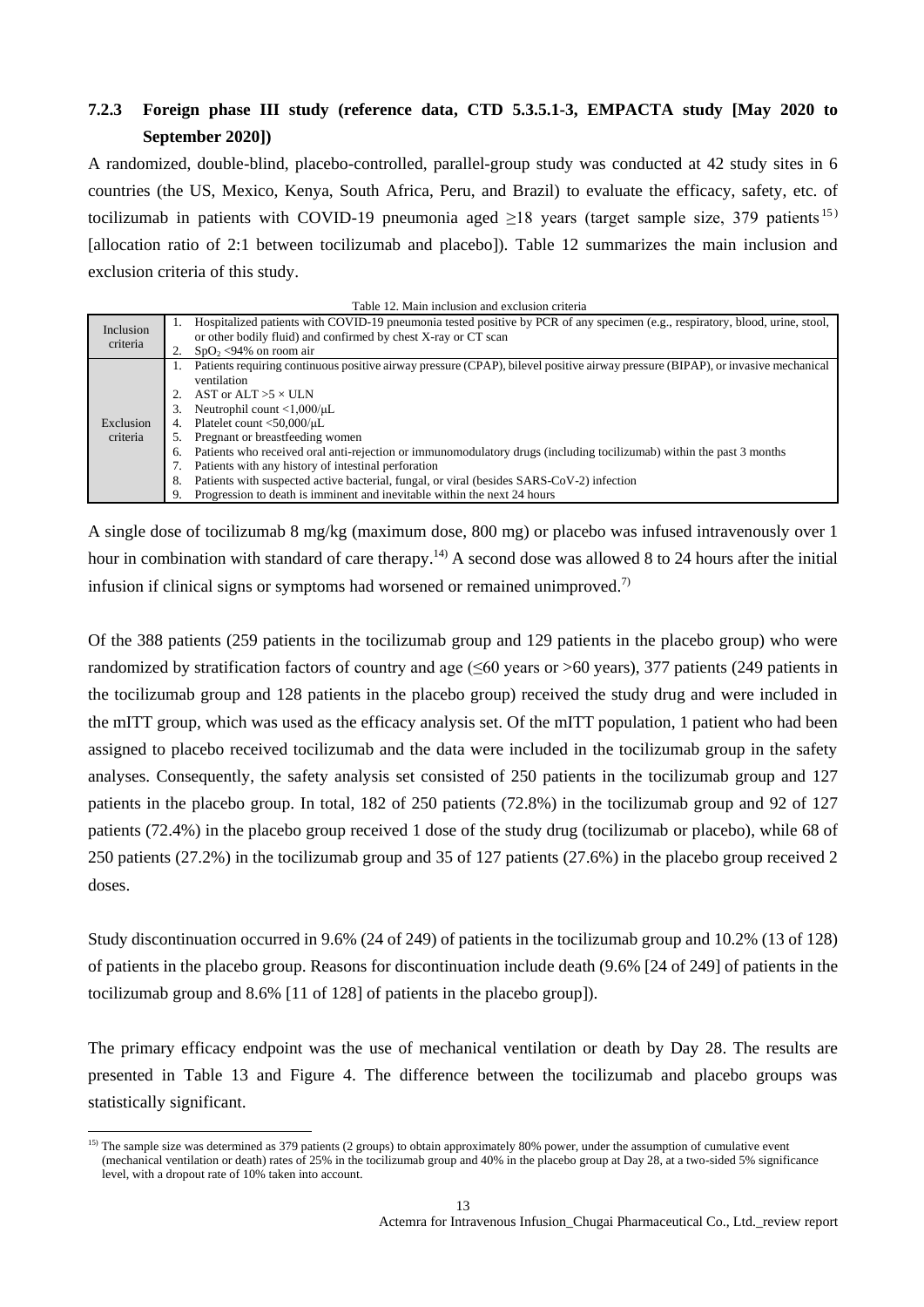| Table 13. Use of mechanical ventilation or death by Day 28 (mITT population) |  |  |  |
|------------------------------------------------------------------------------|--|--|--|
|------------------------------------------------------------------------------|--|--|--|

|                                    |                                                        | Tocilizumab | Placebo             |  |  |
|------------------------------------|--------------------------------------------------------|-------------|---------------------|--|--|
|                                    |                                                        | $N = 249$   | $N = 128$           |  |  |
|                                    | Mechanical ventilation or death, <sup>a)</sup> $n$ (%) | 29(11.6)    | 24(18.8)            |  |  |
|                                    | Death, $n$ $(\%)$                                      | 9(3.6)      | 8(6.3)              |  |  |
|                                    | Mechanical ventilation use, $n$ $(\%)$                 | 20(8.0)     | 16(12.5)            |  |  |
| Hazard ratio <sup>b</sup> [95% CI] |                                                        |             | $0.56$ [0.33, 0.97] |  |  |
| $P$ -value <sup>c)</sup>           |                                                        |             | 0.0360              |  |  |

a) Patients who experienced both mechanical ventilation and death by Day 28 were included in the earlier event.

b) A stratified Cox proportional-hazard model with a stratification factor of age group ( $\leq 60$  years or  $> 60$  years)

c) Two-sided 5% significance level; a stratified log-rank test with a stratification factor of age group ( $\leq 60$  years or >60 years)



Figure 4. Kaplan-Meier plot of use of mechanical ventilation or death by Day 28 of study drug treatment (mITT population)

Safety<sup>9)</sup> data show that adverse events occurred in 50.8% (127 of 250) of patients in the tocilizumab group and 52.8% (67 of 127) of patients in the placebo group. Adverse events occurring in ≥3.0% of patients in either group were constipation (6.4% [16 of 250] of patients in the tocilizumab group and 3.1% [4 of 127] patients in the placebo group), anxiety (6.0% [15 of 250] of patients and 3.1% [4 of 127] of patients), headache (3.2% [8 of 250] of patients and 2.4% [3 of 127] of patients), fatigue (1.2% [3 of 250] of patients and 3.9% [5 of 127] of patients), acute kidney injury (1.6% [4 of 250] of patients and 3.1% [4 of 127] of patients), hyperglycaemia (1.2% [3 of 250] of patients and 3.1% [4 of 127] of patients), and pneumonia (0.8% [2 of 250] of patients and 3.1% [4 of 127] of patients).

Adverse events led to death in 11.2% (28 of 250) of patients in the tocilizumab group (acute respiratory distress syndrome [5 patients]; acute respiratory failure and respiratory failure [4 patients each]; COVID-19 pneumonia, septic shock, cardiac arrest, and cardio-respiratory arrest [2 patients each]; COVID-19, pneumonia staphylococcal, acute myocardial infarction, brain stem stroke, cerebrovascular accident, intestinal perforation, and multiple organ dysfunction syndrome [1 patient each]) and in 10.2% (13 of 127) of patients in the placebo group (COVID-19 pneumonia [3 patients]; acute respiratory failure and respiratory failure [2 patients each]; acute respiratory distress syndrome, respiratory distress, septic shock, pneumonia bacterial, atrial fibrillation, and myocardial infarction [1 patient each]). A causal relationship to the study drug could not be ruled out for the event of pneumonia staphylococcal (1 patient) in the tocilizumab group.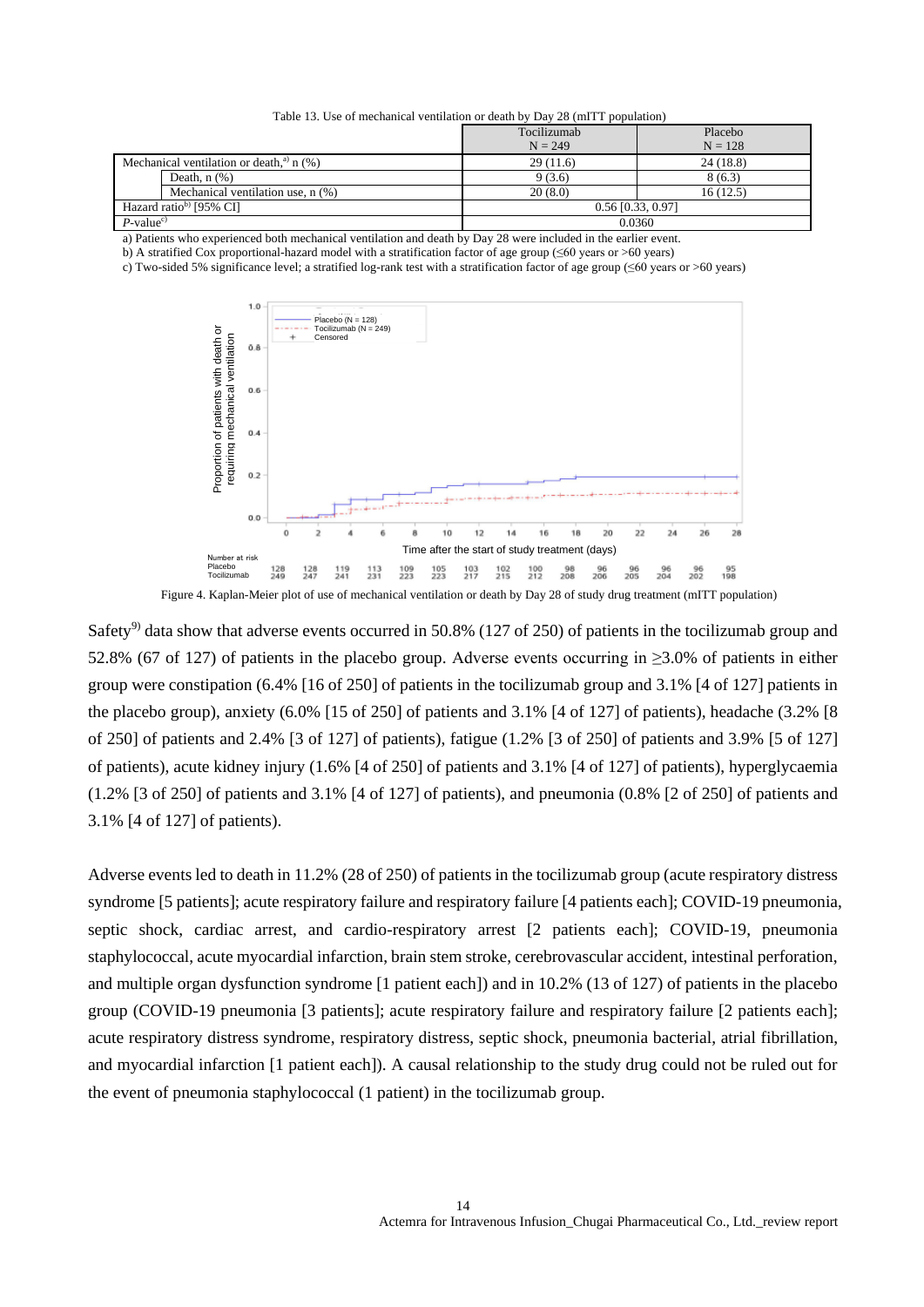Serious adverse events occurred in 15.2% (38 of 250) of patients in the tocilizumab group and 19.7% (25 of 127) of patients in the placebo group. Serious adverse events occurring in ≥1.0% of patients in either group were septic shock (2.0% [5 of 250] of patients in the tocilizumab group and 2.4% [3 of 127] of patients in the placebo group), acute respiratory distress syndrome (2.0% [5 of 250] of patients and 0.8% [1 of 127] of patients), acute respiratory failure (1.6% [4 of 250] of patients and 2.4% [3 of 127] of patients), respiratory failure (1.6%  $[4$  of 250] of patients and 1.6%  $[2$  of 127] of patients), pulmonary embolism (1.2%  $[3$  of 250] of patients and 0.8% [1 of 127] of patients), COVID-19 pneumonia (0.8% [2 of 250] of patients and 2.4% [3 of 127] of patients), acute kidney injury (0.4% [1 of 250] of patients and 2.4% [3 of 127] of patients), pneumonia (0 and 2.4% [3 of 127] of patients), and pneumonia bacterial (0 and 1.6% [2 of 127] of patients). A causal relationship to the study drug could not be ruled out for the following events in the 3 patients in the tocilizumab group: bacteraemia, cholecystitis infective, device related infection, and pneumonia staphylococcal in 1 patient each (1 patient had 2 events).

No adverse events (except for death) led to study discontinuation in either group.

Adverse drug reactions occurred in 12.8% (32 of 250) of patients in the tocilizumab group and 3.9% (5 of 127) of patients in the placebo group.

## **7.2.4 Foreign phase III study (CTD 5.3.5.1-4, REMDACTA study [June 2020 to March 2021])**

A randomized, double-blind, placebo-controlled, parallel-group study was conducted in 53 study sites in 4 countries (the US, Brazil, Russia, and Spain) to evaluate the efficacy, safety, etc. of tocilizumab in patients with COVID-19 pneumonia aged  $\geq$ 12 years<sup>16)</sup> (target sample size,<sup>17)</sup> 650 patients [allocation ratio of 2:1 between tocilizumab and placebo]). Table 14 shows the main inclusion and exclusion criteria for this study.

|           | Table 14. Main inclusion and exclusion criteria                                                                                       |
|-----------|---------------------------------------------------------------------------------------------------------------------------------------|
| Inclusion | Hospitalized patients with COVID-19 pneumonia tested positive by PCR of any specimen (e.g., respiratory, blood, urine,<br>Ι.          |
| criteria  | stool, or other bodily fluid) and confirmed by chest X-ray or CT scan                                                                 |
|           | Requiring > 6 L/min oxygen to maintain $SpO2$ >93%<br>2.                                                                              |
|           | AST or ALT $>5 \times$ ULN                                                                                                            |
|           | Neutrophil count $<$ 1,000/ $\mu$ L                                                                                                   |
|           | Platelet count $<$ 50,000/ $\mu$ L<br>3.                                                                                              |
|           | Pregnant or breastfeeding women<br>4.                                                                                                 |
| Exclusion | Patients who received oral anti-rejection or immunomodulatory drugs (including tocilizumab) within the past 3 months<br>$\mathcal{L}$ |
| criteria  | Patients who received $>2$ doses of remdesivir                                                                                        |
|           | Estimated glomerular filtration rate (eGFR) of $\langle 30 \text{ mL/min}$ or patients receiving hemodialysis                         |
|           | Body weight $<$ 40 kg<br>8.                                                                                                           |
|           | Patients with suspected active bacterial, fungal, or viral (besides COVID-19) infection<br>9.                                         |
|           | 10. Progression to death is imminent and inevitable within the next 24 hours                                                          |

Tocilizumab 8 mg/kg (maximum dose, 800 mg) or placebo was intravenously infused over 1 hour in combination with remdesivir. A second dose was allowed 8 to 24 hours after the initial infusion if clinical signs or symptoms had worsened or remained unimproved.<sup>7)</sup> Remdesivir was administered intravenously once daily

l

<sup>&</sup>lt;sup>16)</sup> Patients enrolled in the REMDACTA study were all  $\geq$ 18 years.

 $17$ ) The primary endpoint was time from randomization to hospital discharge or "ready for discharge" up to Day 28. Assuming a median time of 11 days for the placebo group and a hazard ratio of 1.3 for time to hospital discharge or ready for discharge between groups (corresponding to approximately 2.5 days difference in median time between the tocilizumab and placebo groups), approximately 520 events would be required to provide approximately 80% power at two-sided significance level of 5%, and approximately 650 participants would be required (for 2 groups) for the number of events. The proportion of patients meeting the category 6 criteria was limited to a maximum of 25%.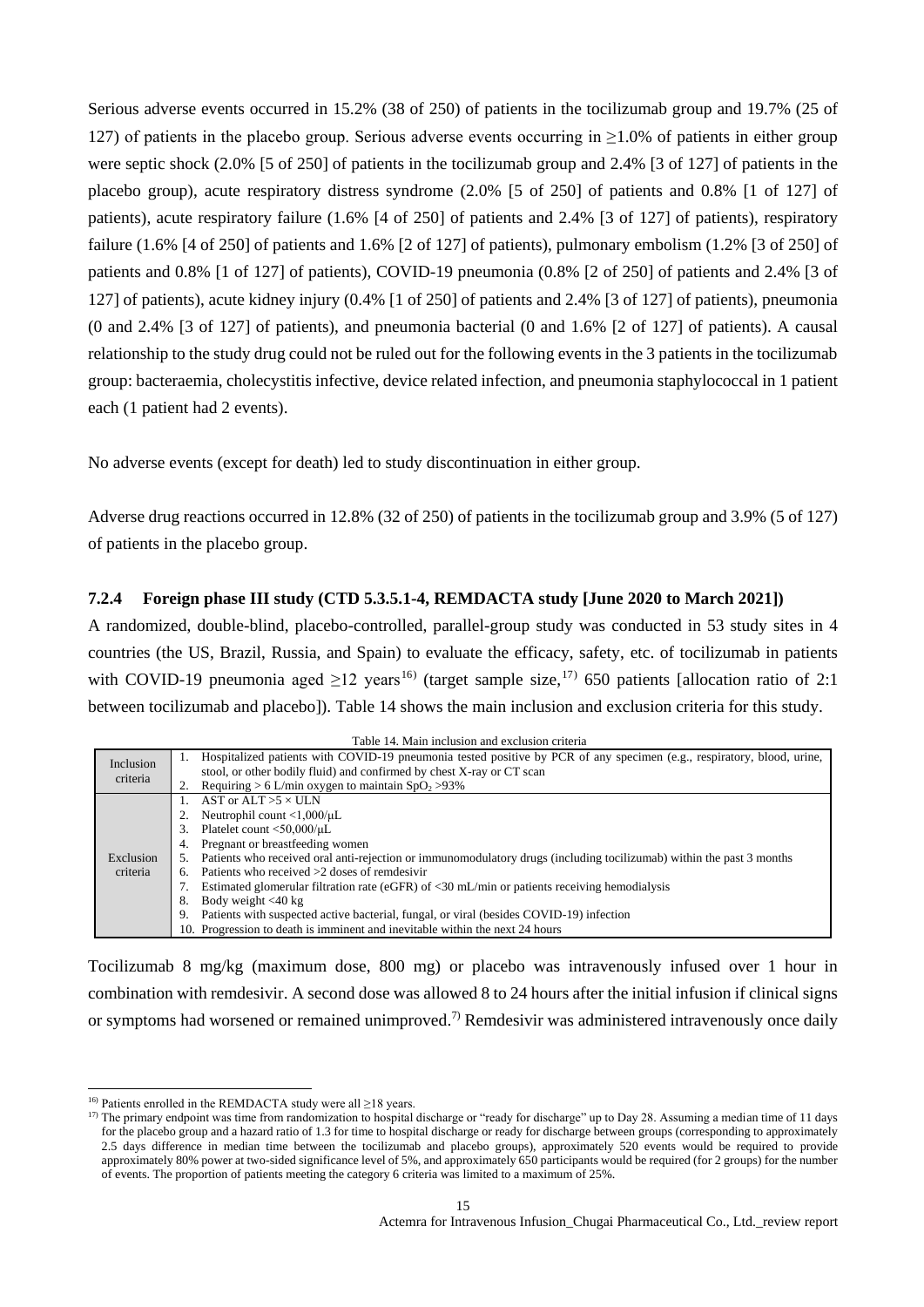at 200 mg on Day 1 and 100 mg from Days 2 to 10. Treatment was discontinued when patients were discharged from the hospital.

A total of the 649 patients (434 patients in the tocilizumab group and 215 patients in the placebo group) were randomized by stratification factors of region (North America, Europe, or other) and disease severity (Category 4, 5, or 6 on the 7-category ordinal scale in Table 5). Of these, 640 patients who received the study drug (430 patients in the tocilizumab group and 210 patients in the placebo group) were included in the mITT population, which was used as the efficacy analysis set. All 642 patients who received remdesivir or the study drug (tocilizumab or placebo) were included in the safety analysis set. Of the patients allocated to tocilizumab, 1 patient received placebo by mistake and 2 patients received remdesivir without receiving the study drug, and they were included in the placebo group in the safety analyses. The safety analysis set therefore consisted of 429 patients in the tocilizumab group and 213 patients in the placebo group. In total, 344 of 429 patients (80.2%) in the tocilizumab group and 163 of 211 patients (77.3%) in the placebo group received 1 dose of the study drug (tocilizumab or placebo), while 85 of 429 patients (19.8%) in the tocilizumab group and 48 of 211 patients (22.7%) in the placebo group received 2 doses of the study drug.

Study discontinuation<sup>8)</sup> occurred in 30.5% (131 of 430) of patients in the tocilizumab group and 33.3% (70 of 210) of patients in the placebo group. Reasons for discontinuation include death (22.3% [96 of 430] of patients in the tocilizumab group and 25.7% [54 of 210] of patients in the placebo group), lost-to-follow-up (5.3% [23 of 430] of patients in the tocilizumab group and 5.7% [12 of 210] of patients in the placebo group), and patient's request for withdrawal (2.1% [9 of 430] of patients in the tocilizumab group and 1.9% [4 of 210] of patients in the placebo group).

The results of efficacy primary endpoint, time from randomization to hospital discharge or "ready for discharge" by Day 28, are presented in Table 15 and Figure 5. No statistically significant differences were observed between the groups.

|                                                                  | Tocilizumab          | Placebo           |  |
|------------------------------------------------------------------|----------------------|-------------------|--|
|                                                                  | $N = 430$            | $N = 210$         |  |
| Patients who were discharged or ready for discharge, n (%)       | 284 (66.0%)          | $141(67.1\%)$     |  |
| Time to discharge or ready for discharge, median [95% CI] (days) | 14.0 [12.0, 15.0]    | 14.0 [11.0, 16.0] |  |
| Hazard ratio <sup>a</sup> [95% CI]                               | $0.965$ [0.78, 1.19] |                   |  |
| $P$ -value <sup>b)</sup>                                         | 0.7414               |                   |  |

Table 15. Time from randomization to hospital discharge or ready for discharge by Day 28 (mITT population)

a) A stratified Cox proportional-hazard model with stratification factors of region (North America, Europe, or other) and disease severity (Category 4, 5, or 6 on the 7-category ordinal scale in Table 5)

b) Two-sided 5% significance level; a stratified log-rank test with stratification factors of region (North America, Europe, or other) and disease severity (Category 4, 5, or 6 on the 7-category ordinal scale)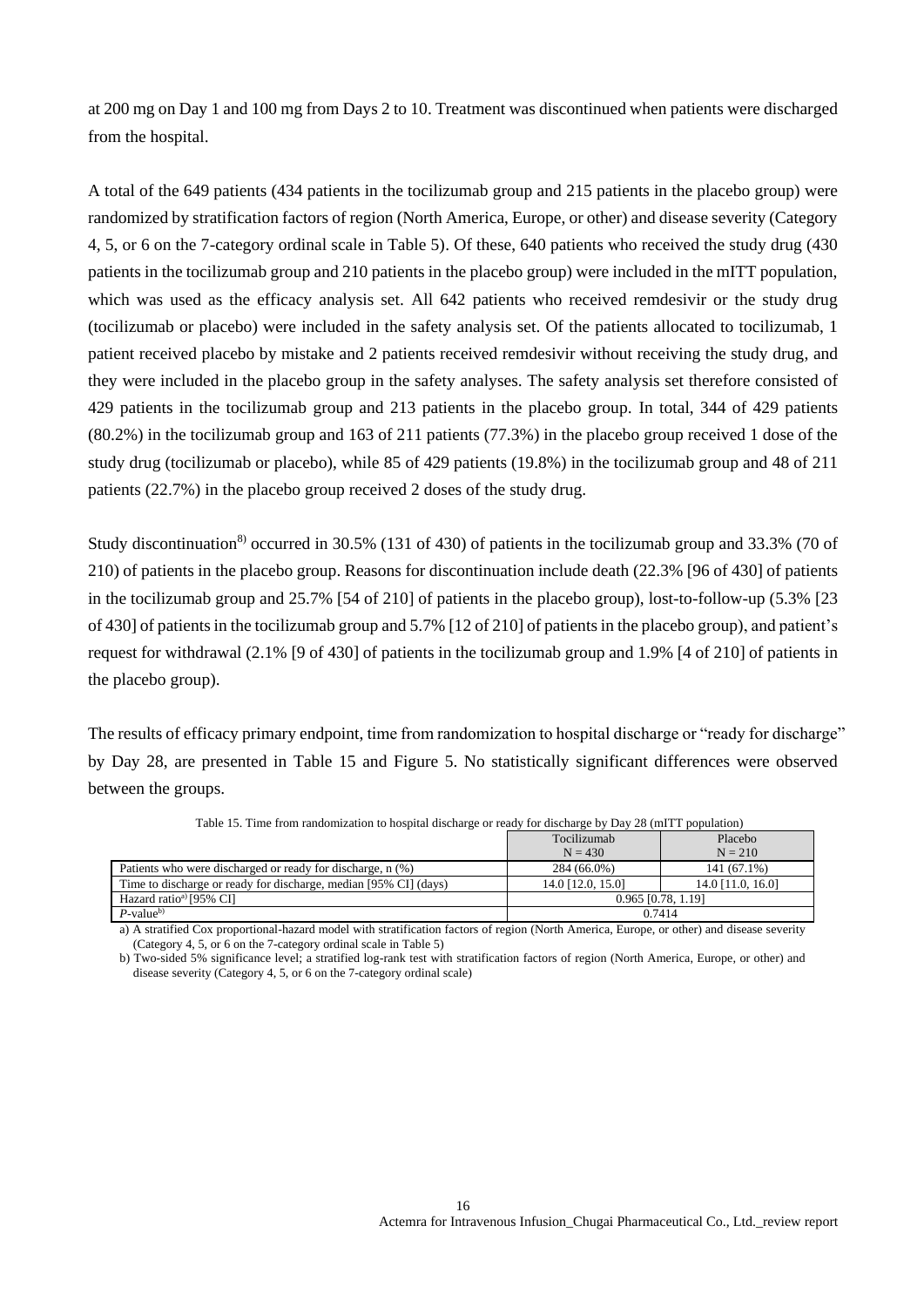

Figure 5. Kaplan-Meier plot of time from randomization to hospital discharge or ready for discharge up to Day 28 (mITT population)

Safety data<sup>9</sup> show that adverse events occurred in 77.4% (332 of 429) of patients in the tocilizumab group and 71.8% (153 of 213) of patients in the placebo group. Table 16 shows adverse events occurring in ≥3.0% of patients in either group.

| Adverse event           | Tocilizumab<br>$N = 429$ | Placebo<br>$N = 213$ | Adverse event       | Tocilizumab<br>$N = 429$ | Placebo<br>$N = 213$ |
|-------------------------|--------------------------|----------------------|---------------------|--------------------------|----------------------|
| Constipation            | 54 (12.6)                | 25(11.7)             | Anaemia             | 15(3.5)                  | 14(6.6)              |
| Acute kidney injury     | 44 (10.3)                | 24(11.3)             | COVID-19            | 14(3.3)                  | 8(3.8)               |
| COVID-19 pneumonia      | 36(8.4)                  | 27(12.7)             | Delirium            | 14(3.3)                  | 8(3.8)               |
| Pneumonia               | 33(7.7)                  | 10(4.7)              | Anxiety             | 14(3.3)                  | 4(1.9)               |
| Transaminases increased | 26(6.1)                  | 13(6.1)              | Hypoglycaemia       | 14(3.3)                  | 2(0.9)               |
| Urinary tract infection | 24(5.6)                  | 14(6.6)              | Thrombocytopenia    | 14(3.3)                  | 2(0.9)               |
| Septic shock            | 24(5.6)                  | 10(4.7)              | Hyperkalaemia       | 13(3.0)                  | 10(4.7)              |
| Hypotension             | 23(5.4)                  | 16(7.5)              | Pneumothorax        | 13(3.0)                  | 6(2.8)               |
| Hypokalaemia            | 23(5.4)                  | 6(2.8)               | Pain                | 13(3.0)                  | 2(0.9)               |
| Hyperglycaemia          | 22(5.1)                  | 9(4.2)               | Sepsis              | 12(2.8)                  | 7(3.3)               |
| Insomnia                | 21(4.9)                  | 7(3.3)               | <b>Bradycardia</b>  | 8(1.9)                   | 7(3.3)               |
| Atrial fibrillation     | 19(4.4)                  | 9(4.2)               | Pneumonia bacterial | 8(1.9)                   | 7(3.3)               |
| Nausea                  | 19(4.4)                  | 7(3.3)               |                     |                          |                      |

Table 16. Adverse events occurring in  $\geq 3.0\%$  of patients in either group (safety analysis set)

n (%)

Adverse events led to death in 22.6% (97 of 429) of patients in the tocilizumab group (COVID-19 pneumonia [35 patients]; COVID-19 [14 patients]; septic shock [13 patients]; pneumonia [6 patients]; sepsis [5 patients]; pneumonia acinetobacter, shock, shock haemorrhagic, cardiogenic shock, and death [2 patients each]; haemorrhagic stroke, cerebrovascular accident, embolic stroke, pneumonia klebsiella, pulmonary sepsis, bradycardia, supraventricular tachycardia, intestinal ischaemia, retroperitoneal haemorrhage, multiple organ dysfunction syndrome, pulmonary embolism, pneumonia aspiration, pneumothorax, and brain herniation [1 patient each]), and in 25.8% (55 of 213) of patients in the placebo group (COVID-19 pneumonia [26 patients]; COVID-19 [8 patients]; septic shock [3 patients]; sepsis, haemorrhagic stroke, and multiple organ dysfunction syndrome [2 patients each]; pneumonia, pneumonia bacterial, urosepsis, death, brain death, haemorrhage intracranial, hypoxic-ischaemic encephalopathy, haemodynamic instability, intestinal ischaemia, colitis, pulmonary embolism, and acute kidney injury [1 patient each]). A causal relationship to the study drug could not be ruled out for the events in 9 patients in the tocilizumab group (septic shock [3 patients]; sepsis, pneumonia, pneumonia acinetobacter, pneumonia klebsiella, intestinal ischaemia, and multiple organ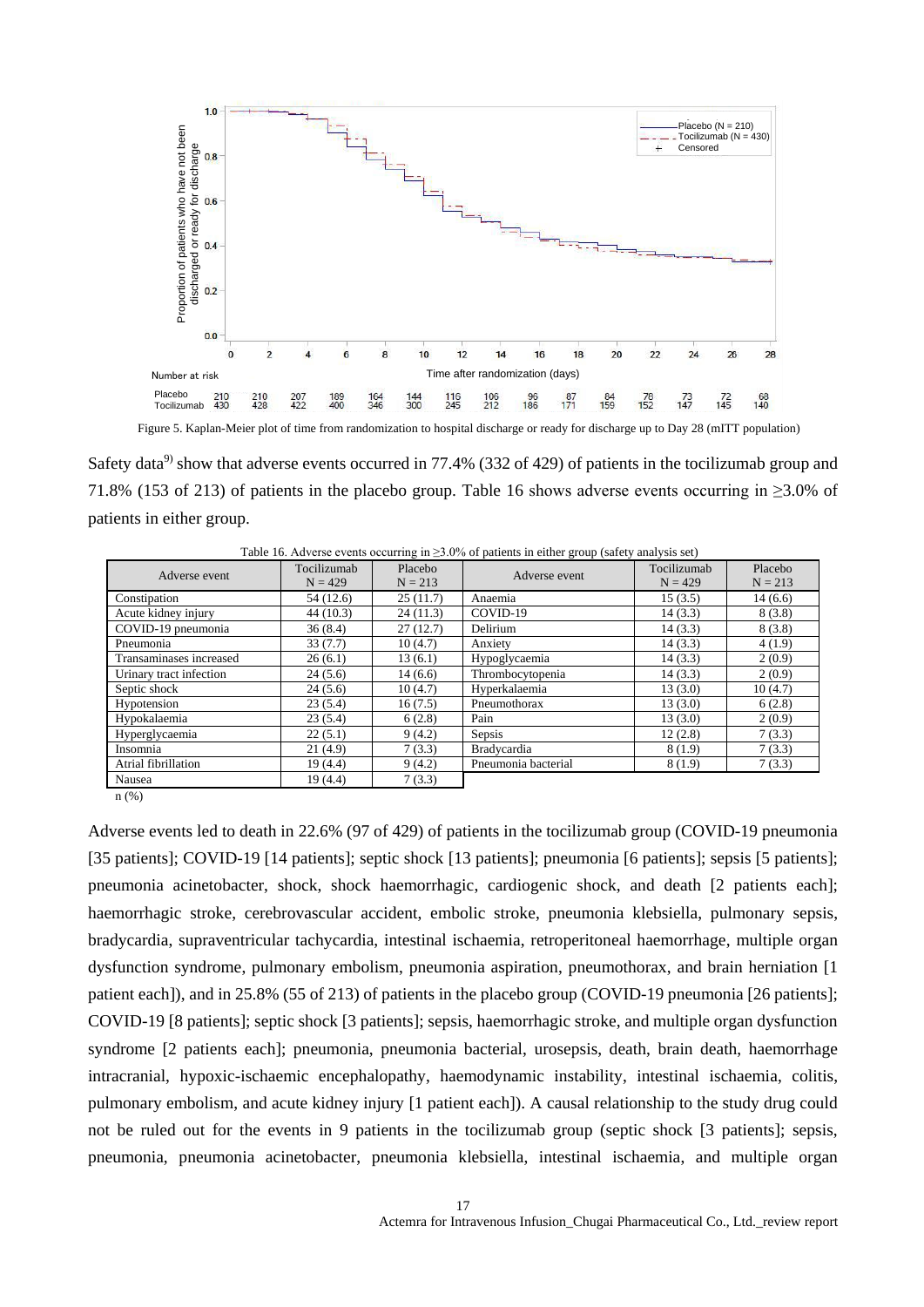dysfunction syndrome [1 patient each]) and in 2 patients in the placebo group (septic shock and urosepsis [1 patient each]).

Serious adverse events occurred in 32.9% (141 of 429) of patients in the tocilizumab group and 35.7% (76 of 213) of patients in the placebo group. Table 17 shows serious adverse events occurring in ≥1.0% of patients in either group. A causal relationship to the study drug could not be ruled out for the events in 34 patients in the tocilizumab group (pneumonia [12 patients]; septic shock [7 patients]; sepsis [5 patients]; urinary tract infection [4 patients]; pneumonia bacterial, acute kidney injury, and liver injury [2 patients each]; renal impairment, intestinal ischaemia, pneumonia klebsiella, tracheobronchitis, multiple organ dysfunction syndrome, Enterobacter infection, catheter site haemorrhage, shock, bacterial sepsis, pneumothorax, pneumonia acinetobacter, and platelet count decreased [1 patient each]; some patients had more than 1 event) and in 16 patients in the placebo group (septic shock and pneumonia [4 patients each]; sepsis, tracheobronchitis, and systemic candida [2 patients each]; urinary tract infection, Enterobacter bacteraemia, pneumonia bacterial, Staphylococcal infection, pneumonia acinetobacter, hepatic enzyme increased, hepatic failure, urosepsis, pulmonary sepsis, hepatitis acute, diverticular perforation, bacteraemia, device related sepsis, and pneumonia klebsiella [1 patient each]; some patients had more than 1 event).

| Adverse event       | Tocilizumab<br>$N = 429$ | Placebo<br>$N = 213$ | Adverse event            | Tocilizumab<br>$N = 429$ | Placebo<br>$N = 213$ |
|---------------------|--------------------------|----------------------|--------------------------|--------------------------|----------------------|
| COVID-19 pneumonia  | 36(8.4)                  | 27(12.7)             | Cerebrovascular accident | 5(1.2)                   | 2(0.9)               |
| Septic shock        | 23(5.4)                  | 10(4.7)              | Encephalopathy           | 5(1.2)                   | 1(0.5)               |
| Acute kidney injury | 21(4.9)                  | 14(6.6)              | Pneumomediastinum        | 5(1.2)                   | 1(0.5)               |
| Pneumonia           | 21(4.9)                  | 6(2.8)               | Renal failure            | 5(1.2)                   |                      |
| COVID-19            | 14(3.3)                  | 8(3.8)               | Hypotension              | 4(0.9)                   | 4(1.9)               |
| Sepsis              | 11(2.6)                  | 6(2.8)               | Urinary tract infection  | 4(0.9)                   | 3(1.4)               |
| Pneumothorax        | 7(1.6)                   | 1(0.5)               | Cardiac arrest           | 2(0.8)                   | 3(1.4)               |
| Pneumonia bacterial | 5(1.2)                   | 4(1.9)               | Renal impairment         | 1(0.2)                   | 5(2.3)               |
| Pulmonary embolism  | 5(1.2)                   | 3(1.4)               | Transaminases increased  | 1(0.2)                   | 3(1.4)               |

Table 17. Serious adverse events occurring in ≥1.0% of patients in either group (safety analysis set)

n (%)

Adverse events (except for death) led to study discontinuation in 0.5% (2 of 429) of patients in the tocilizumab group (cerebrovascular accident and acute kidney injury [1 patient each]). A causal relationship to the study drug was ruled out for both events.

Adverse drug reactions occurred in 14.9% (64 of 429) of patients in the tocilizumab group and 12.7% (27 of 213) of patients in the placebo group.

#### **7.R Outline of the review conducted by PMDA**

## **7.R.1 Efficacy and clinical positioning**

The applicant's explanation about the efficacy of tocilizumab:

The RECOVERY study (tocilizumab evaluation cohort) was an investigator-initiated foreign clinical study conducted primarily in patients with COVID-19 pneumonia requiring oxygen, with the sample size considered sufficient to provide a certain level of statistical power for the evaluation of all-cause mortality. The results showed decreased all-cause mortality in patients treated with tocilizumab (see Table 7 and Figure 3). The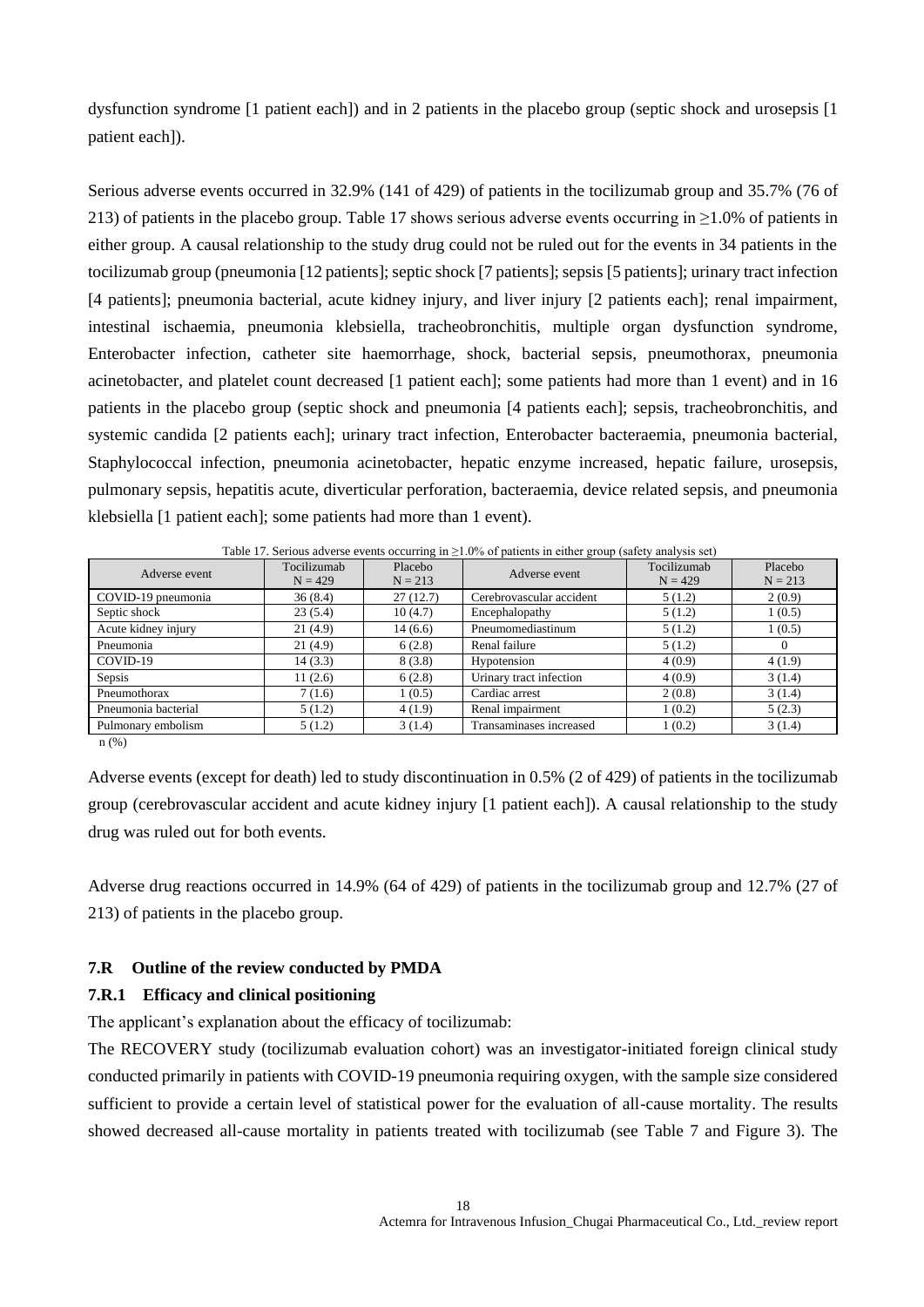analysis by concomitant use of corticosteroid<sup>18)</sup> at baseline shows that the hazard ratio [95% CI] for allcause mortality comparing tocilizumab to the standard of care therapy by Day 28 after randomization was 0.79 [0.70, 0.89] among patients receiving corticosteroids and 1.16 [0.91, 1.48] among patients not receiving corticosteroids, with the latter being >1. Table 18 shows the results of all-cause mortality at Day 28 in the RECOVERY study (tocilizumab evaluation cohort) and 3 foreign studies conducted by the applicant (COVACTA, EMPACTA, and REMDACTA studies).

The results of all-cause mortality at Day 28 are not consistent among the 3 foreign studies. Each study had limited number of patients evaluated and thus did not provide adequate statistical power to evaluate the efficacy of tocilizumab based on the data of all-cause mortality. In addition, the types of standard of care therapy varied depending on when the studies were conducted, causing different proportions of patients administered with concomitant corticosteroids and varied disease severity among patients enrolled. These factors may have led the inconsistency in all-cause mortality among the studies.

A meta-analysis of 27 randomized comparative studies was conducted by WHO to estimate the association between all-cause mortality and IL-6 antagonist treatment in hospitalized patients with COVID-19. The overall all-cause mortality odds ratio [95% CI] at Day 28 among patients who received IL-6 antagonist as compared to those who received standard of care therapy or placebo was 0.86 [0.79, 0.95]. The odds ratio [95% CI] was 0.78 [0.69, 0.88] for patients receiving corticosteroids at baseline vs 1.09 [0.91, 1.30] for those not receiving (*JAMA.* 2021;326:499-518). Based on the data for tocilizumab from 19 studies, the overall odds ratio [95% CI] was 0.83 [0.74, 0.92] while the odds ratio [95% CI] was 0.77 [0.68, 0.87] for those receiving corticosteroids at baseline vs 1.06 [0.85, 1.33] for those not receiving, suggesting that tocilizumab, in combination with corticosteroids, may decrease all-cause mortality (*JAMA.* 2021;326:499-518). In the RECOVERY study (tocilizumab evaluation cohort), eligible patients had CRP  $\geq$ 75 mg/L. In the WHO meta-analysis based on data from 14 studies evaluating tocilizumab, no effects of baseline CRP levels on the odds ratio for allcause mortality at Day 28 were indicated<sup>19</sup> (*JAMA*. 2021;326:499-518).

 18) Information on concomitant use of corticosteroids was collected from June 18, 2020 onward. Patients who underwent the first randomization before this date and were not allocated to dexamethasone and are assumed not to have received corticosteroids.

<sup>&</sup>lt;sup>19)</sup> The analysis results of 14 studies in which baseline CRP values are available. The odds ratios [95% CI] were 0.848 [0.484, 1.487], 0.769 [0.640, 0.923], and 0.902 [0.756, 1.076] for baseline CRP <75 μg/mL, baseline CRP ≥75 μg/mL and <150 μg/mL, and baseline CRP ≥150 μg/mL, respectively.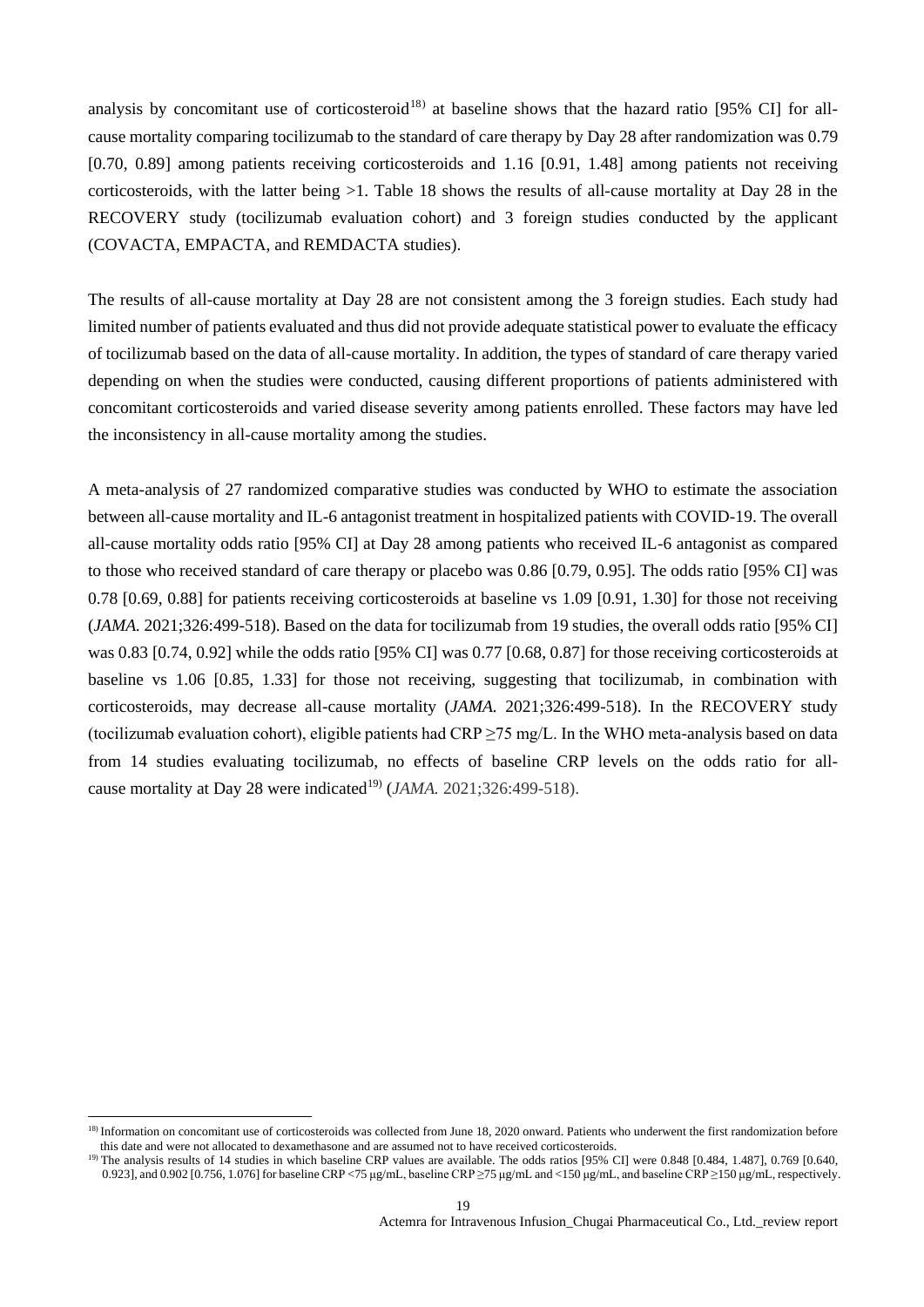|                              | raoic To. Thi cause mortanty by Day 20 in the KECO VERT study (tochizamab evaluation conort) and the 5 foreign studies<br>Overall population |                     | Patients receiving corticosteroids at<br>baseline <sup>b)</sup> |                     | Patients not receiving corticosteroids at<br>baseline <sup>b)</sup> |                    |
|------------------------------|----------------------------------------------------------------------------------------------------------------------------------------------|---------------------|-----------------------------------------------------------------|---------------------|---------------------------------------------------------------------|--------------------|
|                              | Tocilizumab                                                                                                                                  | Control             | Tocilizumab<br>Control                                          |                     | Tocilizumab                                                         | Control            |
|                              |                                                                                                                                              |                     | All categories                                                  |                     |                                                                     |                    |
| <b>RECOVERY</b>              | 30.7(621/2,022)                                                                                                                              | 34.8 (729/2,094)    | 29.0 (482/1,664)                                                | 34.9 (600/1,721)    | 38.9 (139/357)                                                      | 34.6 (127/367)     |
|                              |                                                                                                                                              | $0.85$ [0.76, 0.94] |                                                                 | $0.79$ [0.70, 0.89] |                                                                     | 1.16 [0.91, 1.48]  |
| <b>COVACTA</b>               | 19.7 (58/294)                                                                                                                                | 19.4 (28/144)       | 24.6(14/57)                                                     | 29.3(12/41)         | 18.6(44/237)                                                        | 15.5(16/103)       |
|                              |                                                                                                                                              | 1.07 [0.68, 1.67]   |                                                                 | 0.91 [0.41, 2.01]   |                                                                     | 1.30 [0.73, 2.31]  |
| <b>EMPACTA</b>               | 10.4(26/249)                                                                                                                                 | 8.6(11/128)         | 12.6(23/183)                                                    | 11.0(10/91)         | 4.5(3/66)                                                           | 2.7(1/37)          |
|                              |                                                                                                                                              | 1.20 [0.61, 2.38]   |                                                                 | 1.10 [0.52, 2.33]   |                                                                     | 1.64 [0.17, 15.85] |
| <b>REMDACTA</b>              | 18.1 (78/430)                                                                                                                                | 19.5(41/210)        | 19.3 (69/358)                                                   | 21.5(39/181)        | 12.5(9/72)                                                          | 6.9(2/29)          |
|                              |                                                                                                                                              | $0.95$ [0.65, 1.39] |                                                                 | 0.89 [0.60, 1.32]   |                                                                     | 1.55 [0.32, 7.39]  |
| Category 3 <sup>c), d)</sup> |                                                                                                                                              |                     |                                                                 |                     |                                                                     |                    |
| <b>RECOVERY</b>              | 19.3 (180/935)                                                                                                                               | 22.9 (214/933)      | 16.4 (126/769)                                                  | 22.6 (173/767)      | 32.5(54/166)                                                        | 24.8 (41/165)      |
| <b>COVACTA</b>               | 11.5(9/78)                                                                                                                                   | 4.5(2/44)           | 9.1(1/11)                                                       | 8.3(1/12)           | 11.9(8/67)                                                          | 3.1(1/32)          |
| <b>EMPACTA</b>               | 7.5(12/161)                                                                                                                                  | 4.9(4/81)           | 9.4(11/117)                                                     | 5.3(3/57)           | 2.3(1/44)                                                           | 4.2(1/24)          |
| <b>REMDACTA</b>              | 3.4(1/29)                                                                                                                                    | 0(0/13)             | 7.1(1/14)                                                       | 0(0/2)              | 0(0/15)                                                             | 0(0/11)            |
|                              |                                                                                                                                              |                     | Category 4c), e)                                                |                     |                                                                     |                    |
| <b>RECOVERY</b>              | 37.9 (310/819)                                                                                                                               | 42.2 (366/867)      | 36.4 (259/711)                                                  | 40.9 (300/733)      | 47.7 (51/107)                                                       | 50.0(65/130)       |
| <b>COVACTA</b>               | 19.1 (18/94)                                                                                                                                 | 30.8 (12/39)        | 23.5(4/17)                                                      | 40.0(4/10)          | 18.2 (14/77)                                                        | 27.6(8/29)         |
| <b>EMPACTA</b>               | 21.9 (14/64)                                                                                                                                 | 19.4(7/36)          | 21.4(12/56)                                                     | 24.1(7/29)          | 25.0(2/8)                                                           | 0(0/7)             |
| <b>REMDACTA</b>              | 14.6 (49/336)                                                                                                                                | 19.4 (34/175)       | 14.3 (41/286)                                                   | 20.1(32/159)        | 16.0(8/50)                                                          | 12.5(2/16)         |
|                              |                                                                                                                                              |                     | Category $5^{c}$ , f)                                           |                     |                                                                     |                    |
| <b>RECOVERY</b>              | 48.9 (131/268)                                                                                                                               | 50.7 (149/294)      | 52.7 (97/184)                                                   | 57.5 (127/221)      | 40.5 (34/84)                                                        | 29.2 (21/72)       |
| <b>COVACTA</b>               | 11.4(5/44)                                                                                                                                   | 20.0(3/15)          | 15.4(2/13)                                                      | 33.3(1/3)           | 9.7(3/31)                                                           | 16.7(2/12)         |
| <b>EMPACTA</b>               |                                                                                                                                              |                     |                                                                 |                     |                                                                     |                    |
| <b>REMDACTA</b>              | 43.6 (17/39)                                                                                                                                 | 22.2(2/9)           | 48.6 (17/35)                                                    | 28.6(2/7)           | 0(0/4)                                                              | 0(0/2)             |
|                              |                                                                                                                                              |                     | Category 6 <sup>c)</sup>                                        |                     |                                                                     |                    |
| <b>RECOVERY</b>              |                                                                                                                                              |                     |                                                                 |                     |                                                                     |                    |
| <b>COVACTA</b>               | 37.7 (26/69)                                                                                                                                 | 25.6 (10/39)        | 53.8 $(7/13)$                                                   | 41.7(5/12)          | 33.9 (19/56)                                                        | 18.5(5/27)         |
| <b>EMPACTA</b>               |                                                                                                                                              |                     |                                                                 |                     |                                                                     |                    |
| <b>REMDACTA</b>              | 42.3 (11/26)                                                                                                                                 | 38.5(5/13)          | 43.5(10/23)                                                     | 38.5(5/13)          | 33.3(1/3)                                                           |                    |

Table 18. All-cause mortality by Day 28 in the RECOVERY study (tocilizumab evaluation cohort) and the 3 foreign studies<sup>a)</sup>

Data in all categories (upper row) and Categories 3 to 6, all-cause mortality, % (n/N); all categories (lower row), hazard ratio [95% CI] (Peto's method was used in the RECOVERY study. Other studies employed a stratified Cox proportional hazard model with stratification factors specified for each study [only age was used in the EMPACTA study]); "—," not applicable

a) Analyses were performed on the ITT population for the RECOVERY study and on the mITT population for the other studies.

b) The status of corticosteroid use at baseline is not clear for 1 patient in the tocilizumab group and 6 patients in the standard care group in the RECOVERY study.

c) Category 2 consisted of 9 patients in the tocilizumab group and 6 patients in the placebo in the COVACTA study; and 24 patients in the tocilizumab group and 11 patients in the placebo in the EMPACTA study. No all-cause deaths were reported up to Day 28.

d) The RECOVERY study included patients who did not undergo respiratory support other than supplemental oxygen therapy, and 4 patients in the tocilizumab group and 5 patients in the placebo group who did not even undergo supplemental oxygen therapies.

e) The RECOVERY study included patients who were under non-invasive ventilation.

f) The RECOVERY study included patients who underwent mechanical ventilation (including extracorporeal membrane oxygenation [ECMO]) and patients who would be classified as Category 6.

Table 19 shows the results for main efficacy endpoints other than all-cause mortality in the following studies: RECOVERY (tocilizumab evaluation cohort), COVACTA, EMPACTA, and REMDACTA.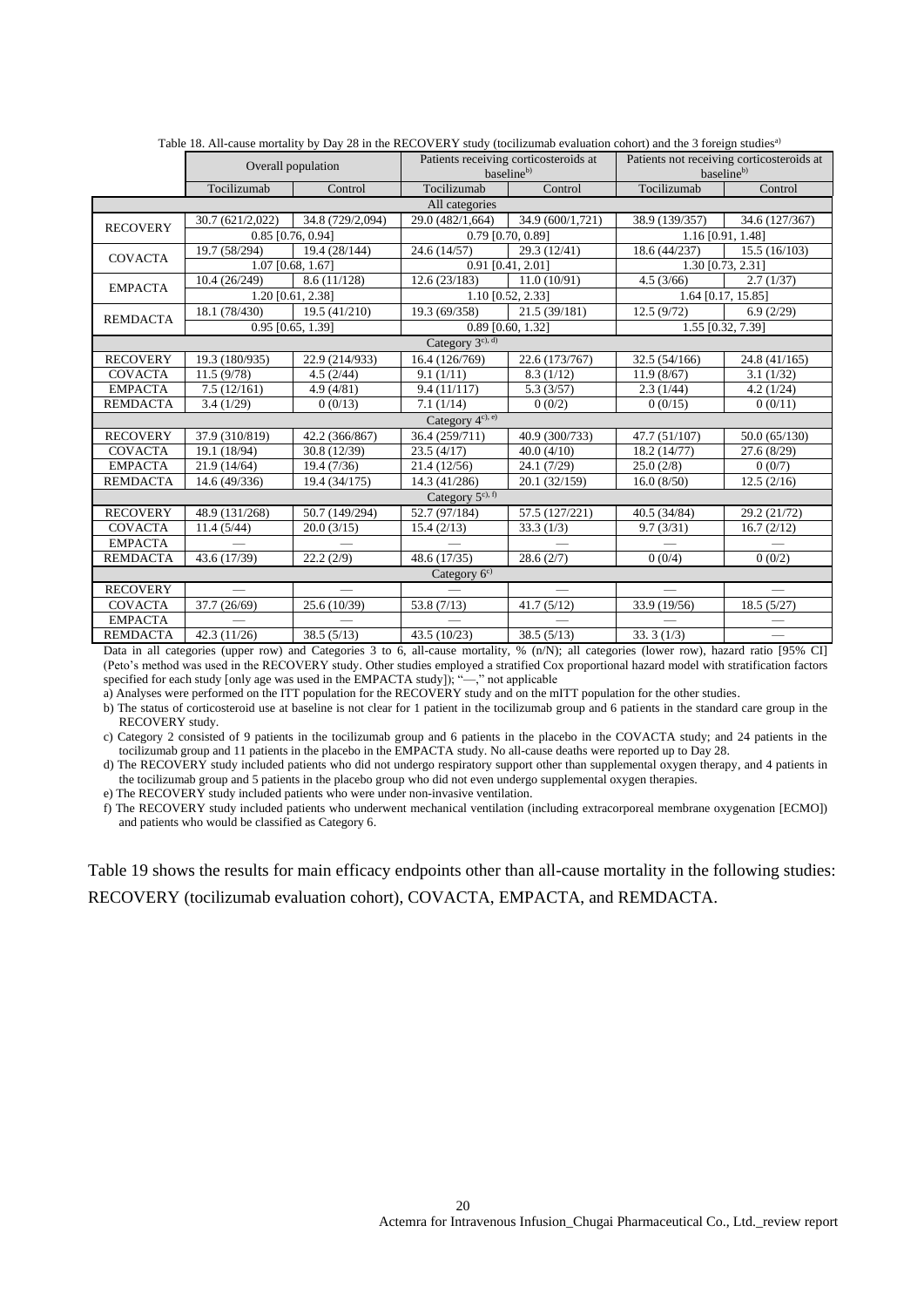| Table 19. The results of main efficacy endpoints other than all-cause mortality in the RECOVERY study (tocilizumab evaluation cohort) and the 3 |  |
|-------------------------------------------------------------------------------------------------------------------------------------------------|--|
| foreign studies <sup>a)</sup>                                                                                                                   |  |

|                            |                                                                                                |                                                                                | TOTULEN SUGGIUS |                                           |              |                                           |                  |
|----------------------------|------------------------------------------------------------------------------------------------|--------------------------------------------------------------------------------|-----------------|-------------------------------------------|--------------|-------------------------------------------|------------------|
|                            |                                                                                                | Overall population                                                             |                 | Patients receiving                        |              | Patients not receiving                    |                  |
|                            |                                                                                                |                                                                                |                 | corticosteroids at baseline <sup>b)</sup> |              | corticosteroids at baseline <sup>b)</sup> |                  |
|                            |                                                                                                | Tocilizumab                                                                    | Control         | Tocilizumab                               | Control      | Tocilizumab                               | Control          |
|                            |                                                                                                | Time to hospital discharge or ready for discharge through Day 28 <sup>c)</sup> |                 |                                           |              |                                           |                  |
|                            |                                                                                                | 1,150/2,022                                                                    | 1,044/2,094     | 987/1.664                                 | 873/1,721    | 162/357                                   | 168/367          |
|                            | Patients discharged from hospital, n/N (%)                                                     | (56.9)                                                                         | (49.9)          | (59.3)                                    | (50.7)       | (45.4)                                    | (45.8)           |
| <b>RECOVERY</b>            |                                                                                                | 19                                                                             | NE              | 16                                        | 26           | NE                                        | NE               |
|                            | Median time to discharge [95% CI] (days)                                                       | [16, 21]                                                                       | [24, NE]        | [14, 18]                                  | [22, NE]     | [28, NE]                                  | [26, NE]         |
|                            | Hazard ratio <sup>d)</sup>                                                                     | $1.22$ [1.12, 1.33]                                                            |                 | 1.27 [1.16, 1.40]                         |              | 0.98 [0.79, 1.22]                         |                  |
|                            | Patients discharged or ready for discharge                                                     | 167/294                                                                        | 72/144          | 25/57                                     | 18/41        | 142/237                                   | 54/103           |
|                            | from hospital, $n/N$ (%)                                                                       | (56.8)                                                                         | (50.0)          | (43.9)                                    | (43.9)       | (59.9)                                    | (52.4)           |
| <b>COVACTA</b>             | Median time to discharge or ready for                                                          | 20.0                                                                           | 28.0            | NE                                        | <b>NE</b>    | 19.0                                      | 26.0             |
|                            | discharge [95% CI] (days)                                                                      | [17.0, 27.0]                                                                   | [20.0, NE]      | [17.0, NE]                                | [19.0, NE]   | [15.0, 25.0]                              | [18.0, NE]       |
|                            | Hazard ratio <sup>e)</sup>                                                                     | 1.35 [1.02, 1.79]                                                              |                 | 1.21 [0.65, 2.26]                         |              | 1.35 [0.98, 1.86]                         |                  |
|                            | Patients discharged or ready for discharge                                                     | 217/249                                                                        | 106/128         | 157/183                                   | 75/91        | 60/66                                     | 31/37            |
|                            | from hospital, $n/N$ (%)                                                                       | (87.1)                                                                         | (82.8)          | (85.8)                                    | (82.4)       | (90.9)                                    | (83.8)           |
| <b>EMPACTA</b>             | Median time to discharge or ready for                                                          | 6.0                                                                            | 7.5             | 6.0                                       | 8.0          | 5.5                                       | 7.0              |
|                            | discharge [95% CI] (days)                                                                      | [6.0, 7.0]                                                                     | [7.0, 9.0]      | [6.0, 7.0]                                | [6.0, 10.0]  | [4.0, 8.0]                                | [7.0, 11.0]      |
|                            | Hazard ratio <sup>e)</sup>                                                                     | 1.16 [0.91, 1.48]                                                              |                 | 1.10 [0.82, 1.48]                         |              | 1.34 [0.84, 2.12]                         |                  |
|                            | Patients discharged or ready for discharge                                                     | 284/430                                                                        | 141/210         | 234/358                                   | 117/181      | 50/72                                     | 24/29            |
|                            | from hospital, $n/N$ (%)                                                                       | (66.0)                                                                         | (67.1)          | (65.4)                                    | (64.6)       | (69.4)                                    | (82.8)           |
|                            | REMDACTA Median time to discharge or ready for                                                 | 14.0                                                                           | 14.0            | 14.0                                      | 15.0         | 12.0                                      | 11.0             |
|                            | discharge [95% CI] (days)                                                                      | [12.0, 15.0]                                                                   | [11.0, 16.0]    | [12.0, 15.0]                              | [12.0, 19.0] | [10.0, 16.0]                              | [10.0, 14.0]     |
| Hazard ratio <sup>e)</sup> |                                                                                                | 0.97 [0.78,1.19]                                                               |                 | $1.00$ [0.80, 1.26]                       |              | $0.83$ [0.49, 1.41]                       |                  |
|                            | Proportion of patients who required mechanical ventilation or who died by Day 28 <sup>f)</sup> |                                                                                |                 |                                           |              |                                           |                  |
|                            | Proportion of patients who                                                                     | 35.3                                                                           | 41.9            | 33.4                                      | 41.1         | 45.4                                      | 46.1             |
| <b>RECOVERY</b>            | required mechanical ventilation or died by                                                     | (619/1, 754)                                                                   | (754/1,800)     | (495/1, 480)                              | (617/1,500)  | (124/273)                                 | (136/295)        |
|                            | Day 28, %, (n/N)                                                                               |                                                                                |                 |                                           |              |                                           |                  |
|                            | Risk ratio                                                                                     | $0.84$ [0.77, 0.92]                                                            |                 | 0.81 [0.74,0.89]                          |              | 0.99 [0.82,1.18]                          |                  |
|                            | Proportion of patients who                                                                     | 27.9                                                                           | 36.7            | 31.0                                      | 37.5         | 27.3                                      | 36.4             |
| <b>COVACTA</b>             | required mechanical ventilation or died by                                                     | (51/183)                                                                       | (33/90)         | (9/29)                                    | (9/24)       | (42/154)                                  | (24/66)          |
|                            | Day 28, %, $(n^{g})/N$                                                                         |                                                                                |                 |                                           |              |                                           |                  |
|                            | Risk ratio <sup>h)</sup>                                                                       | 0.76 [0.53, 1.08]                                                              |                 | 0.82 [0.39, 1.75]                         |              |                                           | 0.75[0.50, 1.13] |
|                            | Proportion of patients who                                                                     | 11.6                                                                           | 18.8            | 14.2                                      | 17.6         | 4.5                                       | 21.6             |
| <b>EMPACTA</b>             | required mechanical ventilation or died by                                                     | (29/249)                                                                       | (24/128)        | (26/183)                                  | (16/91)      | (3/66)                                    | (8/37)           |
|                            | Day 28, %, (n <sup>g)</sup> /N)                                                                |                                                                                |                 |                                           |              |                                           |                  |
| Risk ratio <sup>h)</sup>   |                                                                                                | $0.63$ [0.39, 1.02]                                                            |                 | $0.84$ [0.49, 1.44]                       |              | $0.21$ [0.06, $0.74$ ]                    |                  |
|                            | Proportion of patients who                                                                     | 27.5                                                                           | 29.8            | 27.3                                      | 32.3         | 28.4                                      | 14.8             |
| <b>REMDACTA</b>            | required mechanical ventilation or died by                                                     | (102/371)                                                                      | (56/188)        | (83/304)                                  | (52/161)     | (19/67)                                   | (4/27)           |
|                            | Day 28, %, (n <sup>g)</sup> /N)                                                                |                                                                                |                 |                                           |              |                                           |                  |
|                            | Risk ratio <sup>h)</sup>                                                                       | 0.93[0.71, 1.22]                                                               |                 | $0.85$ [0.64, 1.13]                       |              | $1.67$ [0.64, 4.35]                       |                  |

NE, not estimated

a) The RECOVERY study, ITT population; other studies, mITT population

b) The status of corticosteroid use at baseline is not clear for 1 patient in the tocilizumab group and 6 patients in the standard care group in the RECOVERY study.

c) The RECOVERY study, time to hospital discharge

d) Peto's method

e) A stratified Cox proportional hazard ratio model with stratification factors specified for each study (only age was used in the EMPACTA study)

f) Patients who were not on mechanical ventilation (including ECMO) at randomization were included.

g) Data include patients who discontinued the study by Day 28

h) Analysis by Mantel-Haenszel method with stratification factors specified for each study (only age was used in the EMPACTA)

Based on the results of the RECOVERY study (tocilizumab evaluation cohort), etc., the applicant considers that in combination with corticosteroids, tocilizumab has a certain level of efficacy in the treatment of patients with COVID-19 pneumonia requiring supplemental oxygen. In the US, tocilizumab, in combination with corticosteroids, obtained an Emergency Use Authorization on June 24, 2021. In the EU, tocilizumab was approved on December 7, 2021 for the treatment of patients with COVID-19 pneumonia requiring supplemental oxygen.

The applicant's explanation about the clinical positioning of tocilizumab: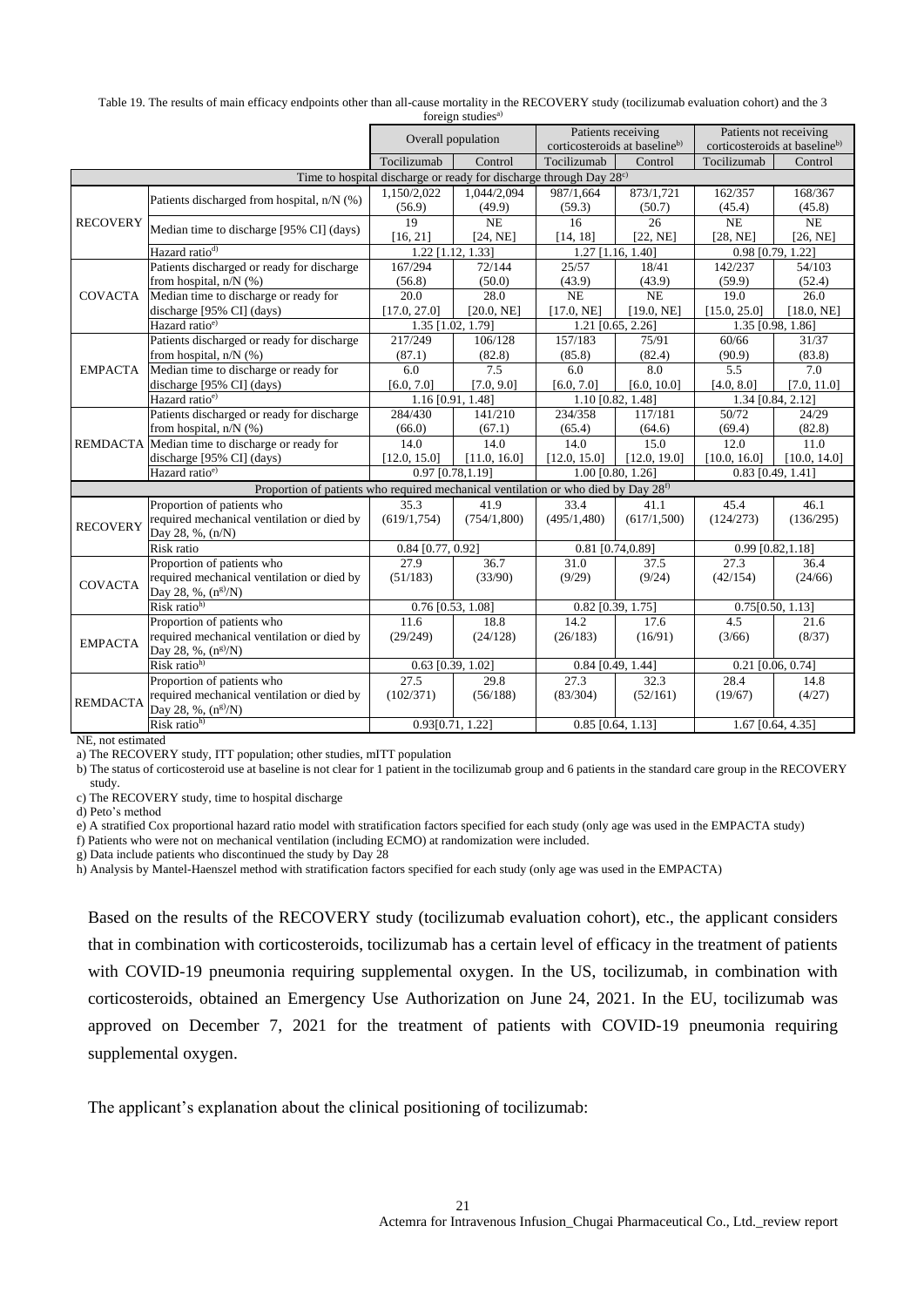Remdesivir, dexamethasone (corticosteroid), baricitinib, casirivimab/imdevimab, and sotrovimab are mentioned in Japan in the Japanese treatment guidelines for COVID-19 as approved drugs. However, only limited treatment options are available for patients with COVID-19 pneumonia requiring supplemental oxygen.

To date, no clinical studies have been conducted to evaluate the efficacy and safety of tocilizumab in comparison with standard of care therapy or placebo in Japanese patients with COVID-19 pneumonia. However, the following observations indicates that tocilizumab's clinical benefits for Japanese patients can be evaluated based on the clinical study results in non-Japanese patients:

- There have been no clear differences among countries/regions in the symptoms of COVID-19, risk factors for severe COVID-19, etc ("*Clinical Management of Patients with COVID-19: A guide for front-line healthcare workers*, Version 6.0"; National Institutes of Health, *Coronavirus Disease 2019 (COVID-19) Treatment Guidelines*; National Institute for Health and Care Excellence, *COVID-19 rapid guideline: Managing COVID-19*).
- In countries and regions participating in the 3 foreign studies and in the UK where the RECOVERY study was conducted to evaluate tocilizumab, patients with COVID-19 infection have been treated with supplemental oxygen, mechanical ventilation, or ECMO according to severity, neutralizing antibodies such as casirivimab and imdevimab and other pharmacotherapies including remdesivir and corticosteroids according to severity, as well as prophylaxis of thrombosis and complication management (e.g., "*Clinical Management of Patients with COVID-19: A guide for front-line healthcare workers*, Version 6.0"; National Institutes of Health, *Coronavirus Disease 2019 (COVID-19) Treatment Guidelines*; National Institute for Health and Care Excellence, *COVID-19 rapid guideline: Managing COVID-19*). The therapeutic strategies for COVID-19 infection in Japan thus do not differ significantly from those in other countries.
- The results of clinical studies in Japan and other countries that evaluated the pharmacokinetics of tocilizumab revealed no evident differences in the pharmacokinetics of Japanese patients with COVID-19 pneumonia from that of non-Japanese patients [see Section 6.2.3].
- Safety data of tocilizumab in patients with COVID-19 pneumonia show no new safety concerns in Japanese patients different from those observed in non-Japanese patients [see Section 7.R.2].
- Tocilizumab has been approved in countries/regions including Japan for the treatment of cytokine release syndrome induced by tumor-specific T cell infusion therapy. No evident differences have been suggested in efficacy and safety between Japanese and non-Japanese patients with this pathological condition (Review Report for Actemra [CRS]).

The data including the results from the RECOVERY study (tocilizumab evaluation cohort) have demonstrated that tocilizumab has a certain level of efficacy and were well tolerated in patients with COVID-19 pneumonia. Thus tocilizumab, in combination with corticosteroids, can offer a treatment option for patients with COVID-19 pneumonia requiring supplemental oxygen.

PMDA's view: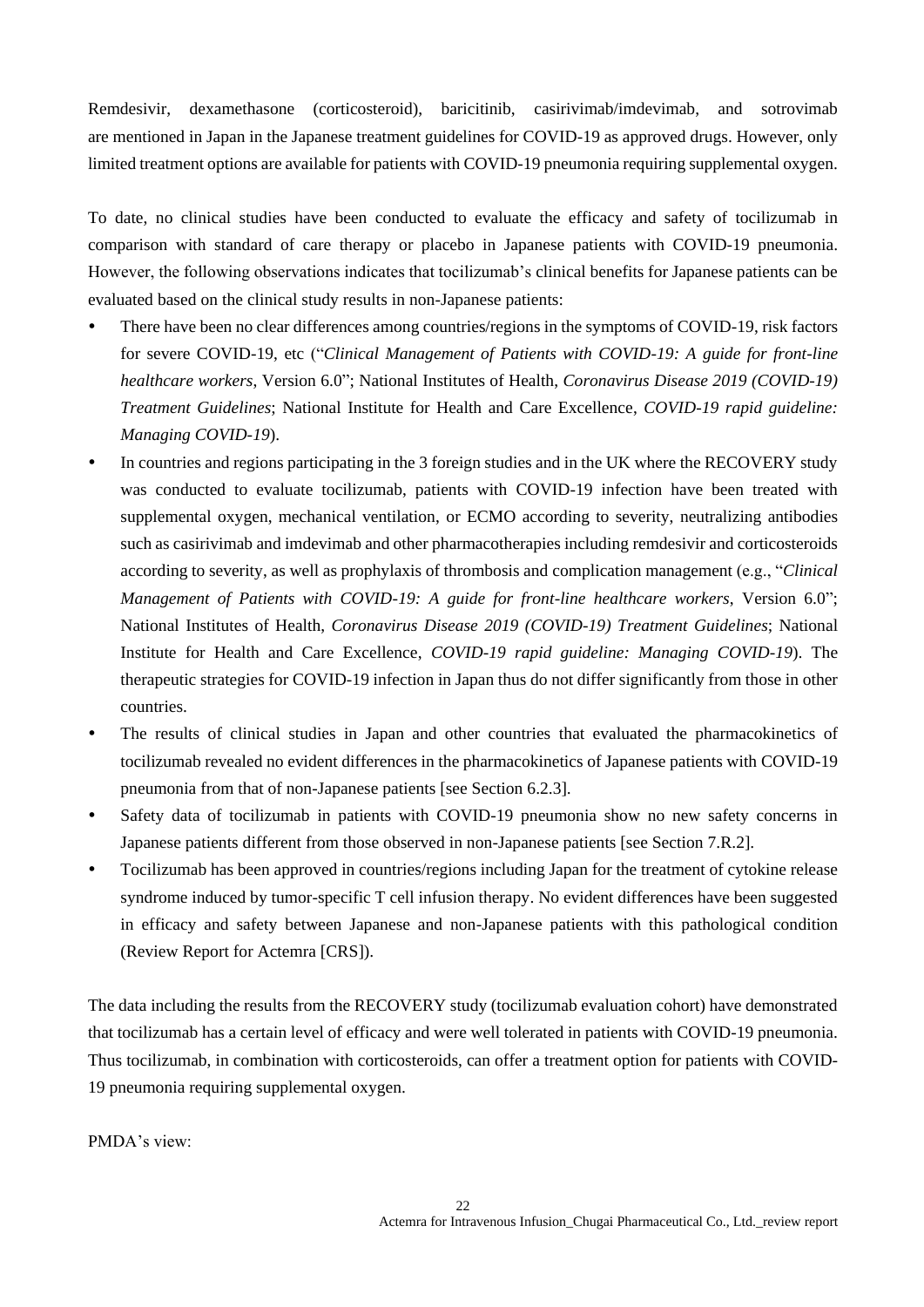The RECOVERY study yielded limited efficacy, safety, and other information as compared to typical clinical studies, leading to limited amount and accuracy of data of individual patients. Nevertheless, its approach is strategically acceptable to some extent for a large-scale randomized study under the pandemic of COVID-19 infection. Although the RECOVERY study was conducted in an unblinded manner, the efficacy was evaluated based on all-cause mortality that is an objective outcome and in a large-scale efficacy analysis set with approximately 4,000 patients (approximately 2,000 patients/group). Thus all-cause mortality results is evaluable to some degree using the data from the study.

Based on the above conclusion and given the limited treatment options currently available for patients with COVID-19 pneumonia requiring supplemental oxygen, the applicant's explanation about the efficacy and clinical positioning of tocilizumab is considered reasonable. Furthermore, in light of the findings on the difference between Japanese and non-Japanese populations in the efficacy and safety of tocilizumab for the treatment of cytokine release syndrome induced by tumor-specific T cell infusion therapy as well as the approval of tocilizumab in EU on the basis of the results from the RECOVERY study, although for different patient population, tocilizumab used in combination with corticosteroids can offer a treatment option for patients with COVID-19 pneumonia requiring supplemental oxygen.

The above PMDA's conclusion will be discussed at the Expert Discussion.

#### **7.R.2 Safety**

#### **7.R.2.1 Safety profile**

The applicant's explanation about the safety profile of tocilizumab:

The safety of tocilizumab was evaluated based on the pooled data from the 3 foreign studies and data from the Japanese clinical study in patients with COVID-19 pneumonia. Table 20 summarizes safety data from these clinical studies.

|                                     |                                    |                    | Table 20. Safety summary (safety analysis set) |                                                         |            |          |
|-------------------------------------|------------------------------------|--------------------|------------------------------------------------|---------------------------------------------------------|------------|----------|
|                                     |                                    | Overall population |                                                | Patients receiving corticosteroids at baseline          |            |          |
|                                     | Pooled data from 3 foreign studies |                    | Japanese clinical                              | Pooled data from 3 foreign studies<br>Japanese clinical |            |          |
|                                     | Tocilizumab                        | Placebo            | study                                          | Tocilizumab                                             | Placebo    | study    |
|                                     | $N = 974$                          | $N = 483$          | $N = 48$                                       | $N = 597$                                               | $N = 315$  | $N = 34$ |
| All adverse events                  | 699 (71.8)                         | 338 (70.0)         | 40(83.3)                                       | 425(71.2)                                               | 217 (68.9) | 27(79.4) |
| Grade $\geq$ 3 adverse events       | 385 (39.5)                         | 204(42.2)          | 12(25.0)                                       | 213(35.7)                                               | 127(40.3)  | 10(29.4) |
| Adverse events resulting in         | 197(20.2)                          | 104(21.5)          | 6(12.5)                                        | 126(21.1)                                               | 75(23.8)   | 6(17.6)  |
| death                               |                                    |                    |                                                |                                                         |            |          |
| Serious adverse events              | 295(30.3)                          | 165 (34.2)         | 6(12.5)                                        | 175 (29.3)                                              | 108(34.3)  | 6(17.6)  |
| Adverse events leading to           | 2(0.2)                             |                    |                                                | 2(0.3)                                                  | $\theta$   | $\Omega$ |
| study discontinuation <sup>a)</sup> |                                    |                    |                                                |                                                         |            |          |
| Adverse drug reactions              | 194 (19.9)                         | 78 (16.1)          | 15(31.3)                                       | 114(19.1)                                               | 49 (15.6)  | 9(26.5)  |

Table 20. Safety summary (safety analysis set)

 $n$  (%)

a) Except for death

In the overall population of the 3 foreign studies in the pooled data, an adverse event reported with a  $\geq 2.0\%$ higher incidence in the tocilizumab group than in the placebo group was hypertension (3.6% [35 of 974] of patients in the tocilizumab group and 1.4% [7 of 483] of patients in the placebo group). Adverse events leading to death reported with a  $\geq 0.5\%$  higher incidence in the tocilizumab group than in the placebo group were COVID-19 (2.9% [28 of 974] of patients and 2.1% [10 of 483] of patients) and septic shock (1.7% [17 of 974]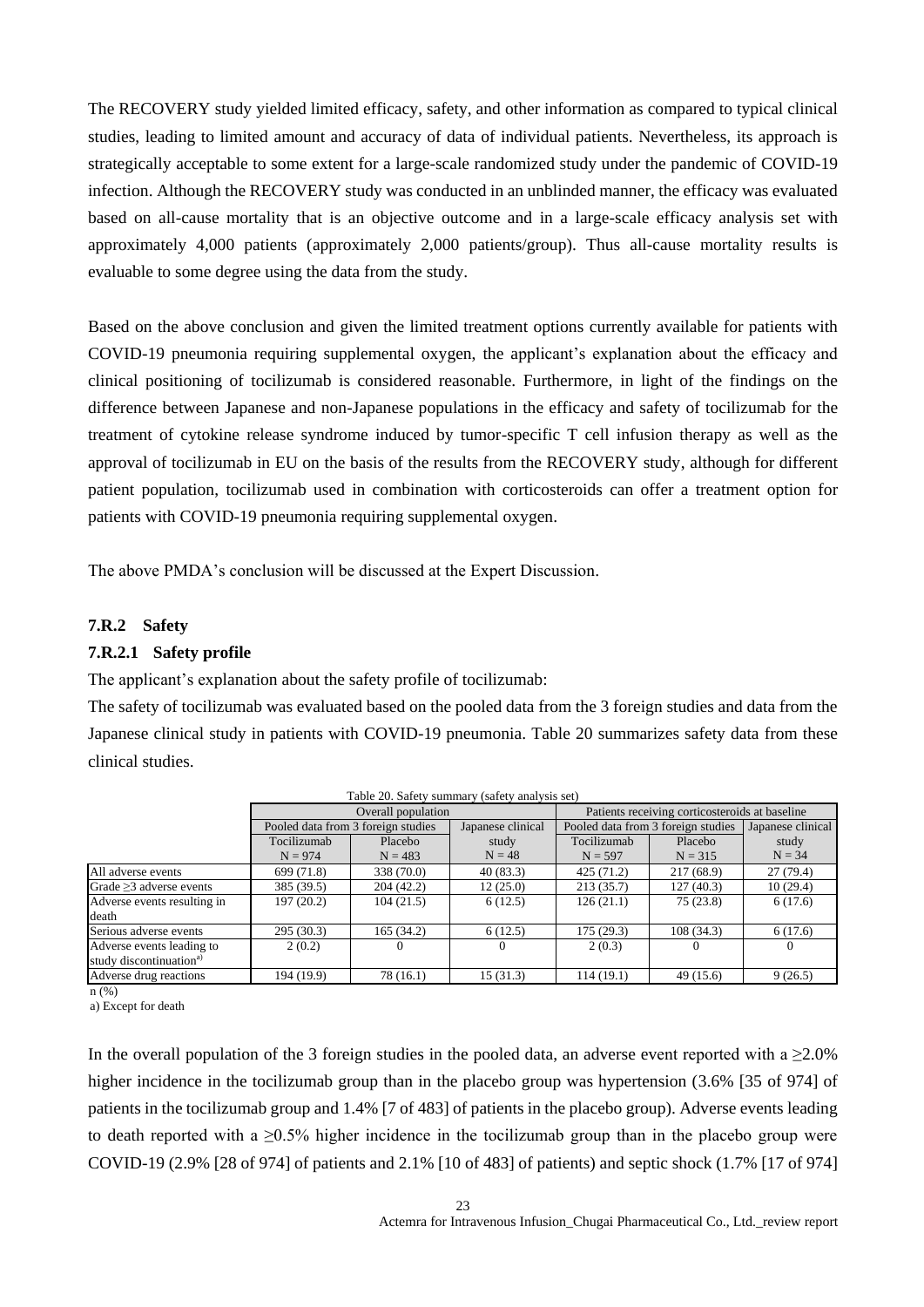of patients and 1.0% [5 of 483] of patients). Serious adverse events reported with a ≥0.5% higher incidence in the tocilizumab group than in the placebo group were COVID-19 (3.0% [29 of 974] of patients and 2.1% [10 of 483] of patients), bacterial sepsis (0.5% [5 of 974] of patients and 0 patients), and retroperitoneal haemorrhage (0.5% [5 of 974] of patients and 0 patients). No Grade  $\geq$ 3 adverse events were reported with a  $\geq$ 2.0% higher incidence in the tocilizumab group than in the placebo group.

The data from the tocilizumab group in the overall population of the 3 foreign studies in the pooled data were compared with the Japanese clinical study data. Adverse events reported with a  $\geq 5.0\%$  higher incidence in the Japanese clinical study than in the overall population of the 3 foreign studies in the pooled data were constipation (18.8% [9 of 48] of patients in the Japanese clinical study and 9.0% [88 of 974] of patients in the pooled data from the 3 foreign studies), ALT increased (16.7% [8 of 48] of patients and 2.3% [22 of 974] of patients), fibrin D dimer increased (16.7% [8 of 48] of patients and 1.0% [10 of 974] of patients), hyperuricaemia (16.7% [8 of 48] of patients and 0 patients), AST increased (14.6% [7 of 48] of patients and 1.6% [16 of 974] of patients), liver disorder (10.4% [5 of 48] of patients and 0 patients), hepatic function abnormal (6.3% [3 of 48] of patients and 0.6% [6 of 974] of patients), skin exfoliation (8.3% [4 of 48] of patients and 0 patients), and dermatitis (6.3% [3 of 48] of patients and 0.2% [2 of 974] of patients). The Japanese clinical study reported no Grade ≥3 adverse events, adverse events resulting in death, or serious adverse events occurring in  $\geq 2$  patients at a  $\geq 2.0\%$  higher incidence than in the tocilizumab group in the overall population of the 3 foreign studies in the pooled data. Laboratory test result-related events such as ALT increased and fibrin D dimer increased tended to occur more frequently in the Japanese clinical study than in the tocilizumab group in the overall population of the 3 foreign studies in the pooled data, which may be partly attributable to the higher testing frequency in the former group than in the latter group.

Table 21 shows the incidence of events specified as important identified risks associated with the use of tocilizumab in the review process for the previously approved indication<sup>20)</sup> (serious infections, intestinal perforation, serious hypersensitivity such as anaphylaxis, hepatitis B virus reactivated, neutropenia/leukopenia/agranulocytosis, thrombocytopenia, hepatic dysfunction, and interstitial pneumonia).

l

<sup>&</sup>lt;sup>20)</sup> Events were defined as follows: infections: Medical Dictionary for Regulatory Activities (MedDRA) system organ class (SOC) "infections and infestations"; intestinal perforation: "gastrointestinal perforation"(standardized MedDRA queries [SMQ] narrow); serious hypersensitivity such as anaphylaxis: "anaphylactic reaction" (SMQ narrow), "hypersensitivity" (preferred term [PT]) and "infusion related reaction" (PT); hepatitis B: PTs "acute hepatitis B," "chronic hepatitis B," "congenital hepatitis B infection," "HBV-DNA polymerase increased," "hepatitis B," "hepatitis B antibody abnormal," "hepatitis B antibody positive," "hepatitis B core antibody positive," "hepatitis B core antigen positive," "hepatitis B DNA assay positive," "hepatitis B DNA increased," "hepatitis B e antibody positive," "hepatitis B e antigen positive," "hepatitis B surface antibody positive," "hepatitis B surface antigen positive," "hepatitis B virus test positive," "perinatal HBV infection," and "hepatitis B reactivation," neutropenia/leukopenia/agranulocytosis: "neutropenias"(high level term [HLT]), "leukopenias NEC" (HLT), "neutrophil count decreased" (PT), "white blood cell count decreased" (PT), and "granulocyte count decreased" (PT); thrombocytopenia: "thrombocytopenias" (HLT) and "platelet count decreased" (PT); hepatic dysfunction: "hepatic failure, fibrosis and cirrhosis and other liver damage-related conditions" (SMQ narrow); "liver related investigations, signs and symptoms" (SMQ narrow), "cholestasis and jaundice of hepatic origin" (SMQ narrow), and "hepatocellular damage and hepatitis NEC" (HLT); interstitial pneumonia: "interstitial lung disease" (SMQ narrow).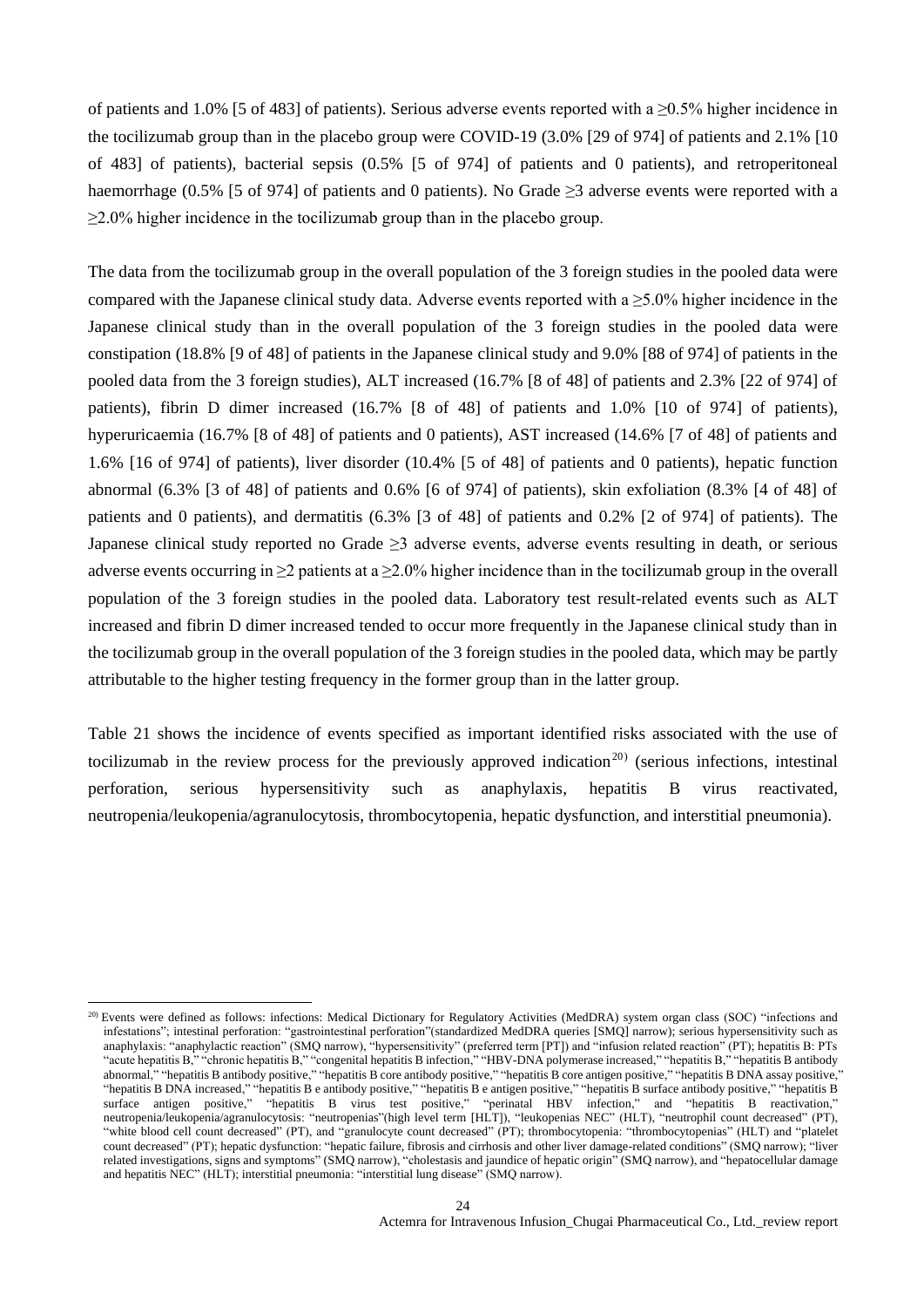|                                                  |                                      | Overall population                                                             |                                       |                                                  | Patients receiving corticosteroids at baseline |                                       |                |
|--------------------------------------------------|--------------------------------------|--------------------------------------------------------------------------------|---------------------------------------|--------------------------------------------------|------------------------------------------------|---------------------------------------|----------------|
|                                                  |                                      |                                                                                | Pooled data from 3 foreign<br>studies | Japanese                                         |                                                | Pooled data from 3 foreign<br>studies |                |
|                                                  |                                      | clinical study<br>Tocilizumab<br>Placebo<br>$N = 48$<br>$N = 974$<br>$N = 483$ |                                       | Tocilizumab<br>Placebo<br>$N = 597$<br>$N = 315$ |                                                | clinical study<br>$N = 34$            |                |
| Serious infections                               | All adverse events                   | 181 (18.6)                                                                     | 110(22.8)                             | 4(8.3)                                           | 108(18.1)                                      | 72(22.9)                              | 4(11.8)        |
|                                                  | Adverse events resulting<br>in death | 134 (13.8)                                                                     | 71(14.7)                              | 4(8.3)                                           | 81 (13.6)                                      | 48 (15.2)                             | 4(11.8)        |
|                                                  | Serious adverse events               | 181 (18.6)                                                                     | 110(22.8)                             | 4(8.3)                                           | 108(18.1)                                      | 72(22.9)                              | 4(11.8)        |
| <b>Intestinal</b>                                | All adverse events                   | 5(0.5)                                                                         | 3(0.6)                                | $\mathbf{0}$                                     | 3(0.5)                                         | 1(0.3)                                | $\overline{0}$ |
| perforation                                      | Adverse events resulting<br>in death | 1(0.1)                                                                         | $\Omega$                              | $\Omega$                                         | 1(0.2)                                         | $\Omega$                              | $\Omega$       |
|                                                  | Serious adverse events               | 4(0.4)                                                                         | 1(0.2)                                | $\overline{0}$                                   | 3(0.5)                                         | 1(0.3)                                | $\theta$       |
| <b>Serious</b>                                   | All adverse events                   | 4(0.4)                                                                         | $\overline{0}$                        | $\mathbf{0}$                                     | 3(0.5)                                         | $\mathbf{0}$                          | $\mathbf{0}$   |
| hypersensitivity<br>such as anaphylaxis in death | Adverse events resulting             | 2(0.2)                                                                         | $\Omega$                              | $\Omega$                                         | 2(0.3)                                         | $\Omega$                              | $\Omega$       |
|                                                  | Serious adverse events               | 4(0.4)                                                                         | $\Omega$                              | $\Omega$                                         | 3(0.5)                                         | $\Omega$                              | $\Omega$       |
| Neutropenia/                                     | All adverse events                   | 20(2.1)                                                                        | 2(0.4)                                | 2(4.2)                                           | 7(1.2)                                         | 1(0.3)                                | 1(2.9)         |
| leukopenia/<br>agranulocytosis                   | Adverse events resulting<br>in death | $\Omega$                                                                       | $\Omega$                              | $\Omega$                                         | $\Omega$                                       | $\Omega$                              | $\Omega$       |
|                                                  | Serious adverse events               | 4(0.4)                                                                         | $\Omega$                              | $\Omega$                                         | $\Omega$                                       | $\Omega$                              | $\Omega$       |
| Thrombocytopenia                                 | All adverse events                   | 29(3.0)                                                                        | 6(1.2)                                | 3(6.3)                                           | 17(2.8)                                        | 3(1.0)                                | 2(5.9)         |
|                                                  | Adverse events resulting<br>in death | $\Omega$                                                                       | $\Omega$                              | $\Omega$                                         | 0                                              | $\Omega$                              | $\Omega$       |
|                                                  | Serious adverse events               | 6(0.6)                                                                         | 1(0.2)                                | $\Omega$                                         | 4(0.7)                                         | $\Omega$                              | $\Omega$       |
| Hepatic                                          | All adverse events                   | 114(11.7)                                                                      | 49 (10.1)                             | 18 (37.5)                                        | 70(11.7)                                       | 32(10.2)                              | 10(29.4)       |
| dysfunction                                      | Adverse events resulting<br>in death | $\Omega$                                                                       | 0                                     | $\Omega$                                         | $\Omega$                                       | $\Omega$                              | $\Omega$       |
|                                                  | Serious adverse events               | 12(1.2)                                                                        | 8(1.7)                                | $\Omega$                                         | 8(1.3)                                         | 6(1.9)                                | $\Omega$       |
| Interstitial                                     | All adverse events                   | 10(1.0)                                                                        | 1(0.2)                                | $\overline{0}$                                   | 5(0.8)                                         | 1(0.3)                                | $\overline{0}$ |
| pneumonia                                        | Adverse events resulting<br>in death | $\Omega$                                                                       | 0                                     | $\Omega$                                         | $\Omega$                                       | $\Omega$                              | $\Omega$       |
|                                                  | Serious adverse events               | 4(0.4)                                                                         | 1(0.2)                                | $\Omega$                                         | 2(0.3)                                         | 1(0.3)                                | $\Omega$       |

Table 21. The incidence of events<sup>a)</sup> listed as important identified risks (safety analysis set)

n (%)

a) No adverse events related to "hepatitis B virus reactivated" were reported. No adverse events led to study discontinuation for any event.

Checking through the occurrence of adverse events reported in the clinical studies, PMDA's review primarily focused on bleeding events. Although bleeding events were not listed as important identified risks associated with the use of tocilizumab in the review process for the previously approved indication, the pooled data from the 3 foreign studies reveals the occurrence of serious bleeding events at a higher incidence in the tocilizumab group than in the placebo group.

## **7.R.2.2 Bleeding events**

The applicant's explanation:

Table 22 shows the incidences of bleeding-related events (PTs included in the results of broad search on SMQ "haemorrhages" were gathered).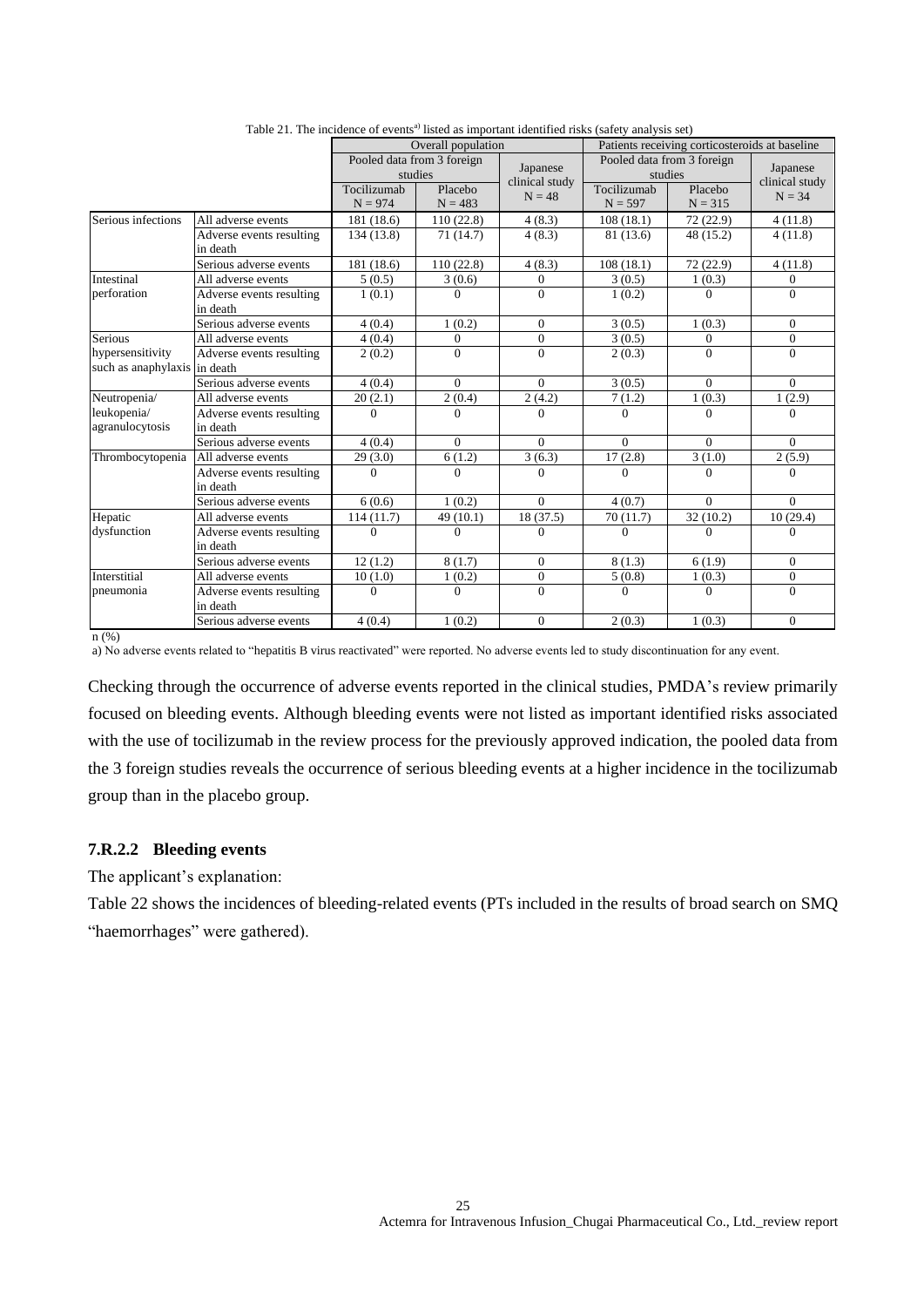|                                    |             | Overall population                 |                   |                                    | Patients receiving corticosteroids at baseline |                   |  |
|------------------------------------|-------------|------------------------------------|-------------------|------------------------------------|------------------------------------------------|-------------------|--|
|                                    |             | Pooled data from 3 foreign studies | Japanese clinical | Pooled data from 3 foreign studies |                                                | Japanese clinical |  |
|                                    | Tocilizumab | Placebo                            | study             | Tocilizumab                        | Placebo                                        | study             |  |
|                                    | $N = 974$   | $N = 483$                          | $N = 48$          | $N = 597$                          | $N = 315$                                      | $N = 34$          |  |
| All adverse events                 | 120(12.3)   | 50(10.4)                           | 9(18.8)           | 72(12.1)                           | 36(11.4)                                       | 5(14.7)           |  |
| Grade $\geq$ 3 adverse events      | 47(4.8)     | 25(5.2)                            | 0                 | 24(4.0)                            | 17(5.4)                                        | $\mathbf{0}$      |  |
| Adverse events resulting in death  | 10(1.0)     | 4(0.8)                             | $\Omega$          | 5(0.8)                             | 4(1.3)                                         | $\Omega$          |  |
| Serious adverse events             | 28(2.9)     | 15(3.1)                            | $\mathbf{0}$      | 16(2.7)                            | 12(3.8)                                        | $\overline{0}$    |  |
| Adverse events leading to study    | 0           | $\Omega$                           | $\mathbf{0}$      | $\Omega$                           | 0                                              | $\mathbf{0}$      |  |
| discontinuation <sup>a)</sup>      |             |                                    |                   |                                    |                                                |                   |  |
| Main adverse events <sup>b)</sup>  |             |                                    |                   |                                    |                                                |                   |  |
| Epistaxis                          | 16(1.6)     | 12(2.5)                            | $\Omega$          | 13(2.2)                            | 9(2.9)                                         | $\Omega$          |  |
| Fibrin D dimer increased           | 10(1.0)     | 2(0.4)                             | 8(16.7)           | 6(1.0)                             | $\Omega$                                       | 4(11.8)           |  |
| Haematuria                         | 9(0.9)      | 3(0.6)                             | $\Omega$          | 4(0.7)                             | 3(1.0)                                         | $\Omega$          |  |
| Haematoma                          | 8(0.8)      | 3(0.6)                             | $\Omega$          | 4(0.7)                             | 3(1.0)                                         | $\Omega$          |  |
| Melaena                            | 7(0.7)      | 1(0.2)                             | 1(2.1)            | 2(0.3)                             | $\Omega$                                       | 1(2.9)            |  |
| Mouth haemorrhage                  | 6(0.6)      | 3(0.6)                             | $\theta$          | 5(0.8)                             | 2(0.6)                                         | $\Omega$          |  |
| Contusion                          | 6(0.6)      | 1(0.2)                             | $\Omega$          | 5(0.8)                             | 1(0.3)                                         | $\mathbf{0}$      |  |
| Haemoptysis                        | 5(0.5)      | 1(0.2)                             | 1(2.1)            | 3(0.5)                             | 1(0.3)                                         | $\mathbf{0}$      |  |
| Rectal haemorrhage                 | 5(0.5)      | 1(0.2)                             | $\mathbf{0}$      | 2(0.3)                             | $\Omega$                                       | $\mathbf{0}$      |  |
| Lower gastrointestinal haemorrhage | 5(0.5)      | $\mathbf{0}$                       | $\overline{0}$    | 1(0.2)                             | $\overline{0}$                                 | $\overline{0}$    |  |
| Retroperitoneal haemorrhage        | 5(0.5)      | $\Omega$                           | $\overline{0}$    | 4(0.7)                             | $\Omega$                                       | $\mathbf{0}$      |  |
| Catheter site haemorrhage          | 4(0.4)      | 4(0.8)                             | $\Omega$          | 4(0.7)                             | 2(0.6)                                         | $\overline{0}$    |  |
| Haematochezia                      | 4(0.4)      | 1(0.2)                             | $\mathbf{0}$      | 4(0.7)                             | 1(0.3)                                         | $\overline{0}$    |  |
| Blood loss anaemia                 | 4(0.4)      | 1(0.2)                             | $\theta$          | 4(0.7)                             | 1(0.3)                                         | $\overline{0}$    |  |
| Coagulopathy                       | 4(0.4)      | 1(0.2)                             | $\Omega$          | 2(0.3)                             | 1(0.3)                                         | $\overline{0}$    |  |
| Ecchymosis                         | 4(0.4)      | 1(0.2)                             | $\mathbf{0}$      | 2(0.3)                             | 1(0.3)                                         | $\mathbf{0}$      |  |
| Shock haemorrhagic                 | 4(0.4)      | 1(0.2)                             | $\overline{0}$    | 2(0.3)                             | 1(0.3)                                         | $\overline{0}$    |  |
| Gastrointestinal haemorrhage       | 3(0.3)      | 6(1.2)                             | $\Omega$          | 1(0.2)                             | 4(1.3)                                         | $\Omega$          |  |

Table 22. Incidence of bleeding-related events (safety analysis set)

n (%) a) Except for death

b) Events that occurred in ≥4 patients in either of the 2 groups of the pooled data from the foreign phase III studies, or in the Japanese clinical study

In the pooled data of the 3 foreign studies, bleeding events resulting in death in the tocilizumab group were retroperitoneal haemorrhage and shock haemorrhagic (3 patients each); haemorrhagic stroke, haemorrhagic transformation stroke, haemorrhage, and coagulopathy (1 patient each), while those in the placebo group were haemorrhagic stroke (2 patients); and haemorrhage intracranial and shock haemorrhagic (1 patient each). A causal relationship to the study drug could not be ruled out for retroperitoneal haemorrhage (1 patient) in the tocilizumab group.

Serious bleeding events shown in the pooled data from the 3 foreign studies were as follows: in the tocilizumab group, retroperitoneal haemorrhage (5 patients); shock haemorrhagic (4 patients); melaena, haematoma, haemorrhagic transformation stroke, and catheter site haemorrhage (2 patients each); lower gastrointestinal haemorrhage, mouth haemorrhage, rectal haemorrhage, arterial haemorrhage, haemorrhage, haemorrhagic stroke, cerebral haemorrhage, blood loss anaemia, coagulopathy, disseminated intravascular coagulation, epistaxis, haemothorax, and post procedural haemorrhage (1 patient each); and in the placebo group, gastrointestinal haemorrhage, haemorrhagic stroke, haemorrhage intracranial, and pharyngeal haemorrhage (2 patients each); melaena, abdominal wall haematoma, mesenteric haematoma, upper gastrointestinal haemorrhage, shock haemorrhagic, haematoma, subarachnoid haemorrhage, blood loss anaemia, and catheter site haemorrhage (1 patient each). A causal relationship to the study drug could not be ruled out for lower gastrointestinal haemorrhage, retroperitoneal haemorrhage, and catheter site haemorrhage (1 patient each) in the tocilizumab group.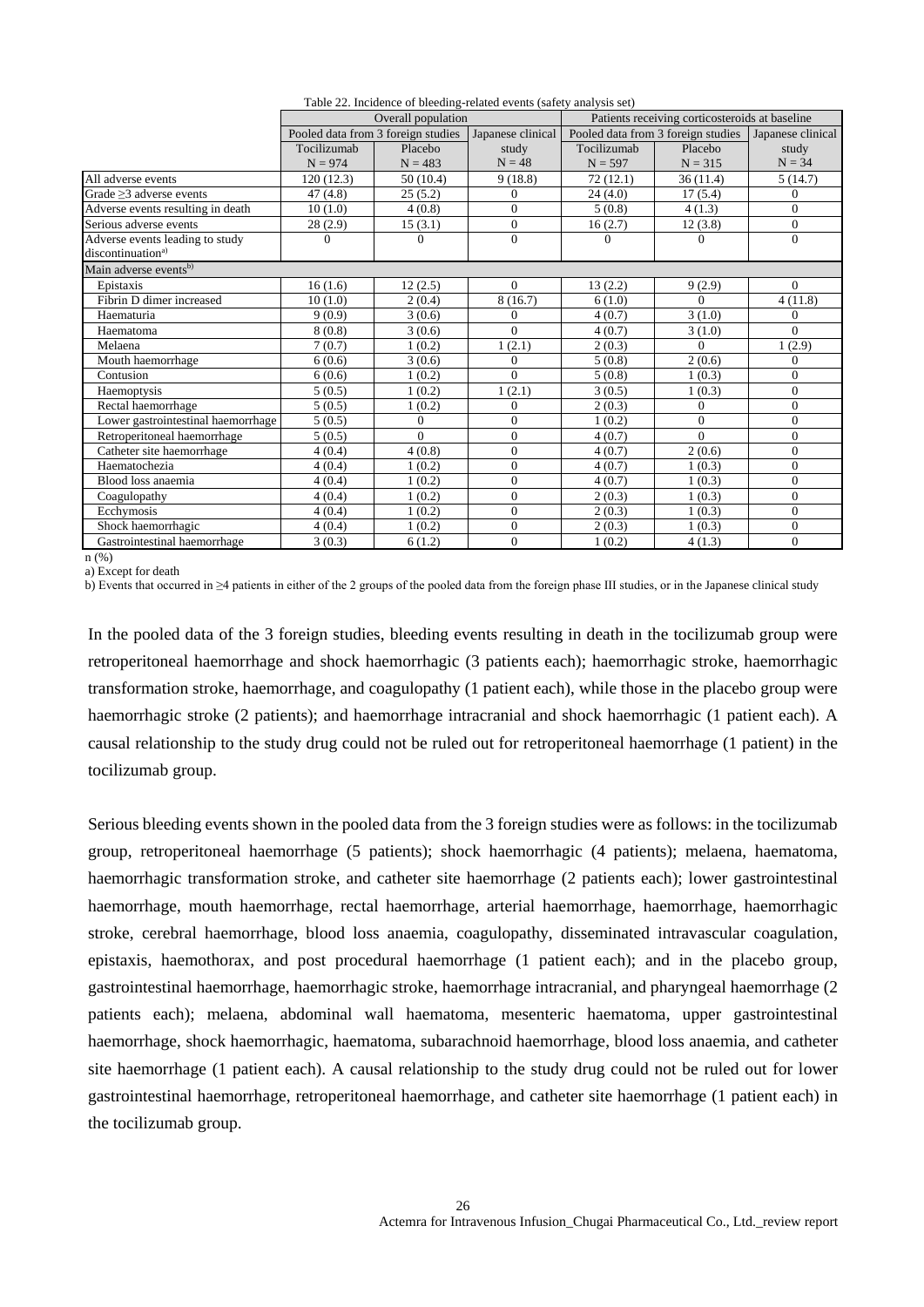Thrombotic complications occur frequently in patients with COVID-19 pneumonia, and antithrombotic treatment is one standard of care therapy recommended for these conditions in treatment guidelines in various countries and regions (e.g., "*Clinical Management of Patients with COVID-19: A guide for front-line healthcare workers*, Version 6.0"). The pooled data from the 3 foreign studies show that antithrombotic drugs<sup>21)</sup> were used in 922 of 974 patients (94.7%) in the tocilizumab group, 459 of 483 patients (95.0%) in the placebo group, and 34 of 48 patients (70.8%) in the Japanese clinical study. All the patients who experienced serious bleeding events in the clinical studies received antithrombotic drugs either before or at the onset of the events. Bleeding events that occurred in the group of patients who were not receiving antithrombotic drugs were bloody stool (1 patient) in the tocilizumab group of the pooled data from the 3 foreign studies, fibrin D dimer increased and haemoptysis (1 patient each) in the Japanese clinical study.

According to the safety database (as of November 12, 2021), bleeding-related events following the administration of tocilizumab to patients with COVID-19 pneumonia were reported in 14 patients in Japan (13 serious events and 13 non-serious event),  $22$  and 89 patients in other countries (96 serious events and 8 nonserious events).<sup>23)</sup> No events were found to have any clear association with tocilizumab.

The currently available findings above do not indicate the need for cautionary advice regarding bleeding events associated with tocilizumab treatment.

PMDA accepted the applicant's explanation, and concluded that obvious bleeding-related risks associated with tocilizumab treatment are not suggested at present.

PMDA's view based on the above discussion:

The safety profile for tocilizumab based on the obtained clinical study results does not tend to differ markedly from that for the previously approved indications. In addition, although the limited number of patients evaluated in the Japanese clinical study, etc. preclude a strict comparison between Japanese and non-Japanese populations, the obtained clinical study results have identified no new safety concerns in Japanese patients different from those observed in non-Japanese patients.

The above PMDA's conclusion will be discussed at the Expert Discussion.

## **7.R.3 Indications**

l

The applicant's explanation about the indication of tocilizumab:

 $2^{21}$  Drugs classified as "B01A antithrombotic agents" in the anatomical therapeutic chemical (ATC) classification system.

<sup>&</sup>lt;sup>22)</sup> Serious events occurring in ≥2 cases were blood fibrinogen decreased, disseminated intravascular coagulation, and fibrin D dimer increased (2 cases each). Non-serious events occurring in  $\geq$ 2 cases were prothrombin time prolonged (5 cases); activated partial thromboplastin time prolonged and international normalised ratio increased (3 cases each).

<sup>&</sup>lt;sup>23)</sup> Serious events occurring in ≥2 cases were hypofibrinogenaemia (19 cases); gastrointestinal haemorrhage (8 cases); haemorrhage (7 cases); disseminated intravascular coagulation (5 cases); fibrin D dimer increased and melaena (4 cases each); cerebral haemorrhage, retroperitoneal haemorrhage, and epistaxis (3 cases each); haematoma, haemoglobin decreased, hypocoagulable state, rectal haemorrhage, shock haemorrhagic, haemorrhage intracranial, gastric ulcer haemorrhage, coagulopathy, haemorrhagic stroke, mouth haemorrhage, and haemoptysis (2 cases each). Nonserious events occurring in ≥2 cases were fibrin D dimer increased and post procedural haemorrhage (2 cases each).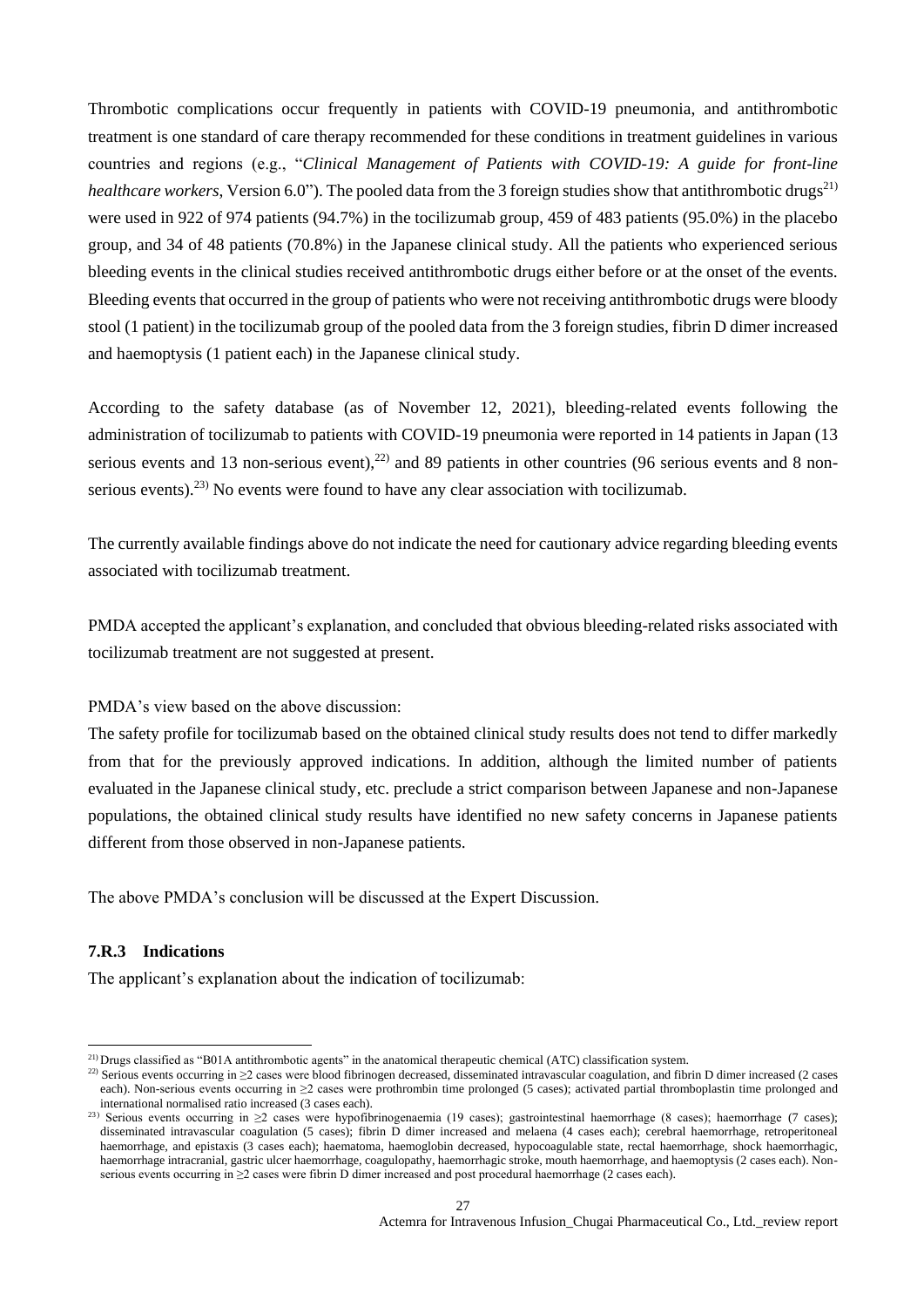Data including the results from the RECOVERY study (tocilizumab evaluation cohort) have demonstrated that tocilizumab has a certain level of efficacy in the treatment of patients with COVID-19 pneumonia requiring supplemental oxygen, and tocilizumab was considered to be well tolerated in these patients. The indication was thus defined as "COVID-19 pneumonia (limited to patients requiring supplemental oxygen)." In addition, to make clear the intended population of tocilizumab therapy, the "Precautions Concerning Indication" section will provide a cautionary statement, i.e., "tocilizumab should be administered to hospitalized patients who require supplemental oxygen, mechanical ventilation management, or introduction of extracorporeal membrane oxygenation (ECMO)."

In view of the submitted data and the reviews presented in Sections 7.R.1 and 7.R.2, PMDA considers that it is appropriate to define the indication and give the cautionary advice in the "Precautions Concerning Indication" section as proposed by the applicant.

The above PMDA's conclusion will be discussed at the Expert Discussion.

#### **7.R.4 Dosage and administration**

The applicant's explanation about the dosage regimen for tocilizumab:

Based on the approved dosage regimen for the treatment of cytokine release syndrome induced by tumorspecific T cell infusion therapy in patients weighing  $\geq$ 30 kg and on the experience in the use of tocilizumab in China (*Proc Natl Acad Sci USA.* 2020;117:10970-5), the dosage regimen for the 3 foreign studies and 1 Japanese clinical study was determined: tocilizumab 8 mg/kg (maximum dose, 800 mg), given as an intravenous infusion over 1 hour, and 1 additional dose can be given 8 to 24 hours after the initial infusion if clinical signs or symptoms worsen or remain unimproved. This is generally the same as the dosage regimen used in the RECOVERY study (tocilizumab evaluation cohort). The currently available study results have demonstrated that tocilizumab, in combination with corticosteroids, has a certain level of efficacy in the treatment of patients with COVID-19 pneumonia requiring supplemental oxygen, and was well tolerated [see Sections 7.R.1 and 7.R.2]. Therefore, the proposed dosage regimen is "the usual adult dosage is 8 mg/kg of tocilizumab (genetical recombination) given as an intravenous infusion, in combination with corticosteroids. If clinical symptoms do not improve after the first dose, one additional infusion of tocilizumab (genetical recombination) 8 mg/kg may also be administered ≥8 hours after the completion of the initial infusion."

The applicant's explanation about the use of tocilizumab in combination with remdesivir or baricitinib, both of which are approved for the treatment of patients with COVID-19 requiring supplemental oxygen: In the pooled data from the 3 foreign studies, remdesivir was used in combination in 587 of 974 patients in the tocilizumab group and 297 of 483 patients in the placebo group. In the Japanese clinical study, remdesivir was used in combination in 23 of 48 patients. Table 23 shows the safety summary of tocilizumab used with or without remdesivir. The data shows no particular safety concern associated with the combination use of remdesivir.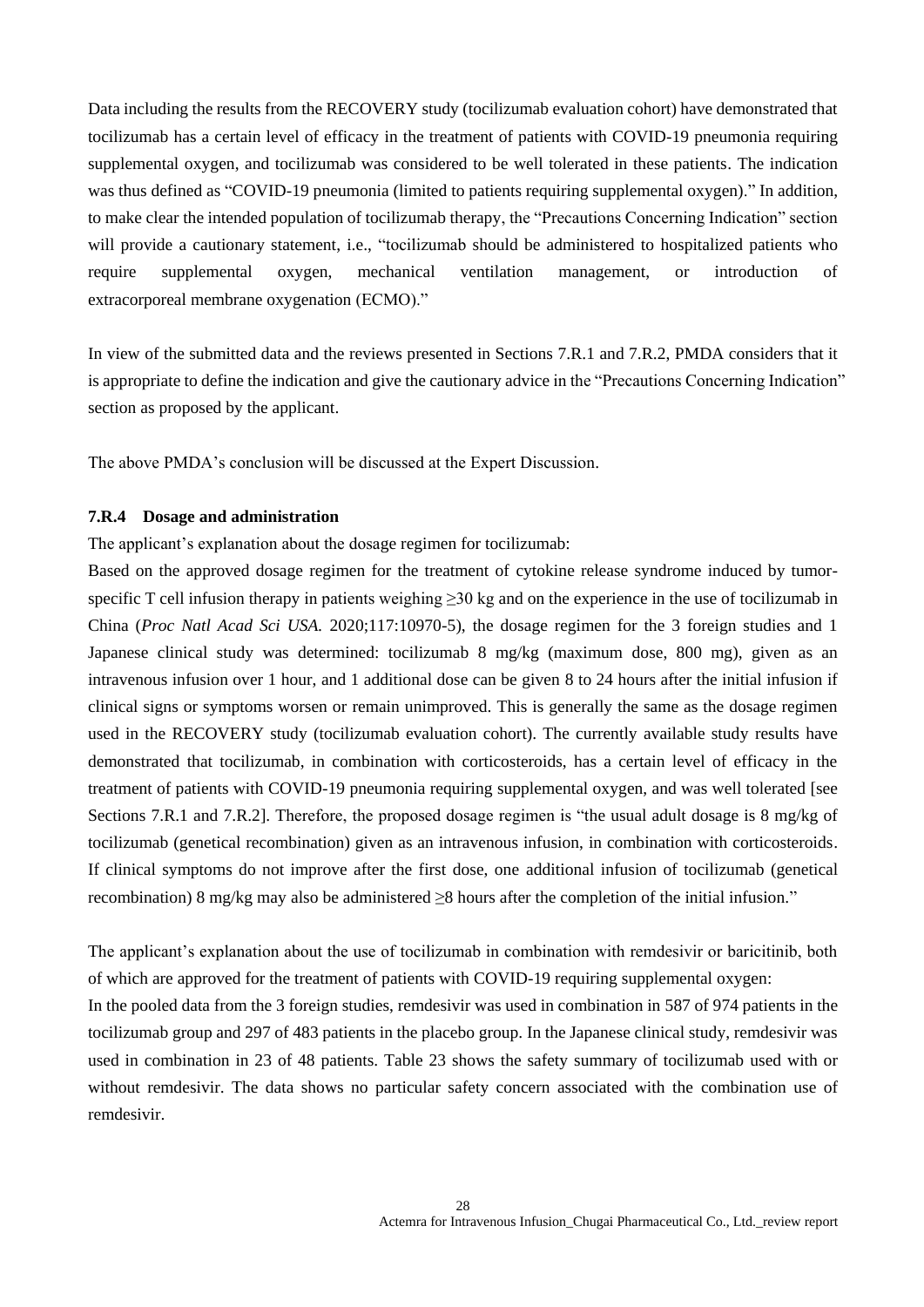|                                                                  |                                    | With remdesivir |                   | Without remdesivir                 |           |                   |  |
|------------------------------------------------------------------|------------------------------------|-----------------|-------------------|------------------------------------|-----------|-------------------|--|
|                                                                  | Pooled data from 3 foreign studies |                 | Japanese clinical | Pooled data from 3 foreign studies |           | Japanese clinical |  |
|                                                                  | Tocilizumab                        | Placebo         | study             | Tocilizumab                        | Placebo   | study             |  |
|                                                                  | $N = 587$                          | $N = 297$       | $N = 23$          | $N = 387$                          | $N = 186$ | $N = 25$          |  |
| All adverse events                                               | 432 (73.6)                         | 203(68.4)       | 18(78.3)          | 267(69.0)                          | 135(72.6) | 22(88.0)          |  |
| Grade $\geq$ 3 adverse events                                    | 209(35.6)                          | 109 (36.7)      | 7(30.4)           | 176(45.5)                          | 95(51.1)  | 5(20.0)           |  |
| Adverse events resulting in<br>death                             | 125(21.3)                          | 61(20.5)        | 3(13.0)           | 72(18.6)                           | 43(23.1)  | 3(12.0)           |  |
| Serious adverse events                                           | 177 (30.2)                         | 91(30.6)        | 3(13.0)           | 118(30.5)                          | 74 (39.8) | 3(12.0)           |  |
| Adverse events leading to<br>study discontinuation <sup>a)</sup> | 2(0.3)                             | $\Omega$        | $\Omega$          |                                    | $\Omega$  | $\theta$          |  |
| Adverse drug reactions                                           | 132 (22.5)                         | 50(16.8)        | 9(39.1)           | 62(16.0)                           | 28(15.1)  | 6(24.0)           |  |

Table 23. Safety summary with or without combination use of remdesivir (safety analysis set)

n (%)

a) Except for death

The Japanese clinical study and the 3 foreign studies prohibited the concomitant use of baricitinib or other JAK inhibitors with tocilizumab because of their partially overlapping action mechanisms. In the clinical studies conducted in patients with COVID-19 pneumonia, 1 patient<sup>24)</sup> was found to have used tocilizumab with baricitinib. Due to extremely limited experience in the concomitant use of baricitinib, the use of tocilizumab in combination with baricitinib is not recommended.

#### PMDA's view:

While the applicant's explanation about the dosage regimen is acceptable, and the proposed dosage and administration should be modified as shown below. Given that concomitant use of JAK inhibitors was prohibited in the clinical studies and that data on the concomitant use in patients with COVID-19 pneumonia are extremely limited, the package insert should present a cautionary statement to the effect that the efficacy and safety of tocilizumab in combination with baricitinib have not been established.

#### **Dosage and administration**

The usual adult dosage is 8 mg/kg of Tocilizumab (Genetical Recombination) given as an intravenous infusion, in combination with corticosteroids. If clinical symptoms do not improve after the first dose, one additional infusion of Tocilizumab (Genetical Recombination) 8 mg/kg may be administered  $\geq 8$  hours after the completion of the initial infusion.

The above PMDA's conclusion will be discussed at the Expert Discussion.

## **7.R.5 Post-marketing investigations**

The applicant's explanation:

l

The safety profile of tocilizumab was compared with that for its approved indications. The results indicated no new events that warrant caution in the use of tocilizumab in patients with COVID-19 pneumonia. Thus no new safety specifications have been identified for the partial change application. Given a substantial amount of safety data of tocilizumab available from Japanese patients treated for the previously approved indications, it

 $^{24)}$ Data from the REMDACTA study confirmed that baricitinib was coadministered with tocilizumab in 1 patient in the tocilizumab group. This patient, a woman aged 73 years, received baricitinib 4 mg once daily for 4 days, from 2 days prior to the treatment with tocilizumab. The patient died of septic shock at 8 days after the start of tocilizumab treatment. A causal relationship to tocilizumab was ruled out.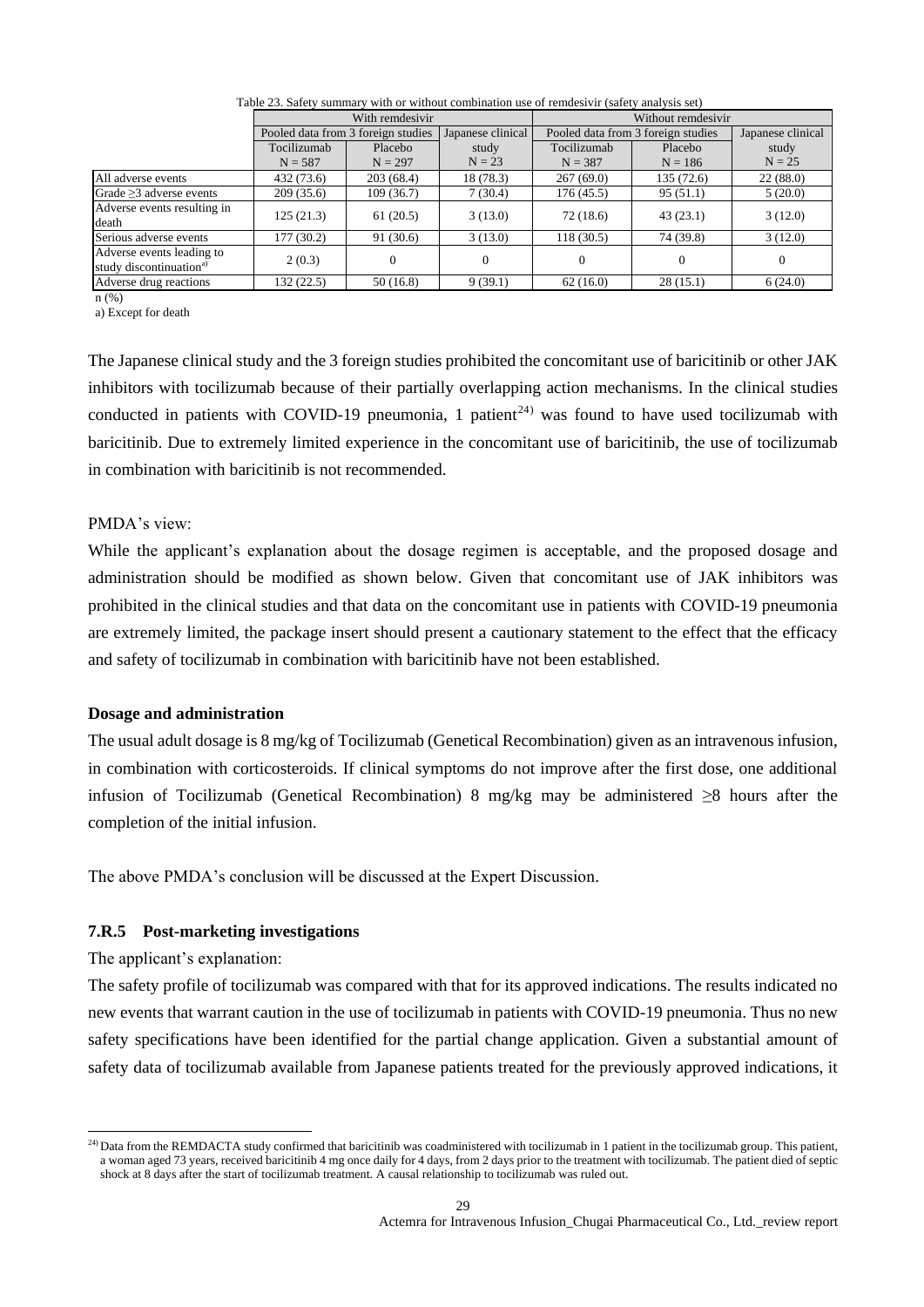is not necessary at this time to implement another post-marketing surveillance targeting patients with COVID-19 pneumonia.

PMDA accepted the applicant's explanation.

The above PMDA's conclusion will be discussed at the Expert Discussion.

- **8. Results of Compliance Assessment Concerning the New Drug Application Data and Conclusion Reached by PMDA**
- **8.1 PMDA's conclusion concerning the results of document-based GLP/GCP inspections and data integrity assessment**

The inspections are ongoing. The results and PMDA's conclusion will be reported in the Review Report (2).

#### **8.2 PMDA's conclusion concerning the results of the on-site GCP inspection**

The inspections are ongoing. The results and PMDA's conclusion will be reported in the Review Report (2).

## **9. Overall Evaluation during Preparation of the Review Report (1)**

On the basis of the data submitted, PMDA has concluded that tocilizumab, in combination with corticosteroids, has efficacy in the treatment of COVID-19 pneumonia requiring supplemental oxygen, and that tocilizumab has acceptable safety in view of its benefits. Tocilizumab is clinically meaningful because it offers a new treatment option for patients with COVID-19 pneumonia requiring supplemental oxygen.

PMDA has concluded that tocilizumab may be approved if tocilizumab is not considered to have any particular problems based on comments from the Expert Discussion.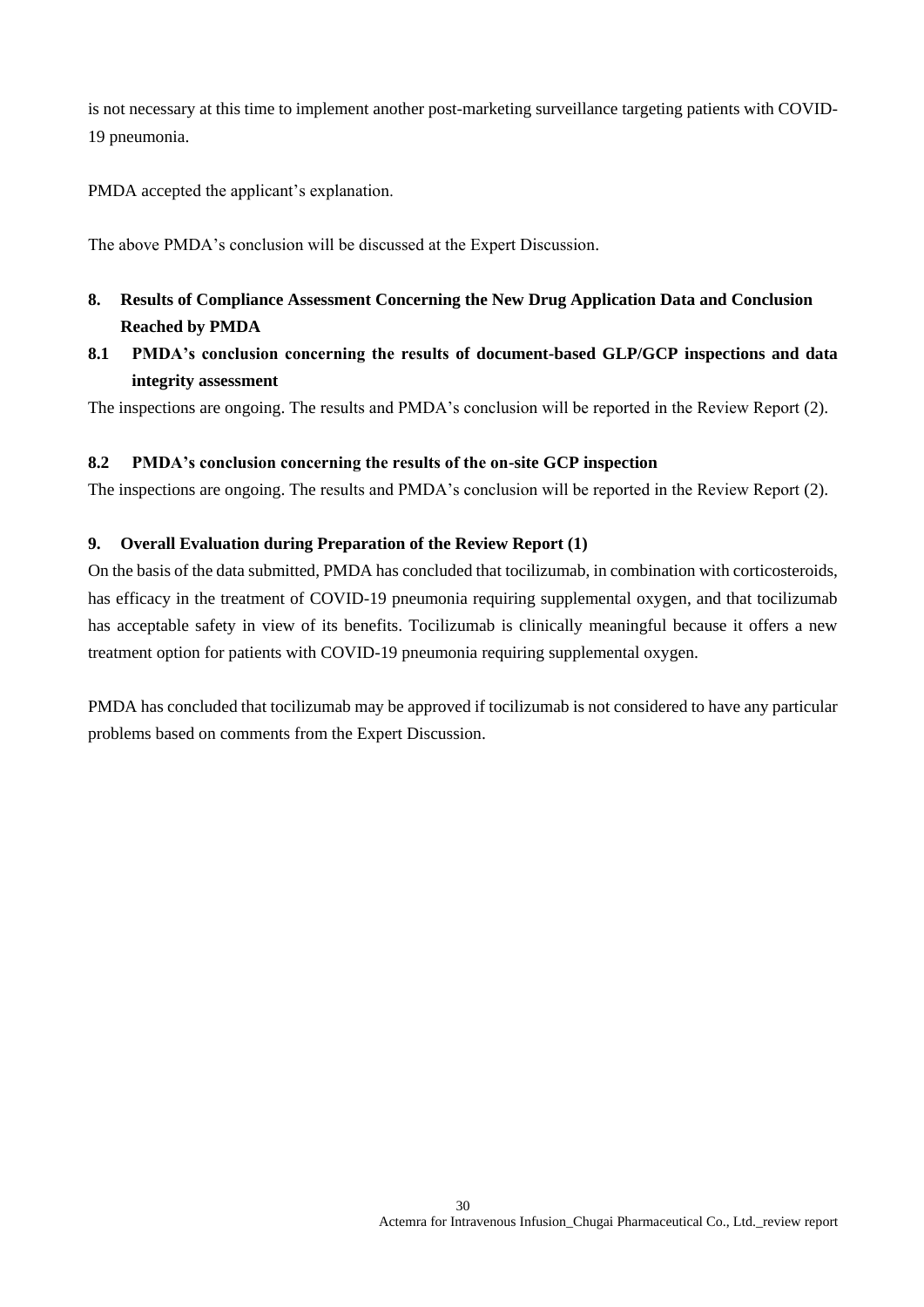## **Review Report (2)**

#### **Product Submitted for Approval**

| <b>Brand Name</b>    | Actemra 80 mg for Intravenous Infusion  |
|----------------------|-----------------------------------------|
|                      | Actemra 200 mg for Intravenous Infusion |
|                      | Actemra 400 mg for Intravenous Infusion |
| Non-proprietary Name | Tocilizumab (Genetical Recombination)   |
| Applicant            | Chugai Pharmaceutical Co., Ltd.         |
| Date of Application  | December 13, 2021                       |

#### **List of Abbreviations**

See Appendix.

#### **1. Content of the Review**

Comments made during the Expert Discussion and the subsequent review conducted by the Pharmaceuticals and Medical Devices Agency (PMDA) are summarized below. The expert advisors present during the Expert Discussion were nominated based on their declarations etc. concerning the product submitted for marketing approval, in accordance with the provisions of the Rules for Convening Expert Discussions etc. by Pharmaceuticals and Medical Devices Agency (PMDA Administrative Rule No. 8/2008 dated December 25, 2008).

#### **1.1 Efficacy, safety, clinical positioning, indication, and dosage and administration**

At the Expert Discussion, the expert advisors supported the PMDA's conclusions on the efficacy, safety, clinical positioning, indication, and dosage and administration of tocilizumab presented in Review Report (1), and also made the following comments:

- The following information should be provided: In the RECOVERY study (tocilizumab evaluation cohort), patients with COVID-19 pneumonia with elevated CRP levels were enrolled; tocilizumab was found to have efficacy in combination with corticosteroids; and among patients who had not received corticosteroids, all-cause mortality in those who were treated with tocilizumab tended to be higher than those who were not.
- Given no evidence of significant decrease in all-cause mortality in patients treated with tocilizumab in the 3 foreign studies and the likely insignificant effect of tocilizumab on all-cause mortality indicated in the meta-analysis (*Lancet.* 2021;397:1637-45) of clinical studies including the RECOVERY study (tocilizumab evaluation cohort), the contribution of tocilizumab alone to patients' survival is not considered very promising.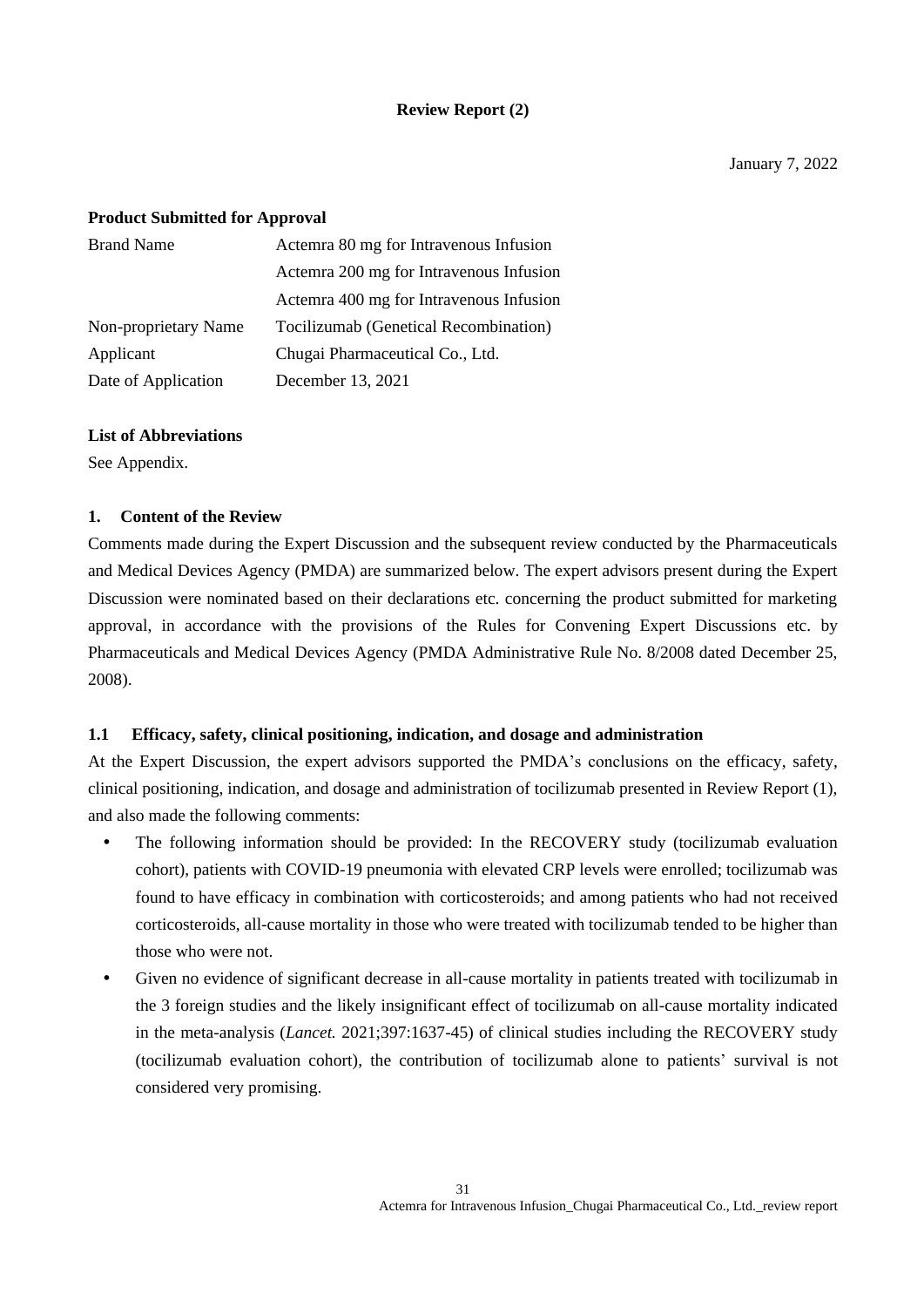Based on the discussion at the Expert Discussion, PMDA has concluded that the "Indication," "Precautions Concerning Indication," "Dosage and Administration," and "Precautions Concerning Dosage and Administration" should be described as follows:

#### **Indication**

Pneumonia caused by SARS-CoV-2 infection (COVID-19) (limited to patients requiring supplemental oxygen)

#### **Precautions Concerning Indication**

- Tocilizumab should be administered to hospitalized patients who require supplemental oxygen, mechanical ventilation management, or introduction of extracorporeal membrane oxygenation (ECMO).
- The investigator-initiated foreign clinical study was conducted in patients with pneumonia caused by SARS-CoV-2 infection (COVID-19) who had blood oxygen saturation (SpO2) of <92% on room air or were on supplemental oxygen and had a CRP of  $\geq$ 7.5 mg/dL. The results demonstrated the efficacy of tocilizumab in combination with corticosteroids. Eligible patients for tocilizumab treatment should be selected with a thorough understanding of the efficacy and safety of tocilizumab based on the adequate knowledge from the study.

#### **Dosage and Administration**

The usual adult dosage is 8 mg/kg of tocilizumab (genetical recombination) given as an intravenous infusion, in combination with corticosteroids. If clinical symptoms do not improve after the first dose, one additional infusion of tocilizumab (genetical recombination) 8 mg/kg may be administered at least 8 hours after the completion of the initial infusion.

#### **Precautions Concerning Dosage and Administration**

- In the investigator-initiated foreign clinical study, all-cause mortality tended to be higher in tocilizumabtreated patients among those who had not received corticosteroids in combination.
- The efficacy and safety of tocilizumab used in combination with baricitinib have not been established.

#### **1.2 Risk management plan (draft)**

At the Expert Discussion, the expert advisors supported the PMDA's conclusions on the post-marketing investigations presented in the Review Report (1), and also made the following comments:

 Tocilizumab has already been widely used in clinical practice for the treatment of COVID-19 pneumonia, and therefore gathering information through post-marketing surveillance may have little significance.

In view of the above discussion, PMDA has concluded that the risk management plan (draft) for tocilizumab should include the safety specification presented in Table 24, and that the applicant should conduct the additional pharmacovigilance activities and risk minimization activities presented in Table 25.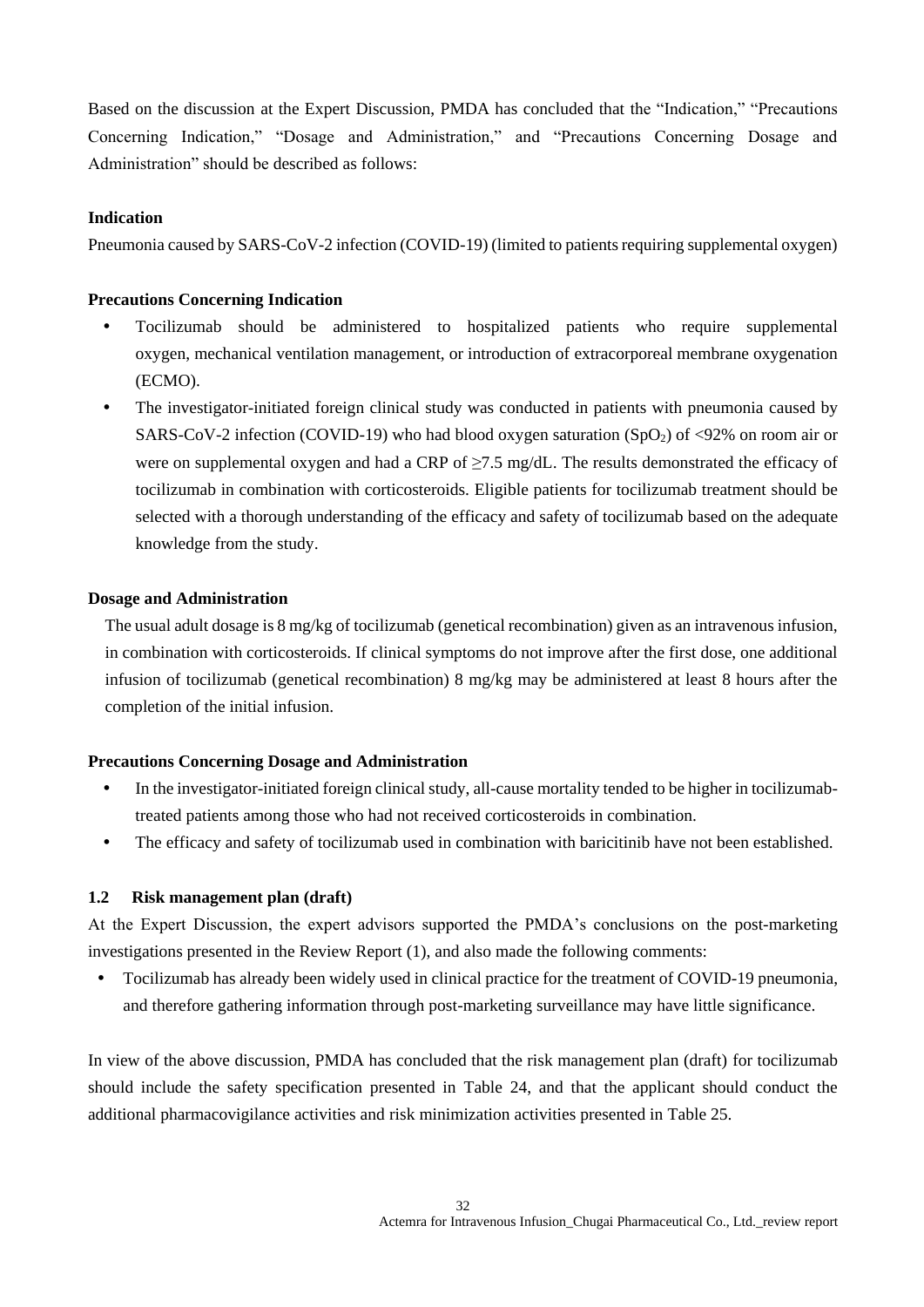Table 24. Safety and efficacy specifications in the risk management plan (draft)

| Safety specification                                                                                                                                                                                                                                                                                    |                                                                                                                      |                               |  |  |
|---------------------------------------------------------------------------------------------------------------------------------------------------------------------------------------------------------------------------------------------------------------------------------------------------------|----------------------------------------------------------------------------------------------------------------------|-------------------------------|--|--|
| Important identified risks                                                                                                                                                                                                                                                                              | Important potential risks                                                                                            | Important missing information |  |  |
| • Serious infections<br>• Intestinal perforation<br>• Serious hypersensitivity such as<br>anaphylaxis (including administration<br>reactions)<br>• Neutropenia/leukopenia/agranulocytosis<br>• Thrombocytopenia<br>• Interstitial pneumonia<br>• Hepatitis B virus reactivated<br>• Hepatic dysfunction | • Malignant tumor<br>• Demyelinating disease<br>• Immunogenicity<br>• Cardiac disorder/cardiac failure<br>• Pleurisy | None                          |  |  |
| Efficacy specification                                                                                                                                                                                                                                                                                  |                                                                                                                      |                               |  |  |
| • The efficacy of Actemra subcutaneous injection in patients with Takayasu's arteritis or giant cell arteritis in clinical practice                                                                                                                                                                     |                                                                                                                      |                               |  |  |

• The efficacy of Actemra intravenous infusion in patients with cytokine release syndrome

 $\overline{N_0}$  change)

Table 25. Summary of additional pharmacovigilance activities, efficacy survey and studies, and additional risk minimization activities included under the risk management plan (draft)

|                                                                                                                                                                                  | activities included under the risk management plan (draft)                                                                                                                                                |                                                                                                                                                                                                                                                                                                                                                                                                                                                                                                                                                   |  |  |  |  |
|----------------------------------------------------------------------------------------------------------------------------------------------------------------------------------|-----------------------------------------------------------------------------------------------------------------------------------------------------------------------------------------------------------|---------------------------------------------------------------------------------------------------------------------------------------------------------------------------------------------------------------------------------------------------------------------------------------------------------------------------------------------------------------------------------------------------------------------------------------------------------------------------------------------------------------------------------------------------|--|--|--|--|
| Additional pharmacovigilance activities                                                                                                                                          | Efficacy survey and studies                                                                                                                                                                               | Additional risk minimization activities                                                                                                                                                                                                                                                                                                                                                                                                                                                                                                           |  |  |  |  |
| • Early post-marketing phase vigilance<br>(COVID-19 pneumonia)<br>• Specified use-results survey (long-term) in<br>patients with Takayasu's arteritis or giant<br>cell arteritis | • Specified use-results survey (long-term) in<br>patients with Takayasu's arteritis or giant<br>cell arteritis<br>• Post-marketing database survey in patients<br>who developed cytokine release syndrome | Disseminate<br>gathered<br>during early<br>data<br>(COVID-19)<br>vigilance<br>post-marketing<br>phase<br>pneumonia)<br>• Ensure that information on proper use is provided<br>before delivery<br>• Prepare and disseminate written information for<br>healthcare professionals (Takayasu's arteritis and<br>giant cell arteritis)<br>• Prepare and disseminate written information for<br>patients (Takayasu's arteritis and giant cell<br>arteritis)<br>• Disseminate information on self-administration<br>(subcutaneous injection formulation) |  |  |  |  |
|                                                                                                                                                                                  |                                                                                                                                                                                                           | $\sigma$ to deuties a december of distance $\mathcal{L}_{\sigma}$ and conserved conditional control.                                                                                                                                                                                                                                                                                                                                                                                                                                              |  |  |  |  |

(Underline denotes additions for the present application.)

# **2. Results of Compliance Assessment Concerning the New Drug Application Data and Conclusion Reached by PMDA**

# **2.1 PMDA's conclusion concerning the results of document-based GLP/GCP inspections and data integrity assessment**

The new drug application data were subjected to a document-based compliance inspection and a data integrity assessment in accordance with the provisions of the Act on Securing Quality, Efficacy and Safety of Products Including Pharmaceuticals and Medical Devices. On the basis of the inspection and assessment, PMDA concluded that there were no obstacles to conducting its review based on the application documents submitted.

## **2.2 PMDA's conclusion concerning the results of the on-site GCP inspection**

The new drug application data (CTD 5.3.5.2-1) were subjected to an on-site GCP inspection, in accordance with the provisions of the Act on Securing Quality, Efficacy and Safety of Products Including Pharmaceuticals and Medical Devices. On the basis of the inspection, PMDA concluded that there were no obstacles to conducting its review based on the application documents submitted.

#### **3. Overall evaluation**

As a result of the above review, PMDA has concluded that the product may be approved with the indications and the dosage and administration shown below, with the following approval condition. The re-examination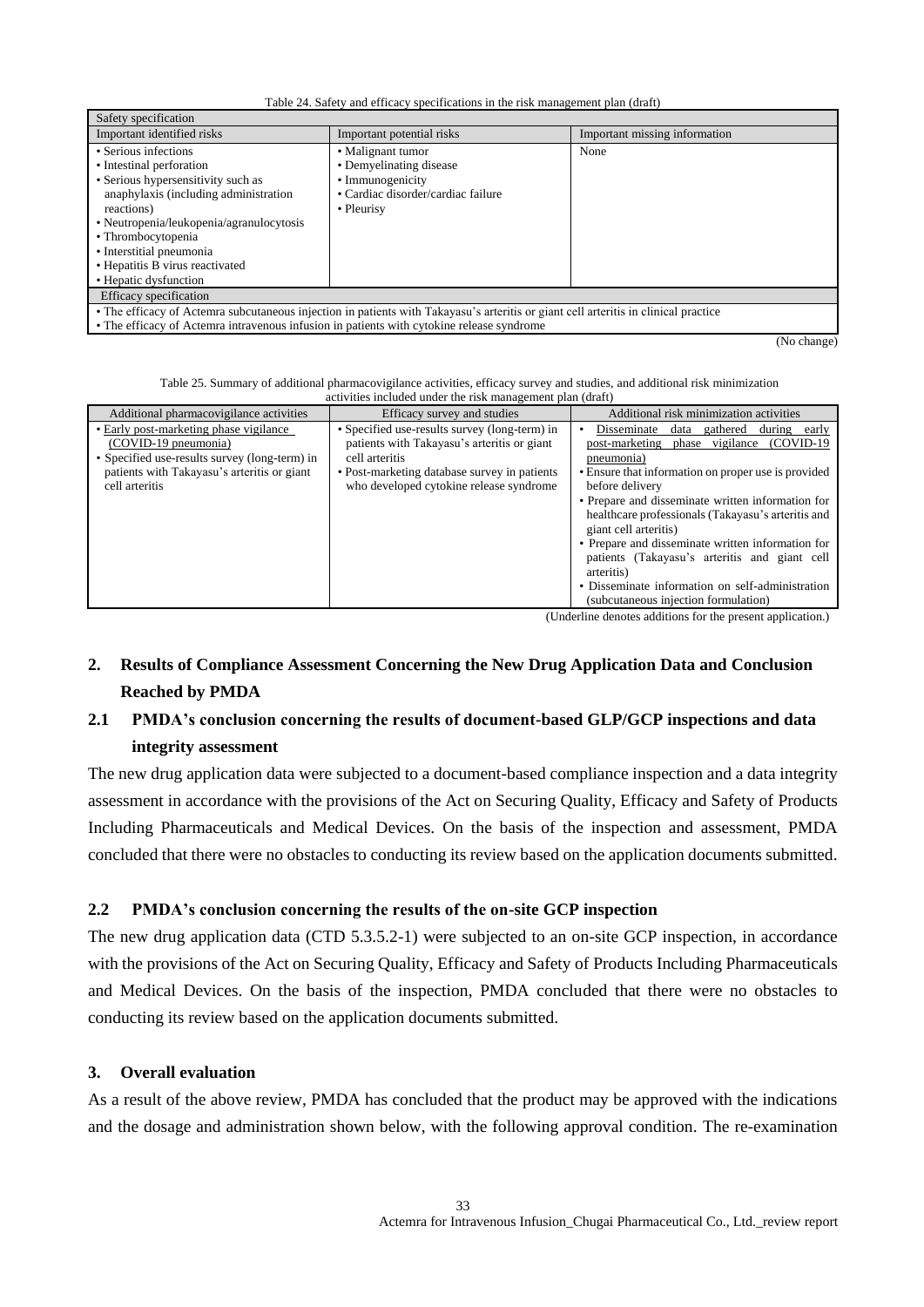period for the present application should be the remainder of ongoing re-examination period for cytokine release syndrome induced by tumor-specific T cell infusion therapy (until March 25, 2023).

#### **Indications**

○Treatment of the following diseases in patients who have had an inadequate response to existing therapies:

Rheumatoid arthritis (including the inhibition of the progression of structural joint damage), polyarticularcourse juvenile idiopathic arthritis, systemic juvenile idiopathic arthritis, and adult Still's disease

- ○Improvement of various symptoms (e.g., generalised fatigue) and laboratory findings (increased C-reactive protein, increased fibrinogen, increased erythrocyte sedimentation rate, decreased haemoglobin, decreased albumin) associated with Castleman's disease. However, treatment with Actemra should be limited to patients for whom lymph node resection is not indicated.
- ○Cytokine release syndrome induced by tumor-specific T cell infusion therapy
- ○Pneumonia caused by SARS-CoV-2 infection (COVID-19) (limited to patients requiring supplemental oxygen)

(No change is made to the proposed text)

#### **Dosage and Administration**

○Rheumatoid arthritis, polyarticular-course juvenile idiopathic arthritis

- The usual dosage is 8 mg/kg of Tocilizumab (Genetical Recombination) given as an intravenous infusion every 4 weeks.
- ○Systemic juvenile idiopathic arthritis, adult Still's disease, Castleman's disease

The usual dosage is 8 mg/kg of Tocilizumab (Genetical Recombination) given as an intravenous infusion every 2 weeks. The dosing interval may be shortened to a minimum of 1 week according to the patient's symptoms.

○Cytokine release syndrome

The usual dosage is 8 mg/kg of Tocilizumab (Genetical Recombination) in patients weighing ≥30 kg and 12 mg/kg in patients weighing <30 kg given as an intravenous infusion.

○Pneumonia caused by SARS-CoV-2 infection (COVID-19)

The usual adult dosage is 8 mg/kg of Tocilizumab (Genetical Recombination) given as an intravenous infusion, in combination with corticosteroids. If clinical symptoms do not improve after the first dose, one additional infusion of Tocilizumab (Genetical Recombination) 8 mg/kg may also be administered at least 8 hours after the completion of the initial infusion.

(The strikethrough word is deleted from the proposed text.)

#### **Approval Condition**

The applicant is required to develop and appropriately implement a risk management plan.